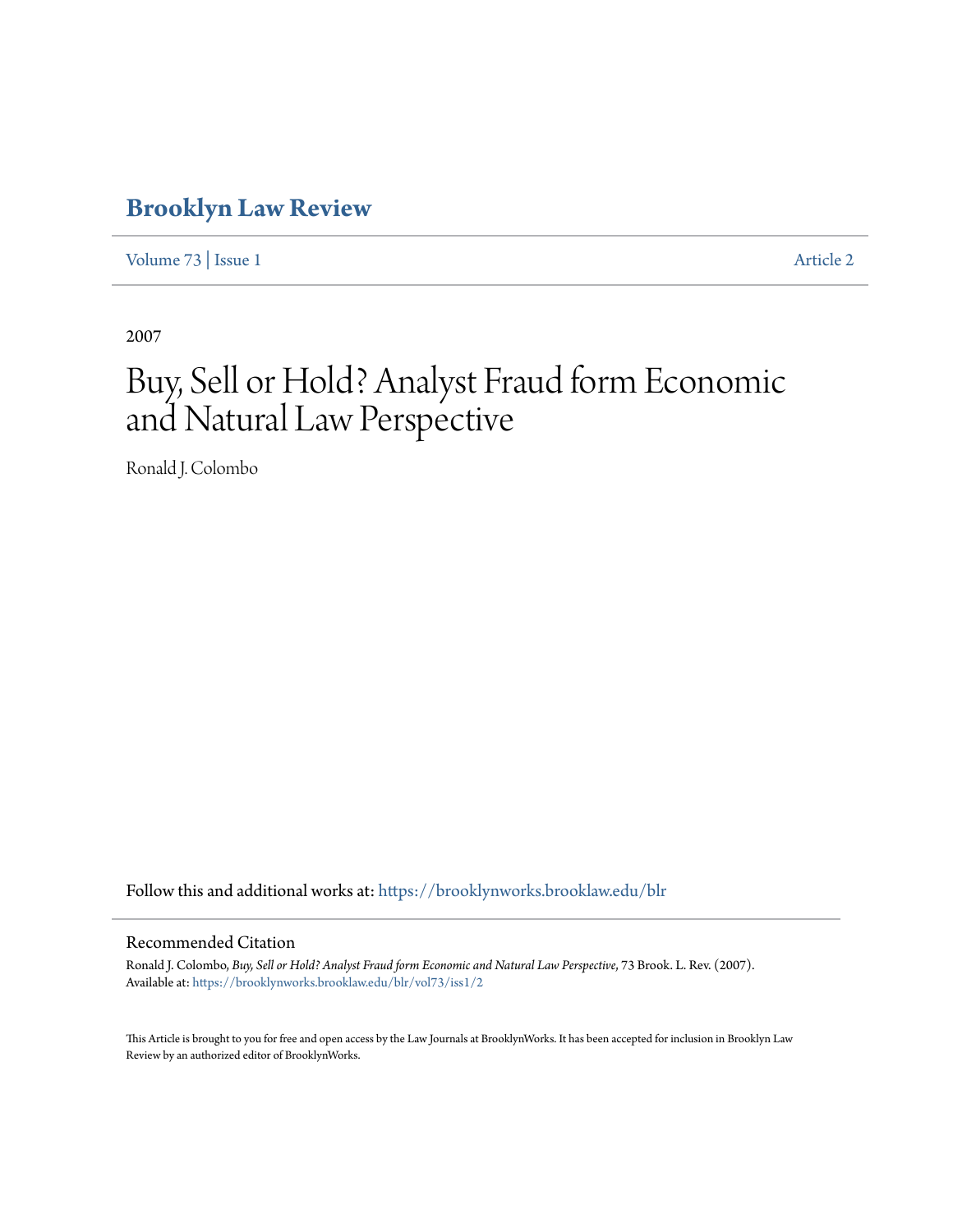# Buy, Sell, or Hold?

# ANALYST FRAUD FROM ECONOMIC AND NATURAL LAW PERSPECTIVES

# Ronald J. Colombo†

#### **INTRODUCTION**

 $\overline{a}$ 

What are the fundamental purposes of U.S. securities regulation? To foster efficient capital markets? To protect the individual investor? To promote virtue in the securities industry? The question is an important one, as its answer ought to frame the legislative, regulatory, and judicial responses to the numerous issues and challenges confronting the field of securities law. By ignoring the full set of fundamental purposes of securities regulation, we run the risk of fashioning remedies inconsonant with the regulatory regime and hence more likely to undermine, rather than promote, a consistent, coherent approach to securities regulation. This Article posits that not all the fundamental purposes of U.S. securities regulation have been honored equally. Moreover, this Article suggests that a way of recapturing respect for the full range of aims that gave rise to the U.S. securities laws is to replace (or at the very least augment) the prevailing analytical approach employed in securities law thinking (namely, that of law and economics) with a different approach (namely, that of natural law theory).

If one looks at the inspiration behind the 1933 and 1934 Securities Acts, one quickly finds that, contrary to popular belief and the focus of current scholarly wisdom, the promotion of virtue and the extirpation of vice were central to both the President's and Congress's conceptualization of these acts. Indeed, it was understood and expected by President Roosevelt and the 72nd Congress that the promotion of virtue in the

 <sup>†</sup> Associate Professor of Law, Hofstra University School of Law. I am grateful for the helpful suggestions and comments provided by Joanna Grossman, Charles E. Rice, and Robert T. Miller on earlier drafts, and for the research assistance of Morgan McCord.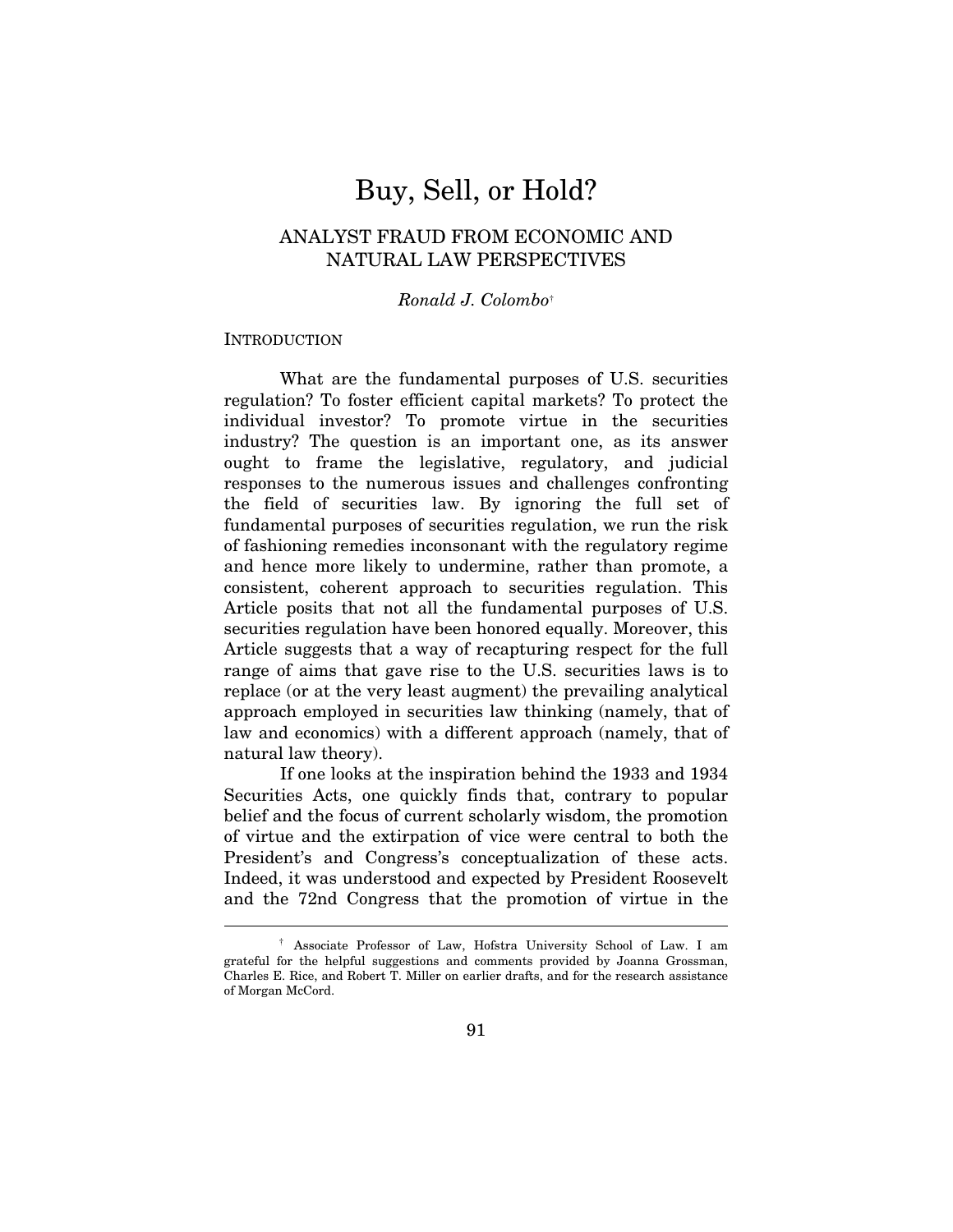securities industry would best serve to protect the individual investor and resuscitate the capital markets.1

Today, very few understand the securities laws as did President Roosevelt and Congress in the 1930s. Perhaps the single most influential reason for the divergence of today's understanding of securities regulation and the understanding of its progenitors is the successful advance of "law and economics" thinking, which has come to dominate many fields of study, most especially those concerning economic regulation. For, under law and economics thinking, the seemingly subjective concerns of morality and normative values are displaced by the seemingly objective concerns of economic reasoning.2

The successful advance of law and economics should not be surprising given today's diverse, pluralistic society in which it is difficult to achieve consensus on arguments that are moral or normative in nature. 3 For law and economics purports to put aside those things over which individuals disagree and instead to focus on those things upon which individuals can agree: that efficiency should be preferred to inefficiency and that societal wealth should be maximized.4

Despite the appeal of law and economics, the movement has had its detractors. One line of criticism levied against it is that law and economics elevates a societal means (namely, efficient laws) over more ambitious (and more important) societal ends. Put differently, law and economics is viewed as deficient in failing to recognize that law does not exist for its own sake, but rather to further greater societal goals, such as the common good. Although individuals might disagree over what these goals should be, the whole enterprise of using law to achieve such goals should not be abandoned.<sup>5</sup>

The second line of criticism takes an opposite tack. To these detractors, law and economics' shortcoming is not that the movement divorces law from normative ends, but rather that law and economics substitutes the traditional normative ends of law with its own norms and values: namely, those of  $\overline{a}$ 

 $1\atop{2}$  See Richard A. Posner, Law and Economics Is Moral, 24 VAL. U. L. REV. 163, 166-73 (1990).

 $16$ <sup>3</sup> Cf. ALASDAIR MACINTYRE, AFTER VIRTUE (1981) (arguing that Western Civilization no longer possesses a means of resolving disputes of an ethical or moral nature).  $4\,$  See, e.g., Posner, supra note 2, 166-73.

 $5$  See infra notes 243–244 and accompanying text.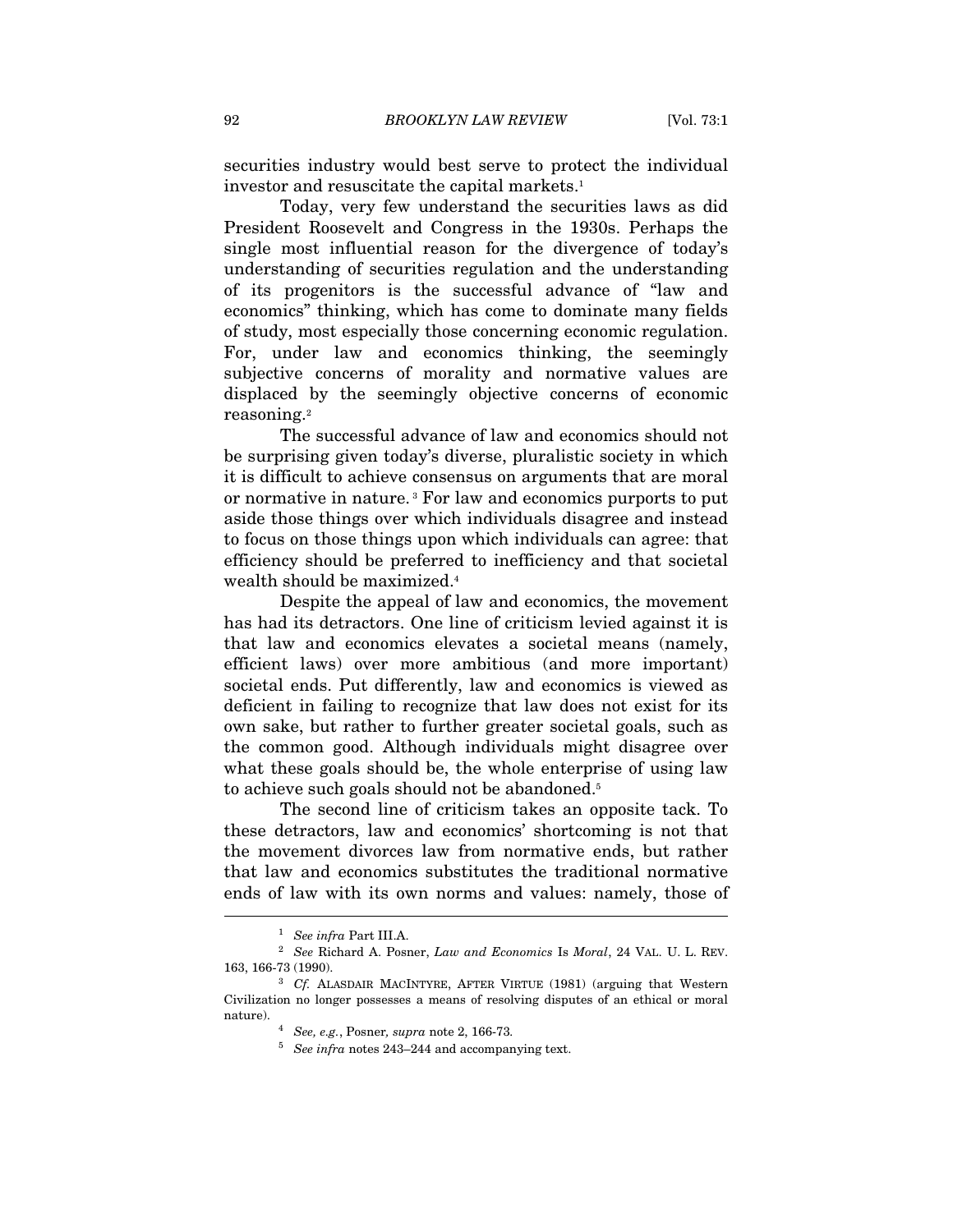the free market. That is, the problem is not that law and economics is "value neutral," but rather that law and economics is heavily value laden (with efficiency and wealth maximization serving as its primary values).<sup>6</sup>

Whatever deficiencies law and economics may suffer from, it is not unfair to demand, as its proponents often do, that discourse over law and public policy be on terms that are based on reason and logic (such as the terms of economic reasoning), rather than on feelings and opinion (which are often the bases, actual or perceived, of moral and normative arguments).7 Therefore, the challenge to those who would confront law and economics from a normative or moral perspective is to provide objective, reason-based justifications for such a perspective. I suggest that natural law theory provides a philosophical framework, if not the philosophical framework, most up to this challenge.

A thorough elucidation of the merits of natural law reasoning per se is beyond the scope of this Article. (Moreover, others have effectively done this.) Instead, this Article examines what the application of natural law thinking to securities regulation would accomplish. This Article shall demonstrate that the application of natural law thinking to securities regulation generates results that hew more closely to the original intent of the securities laws than do those generated via a law and economics approach. Thus, on at least this ground, natural law reasoning can be proclaimed as the superior analytical approach to securities regulation. Moreover, as stated previously, application of natural law reasoning to securities law issues can also serve as a means of restoring respect for an original, driving objective of the Securities Acts that has largely been forgotten: to help mold a more virtuous securities industry.

This Article shall utilize a specific securities law problem to illustrate the promise and potential of a natural law approach to securities regulation: research analyst conflicts of interest. Part I of this Article sets forth the background to this particular problem, reviewing the role of research analysts and identifying the conflicts in question. Part II discusses why the primary antifraud mechanism of the securities laws (Rule 10b-5) is inadequate to address this problem, hence prompting

<sup>&</sup>lt;sup>6</sup> See infra note 219.<br><sup>7</sup> See Posner, supra note 2, at 166-73.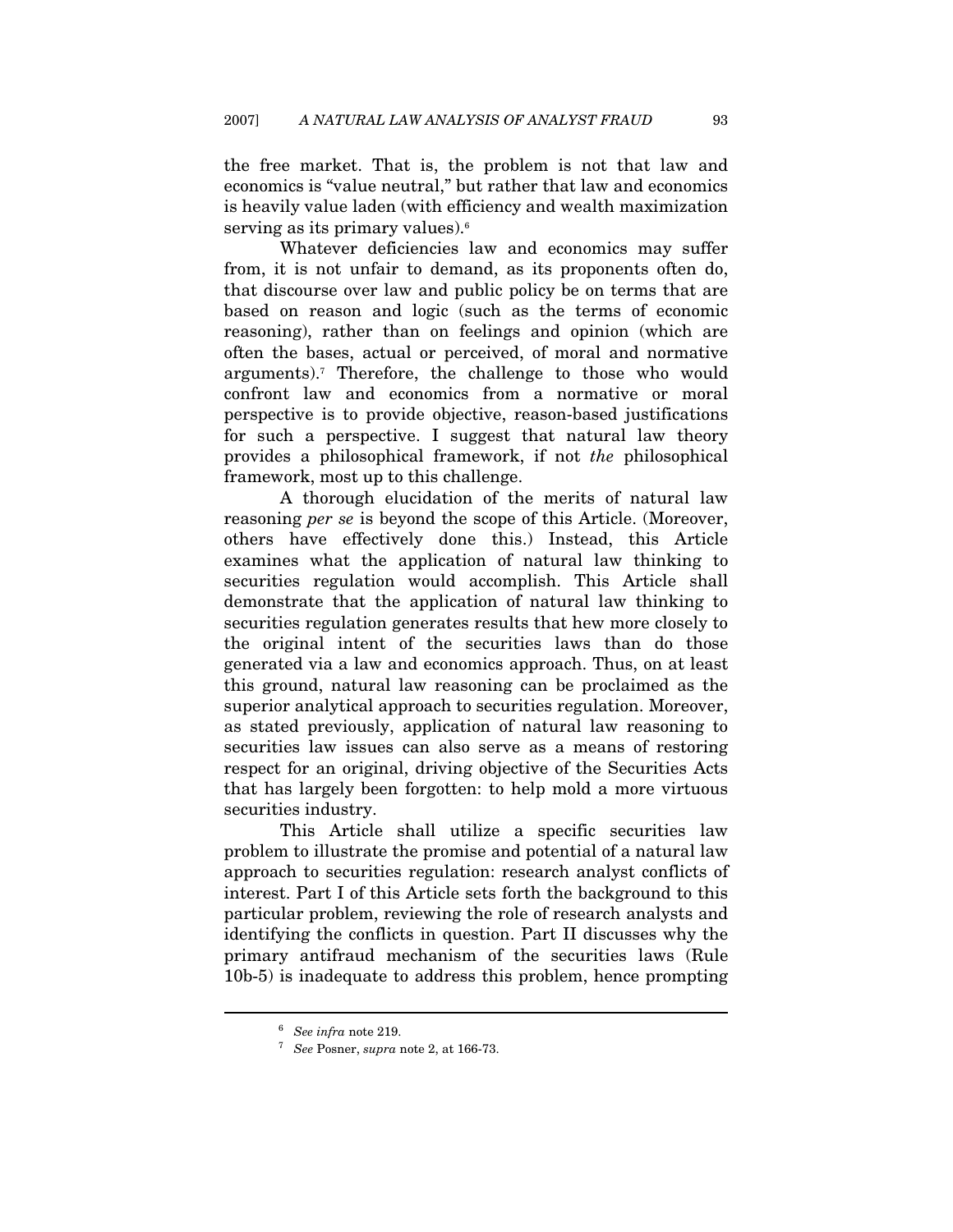calls for (and attempts at) other solutions. After reviewing the goals and values of U.S. securities law in general, Part III proceeds to analyze the solutions (proposed and potential) to the analyst problem, first from a law and economics perspective and then via a natural law approach. A juxtaposition of these two approaches reveals that the insights and solutions offered by natural law reasoning are superior to those offered by an economic approach to the law because, at a minimum, they are more harmonious with the complete set of goals and values that define the U.S. securities regulatory regime.

#### I. BACKGROUND

The research analyst conflict-of-interest scandal has led to increased litigation concerning, and regulation of, these specialized market participants. Research analysts, who issue widely followed research reports recommending whether a particular security should be bought or sold, were found to have issued reports and recommendations inconsistent with their own true opinions. Additionally, most analysts failed to disclose in their research reports the existence of substantial conflicts of interest that could reasonably be expected to influence their recommendations. Investors, relying on these reports and recommendations, claimed injury by virtue of their purchase of a misrepresented or overpriced security (which subsequently declined in value). This Part of the Article shall explain more fully the role of research analysts within the securities industry, the nature of their conflicts of interest, and the nature of their misconduct as alleged by investors and regulators.

#### A. The Role of Research Analysts

The U.S. Supreme Court has remarked that research analysts are "necessary to the preservation of a healthy market."8 The Securities and Exchange Commission ("SEC") has similarly observed that "[t]he value to the entire market of [analysts<sup>'</sup>] efforts cannot be gainsaid; market efficiency in pricing is significantly enhanced by [their] initiatives to ferret out and analyze information, and thus the analyst's work

<sup>8</sup> Dirks v. SEC, 463 U.S. 646, 658 (1983).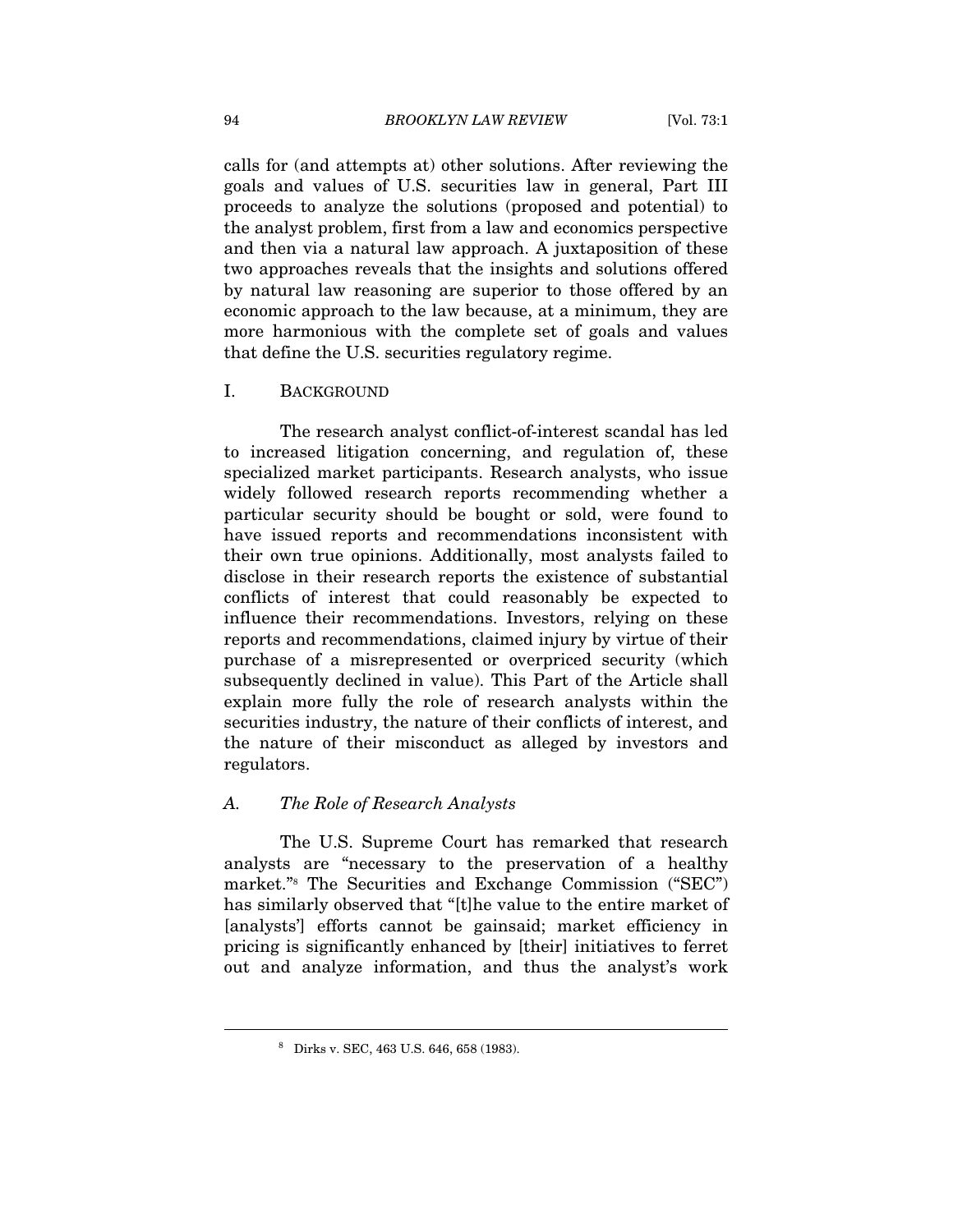redounds to the benefit of all investors."9 What exactly do research analysts do that is so important?

Research analysts "perform research and analysis on companies in order to evaluate securities and estimate their value as investments."10 This research and analysis is then typically presented in a report, along with a recommendation regarding whether the covered company's security should be bought, sold, or held.11 "Sell-side" analysts, who comprise about a third of all analysts, are typically employed by brokerage firms or investment banks.12 These analysts produce their research reports for their firm's customers and other investors, ordinarily free of charge and/or contingent upon a certain minimum level of investing with the analyst's firm.13 As a result, the information produced by sell-side analysts becomes "widely disseminated in the financial markets."14 The dissemination of this information is valuable to the investing

In theory, [research analysts] serve as information conduits . . . between the companies they investigate and actual or potential investors in those companies. Their work involves collecting and processing information from a variety of sources, both inside and outside of the company. As a result of their research, analysts typically produce two products: a "report" and a "recommendation." In the report, analysts offer facts and opinions about the subject company and its securities. The recommendation, which is generally a selection from a series of rating categories, advises the investing public to buy, sell, or continue to hold the securities in question . . . . Analysts read and digest company reports and other secondary sources, speak with company officers and employees, and, where appropriate, visit company sites to help them form an independent impression of the business. Analysts review company documents filed with the SEC . . . and secondary sources like Standard & Poor's that compile, summarize, and republish it. Analysts also may review trade publications, including industry-specific magazines.

Id. (citations omitted); see also John Jacob, Steve Rock & David P. Weber, Do Analysts at Independent Research Firms Make Better Earnings Forecasts? 7 (July 2003), available at http://ssrn.com/abstract=434702.<br><sup>12</sup> See Fisch & Sale, *supra* note 10, at 1040-41. There are other kinds of

analysts, such as "independent analysts" (who are not associated with investment banks and who sell their research to the investing public) and "buy-side analysts" (who provide their research to the investment banks that employ them, and not to investors or the public at large), but these analysts do not share the same conflicts that sell-side analysts do. See id. at 1041 & n.18. Thus, independent and buy-side analysts are not the focus of this Article and, unless otherwise indicated, the terms "analysts," "securities analysts," and "research analysts" shall be used interchangeably in reference to sell-side analysts alone.<br>  $\begin{array}{r} \n^{13} \quad \text{See} \; id. \; \text{at} \; 1040\text{-}41. \n\end{array}$   $\begin{array}{r} \n^{14} \quad \text{Id.} \; \text{at} \; 1041. \n\end{array}$ 

 $^9$   $\,$  Id. at 658 n.17 (quoting SEC's brief, 21 S.E.C. Docket 1401, 1406 (1981)) (alterations in original).

 $10$  Jill E. Fisch & Hillary A. Sale, The Securities Analyst as Agent: Rethinking the Regulation of Analysts, 88 IOWA L. REV. 1035, 1040 (2003).<br><sup>11</sup> Id. at 1040-41. As Professors Fisch and Sale explain in detail: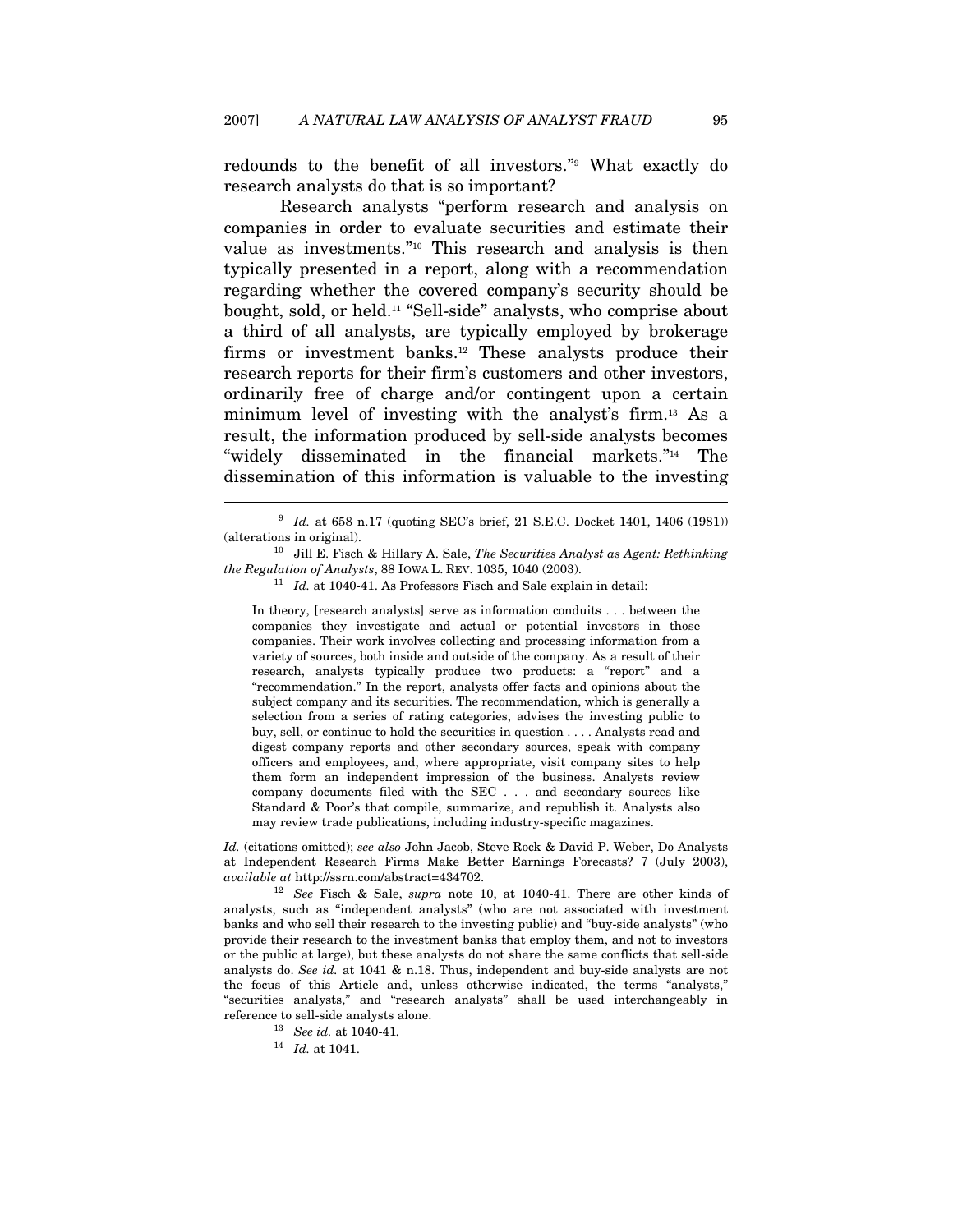public not only insofar as individual investors might rely directly upon the analysis or recommendations contained in a particular analyst's reports,15 but, moreover, insofar as the dissemination of this information contributes to the efficiency of the market, thereby helping to foster the accurate pricing of securities.<sup>16</sup>

#### B. The Conflicts of Interest

As indicated, sell-side analysts are typically employed by brokerage firms or investment banks.17 Since it is the desire of such firms to attract and retain investment banking clients, institutional pressures toward this end unsurprisingly come to bear upon sell-side analysts.18 This is problematic because investment banking clients (current and potential) can be expected to favor positive research coverage over accurate coverage, and thus analysts are pressured to skew their reports

 $15$  See Robert P. Sieland, Note, Caveat Emptor! After All the Regulatory Hoopla, Securities Analysts Remain Conflicted on Wall Street, 2003 U. ILL. L. REV. 531,

<sup>544 (2003). 16</sup> See Kelly S. Sullivan, Comment, Serving Two Masters: Securities Analyst Liability and Regulation in the Face of Pervasive Conflicts of Interest, 70 UMKC L. REV. 415, 424 (2001); see also Robert Brooks & Huabing Wang, The Securities Litigation Reform and Its Impact on Analyst Research 7-8 (2004), available at http://ssrn.com/abstract=606822 (setting forth results of a study that "highlights analysts' role as an information intermediary in the financial market, especially when information in the market tends to be complex" and how such a role is "increasingly important" following the Private Securities Litigation Reform Act of 1995); Fisch & Sale, supra note 10, at 1061 (referring to the work of the sell-side research analyst as a "public good"). This understanding is grounded upon the efficient market hypothesis, which, in its widely applied "semi-strong" form, theorizes that "stock price will incorporate all publicly-available information relevant to the valuation of the stock." See Stephen J. Choi, Behavioral Economics and the Regulation of Public Offerings, 10 LEWIS & CLARK L. REV. 85, 97 n.59 (2006); see also Robert J. Shiller, From the Efficient Market Theory to Behavioral Finance 4 (Cowles Found. Discussion Paper No. 1385, 2002), *available at*, http://papers.ssrn.com/abstract\_id=349660. Thus, the more information of relevance regarding a security that is made available to the market, the more accurately that security's price will reflect its value. See Richard C. Strassner, How Much Information Is Enough: Securities Market Information and the Quest for a

More Efficient Market, 5 TRANSACTIONS: TENN. J. BUS. L. 5, 9-12 (2003).<br><sup>17</sup> See supra note 12 and accompanying text.<br><sup>18</sup> See Barbara Moses, *They Were Shocked, Shocked: The "Discovery" of* Analyst Conflicts on Wall Street, 70 Brook. L. Rev. 89, 97 (2004); see also Fisch & Sale, supra note 10, at 1045-54. Investment banking clients typically include companies seeking to raise capital via the sale of securities to investors. This business underwriting—is highly lucrative because the investment bank selected to lead the underwriting sales effort typically earns a fee of approximately 7% of the total amount of equity securities sold in the underwriting. See George J. Papaioannou & Adrian Gauci, Deregulation and Competition in Underwriting: Review of the Evidence and New Findings, 5 J. INT'L BUS. & L. 47, 59 (2006).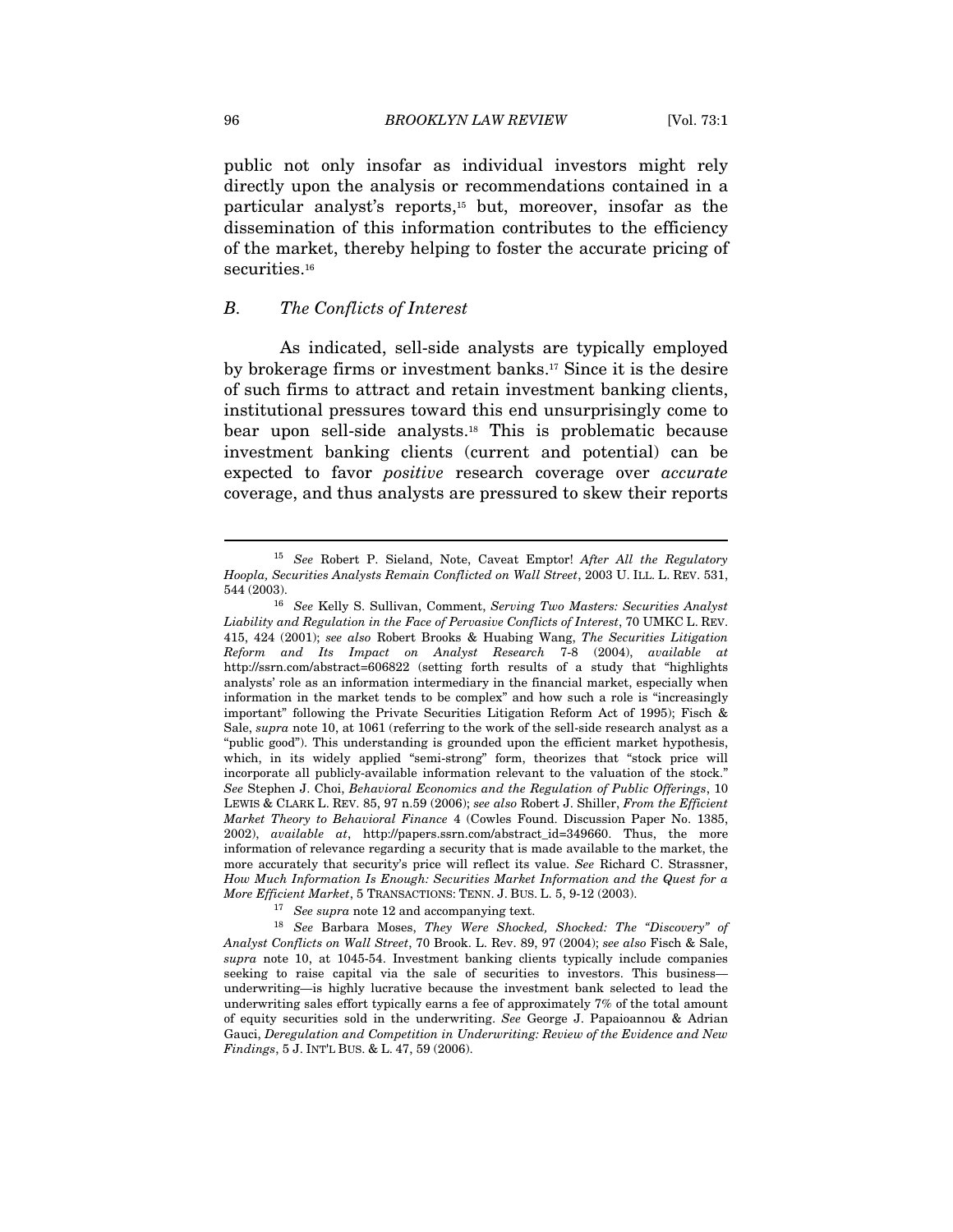in a positive direction.19 A textbook conflict-of-interest case arises: on the one hand, the analyst is expected to produce a fair, objective research report for the benefit of investors, but on the other hand the analyst has an interest in producing a report that portrays the covered company in a positive light in order to generate (or maintain) lucrative investment-banking revenue for the benefit of his or her firm.20

And the conflict in question is not just theoretical—its existence, and its effects, have been empirically demonstrated.<sup>21</sup> "According to the SEC, downgrades [in analyst recommendations]<sup>22</sup> occurred in only 1% of the securities covered for the year 2000."23 Some firms adopted official policies forbidding analysts from "making negative or controversial comments" about investment banking clients.24 Further still, many firms linked an analyst's salary, and/or the analyst's bonus, to his or her contribution to the firm's investment banking business.25 As Laura Unger, then acting Chairwoman of the SEC, testified before Congress on July 31, 2001:

First, an analyst's salary and bonus may be linked to the profitability of the firm's investment banking business, motivating analysts to attract and retain investment banking clients for the firm. Second, at some firms, analysts are accountable to investment banking for their ratings. Third, analysts sometimes own a piece of the company they analyze, mostly through pre-IPO share acquisitions.26

Thus, structural conflicts of interest exist for many analysts, and several have clearly allowed their research to be affected by these conflicts.27 An investigation of Merrill Lynch, for example, revealed an analyst who publicly recommended certain securities for purchase, but privately described these

<sup>19</sup> See Fisch & Sale, supra note 10, at 1047.

 $20$  See id.

 $^{21}\,$  See, e.g., Moses,  $supra$  note 18, at 95-99; Fisch & Sale,  $supra$  note 10, at 1047-54.

 $22$  That is, where an analyst changed a recommendation from more favorable to less favorable.<br><sup>23</sup> Fisch & Sale, *supra* note 10, at 1047.<br><sup>24</sup> Id. at 1049.<br><sup>25</sup> See id. at 1052-54; see also RICHARD ROBERTS, WALL STREET 60 (2002).<br><sup>26</sup> Conflicts of Interest Faced by Brokerage Firms and Their Res

Analysts: Hearing Before the Subcomm. on Capital Markets, Insurance and Government Sponsored Enterprises of the H. Comm. on Financial Services, 107th Cong. (2001) (testimony of Laura S. Unger, Acting Chair, SEC), available at http://www.sec.gov/news/testimony/073101ortslu.htm. 27 See infra text accompanying notes 28-29.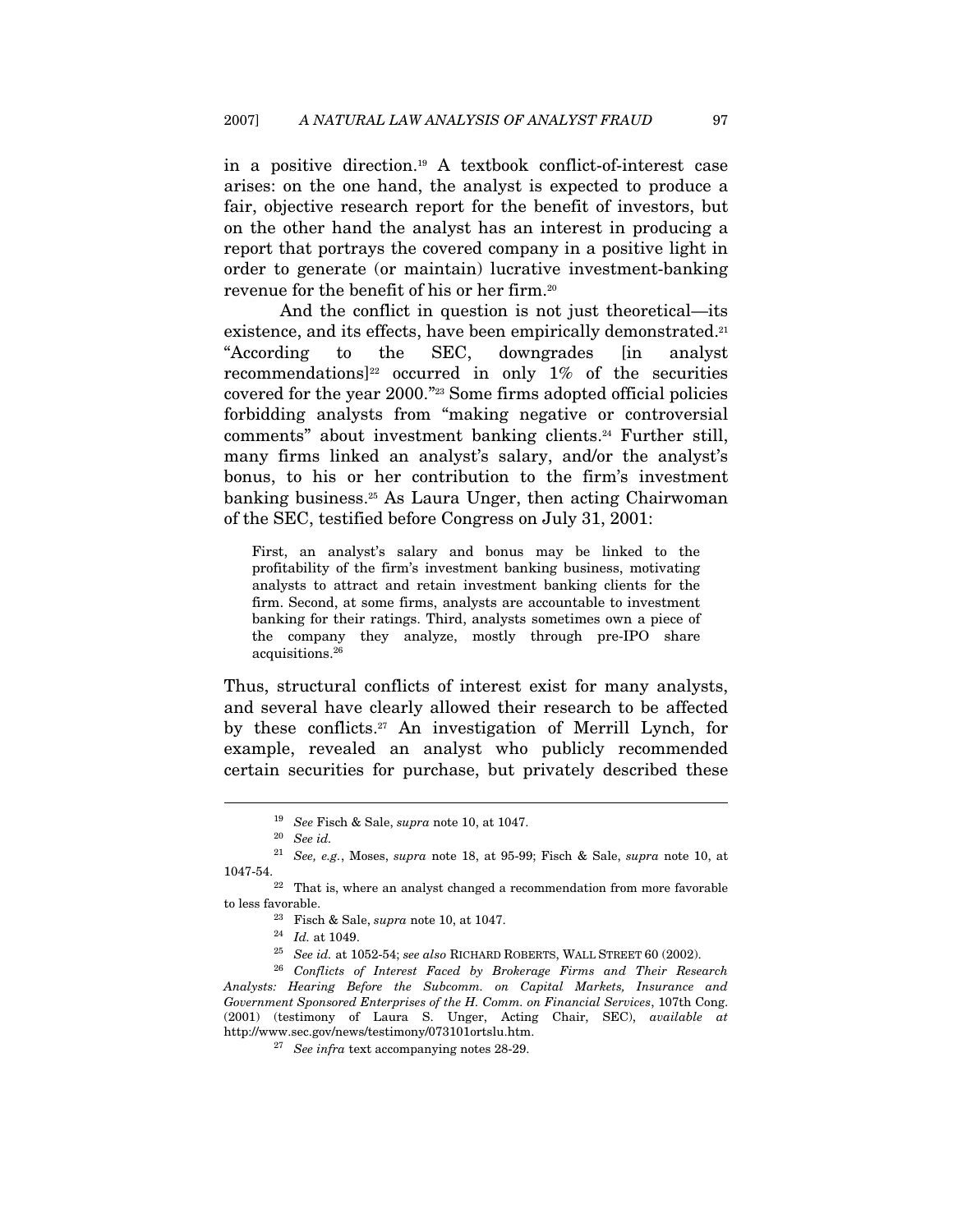same securities as "junk";<sup>28</sup> an analyst at Salomon Smith Barney who rated an issuer as a "buy" was discovered to have indicated to two colleagues that the company was a "pig" and should instead be rated "underperform."29

#### C. Claims Against Research Analysts

While the market was performing favorably in the 1990s, relatively scant serious attention was paid to the issue of analyst conflicts of interest.30 Even less litigation was generated over the issue.31 But as the market began to falter in 1999, and as stock prices began to drop, analysts became the focus of scrutiny and litigation.32

The New York Attorney General, the SEC, the National Association of Securities Dealers ("NASD"), the New York Stock Exchange, and the North American Securities Administrators Association all launched investigations into the conduct of research analysts, which resulted in a "Global Settlement" among the regulators and ten Wall Street firms.<sup>33</sup> Under the terms of the settlement, "the settling firms agreed to pay a total of approximately . . . \$875 million in penalties and disgorgement . . . , \$433 million to fund independent research, and \$80 million to fund and promote investor education."34

<sup>32</sup> See Jill I. Gross, Securities Analysts' Undisclosed Conflicts of Interest: Unfair Dealing or Securities Fraud? 2002 COLUM. BUS. L. REV. 631, 631-33 (2002); see also Moses, supra note 18, at 97-104.

<sup>33</sup> See Moses, supra note 18, at 99-103; see also SEC Launches Inquiry into Research Analyst Practices, 7 No. 22 Andrews' Bank & Lender Liab. Litig. Rep. 11 (May 16, 2002).  $$^{34}\,$  Moses,  $supra$  note 18, at 102-03. Additionally,

the Global Settlement requires the brokerage firms to insulate their research analysts from investment banking pressure by: (i) physically separating the departments; (ii) requiring senior management to determine the research budget without input from investment banking; (iii) prohibiting any investment banking role in evaluating analysts or determining their compensation; (iv) requiring the managers of the research group alone to make all decisions to initiate or terminate company-specific coverage; and (v) keeping analysts out of 'beauty contests' and roadshows. In addition, the firms agreed to purchase independent research from at least three outside firms, to furnish that research to its customers for the next five years, and to make its own analysts' historical ratings and price forecasts publicly available in order to enable investors to compare analyst performance throughout the industry.

<sup>&</sup>lt;sup>28</sup> See Fisch & Sale, supra note 10, at 1049.

 $29$  See Christine Hurt, Moral Hazard and the Initial Public Offering, 26 CARDOZO L. REV. 711, 757 (2005).<br><sup>30</sup> See Moses, *supra* note 18, at 97-98.

<sup>31</sup> See id.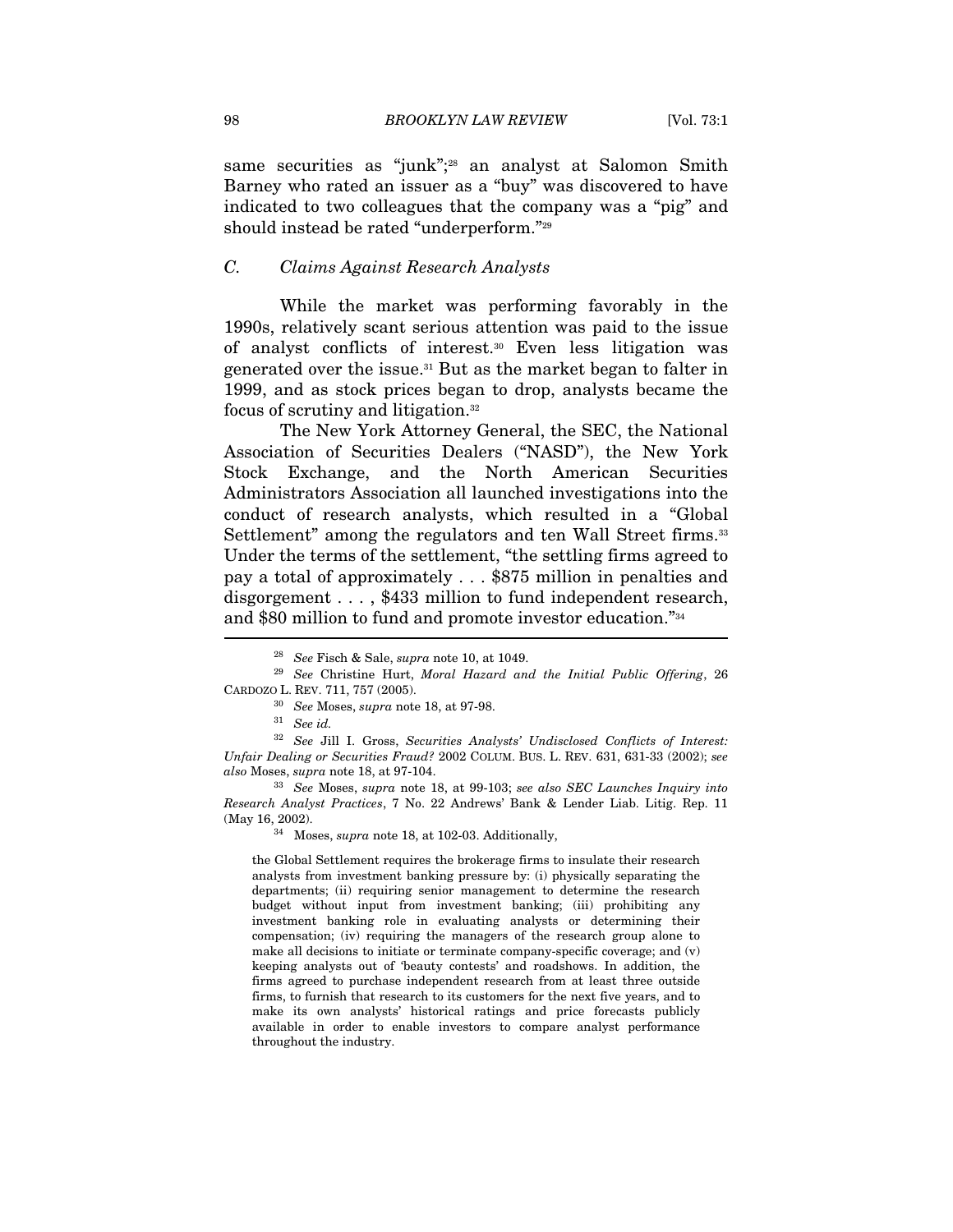Additionally, by November 2002, "over 150 securities fraud class actions were pending against Merrill Lynch alone, based primarily on analyst conflict-of-interest allegations."35 These actions were typically brought under section 10(b) of the Securities and Exchange Act of 1934 and SEC Rule 10b-5 promulgated thereunder, which "prohibits fraud in connection with the purchase or sale of a security."<sup>36</sup> The crux of these complaints is that an analyst's failure to disclose conflicts of interest constitutes a material omission and/or that an analyst's publishing of a disingenuous opinion constitutes a material misstatement.37 This, in turn, renders the analyst's research report(s) false or misleading, and thereby constitutes a fraud in connection with plaintiff's purchase of the security (or securities) that are the subject of the research report.38 What makes these cases particularly interesting is that, in many ways, they test the limits of existing securities law.<sup>39</sup>

# II. ANALYST LIABILITY UNDER THE SECURITIES LAWS

#### A. Rule 10b-5

Section 10(b) of the Securities Exchange Act of 1934 prohibits the use of "any manipulative or deceptive device or contrivance of such rules and regulations as the Commission may prescribe as necessary or appropriate in the public interest or for the protection of investors" in connection with the purchase or sale of a security.40 SEC Rule 10b-5, promulgated pursuant to  $\S$  10(b) of the Securities Exchange Act, has been the principal mechanism by which investors have challenged the alleged misrepresentations and/or omissions in research reports.41 Although multiple theories of liability can be formulated pursuant to Rule 10b-5 (such as liability on the part of those who "employ any devise, scheme, or artifice to defraud," or who "engage in any act, practice, or course of

Id. at 103.  $I$ <sup>35</sup> Id. at 104. As of November 2007, a large number of these have been settled. See Cohen Milstein Hausfeld & Toll, Securities Fraud/Investor Protection, Merrill Lynch Co. and Henry Blodget, http://www.cmht.com/cases\_merrilllynch.php. <sup>36</sup> Securities and Exchange Act of 1934 § 10(b), 15 U.S.C. § 78j(b) (2000); 17

C.F.R. § 240.10b-5 (2006); see also Moses, supra note 18, at 104.<br><sup>37</sup> See Moses, supra note 18, at 104-05.<br><sup>38</sup> See id. at 105.

 $^{39}\,$  See id. at 114-15; see also Fisch & Sale, supra note 10, at 1057-58.

 $40$  Securities Exchange Act of 1934 § 10(b), 15 U.S.C. § 78(j) (2000).

<sup>41</sup> See supra text accompanying note 36.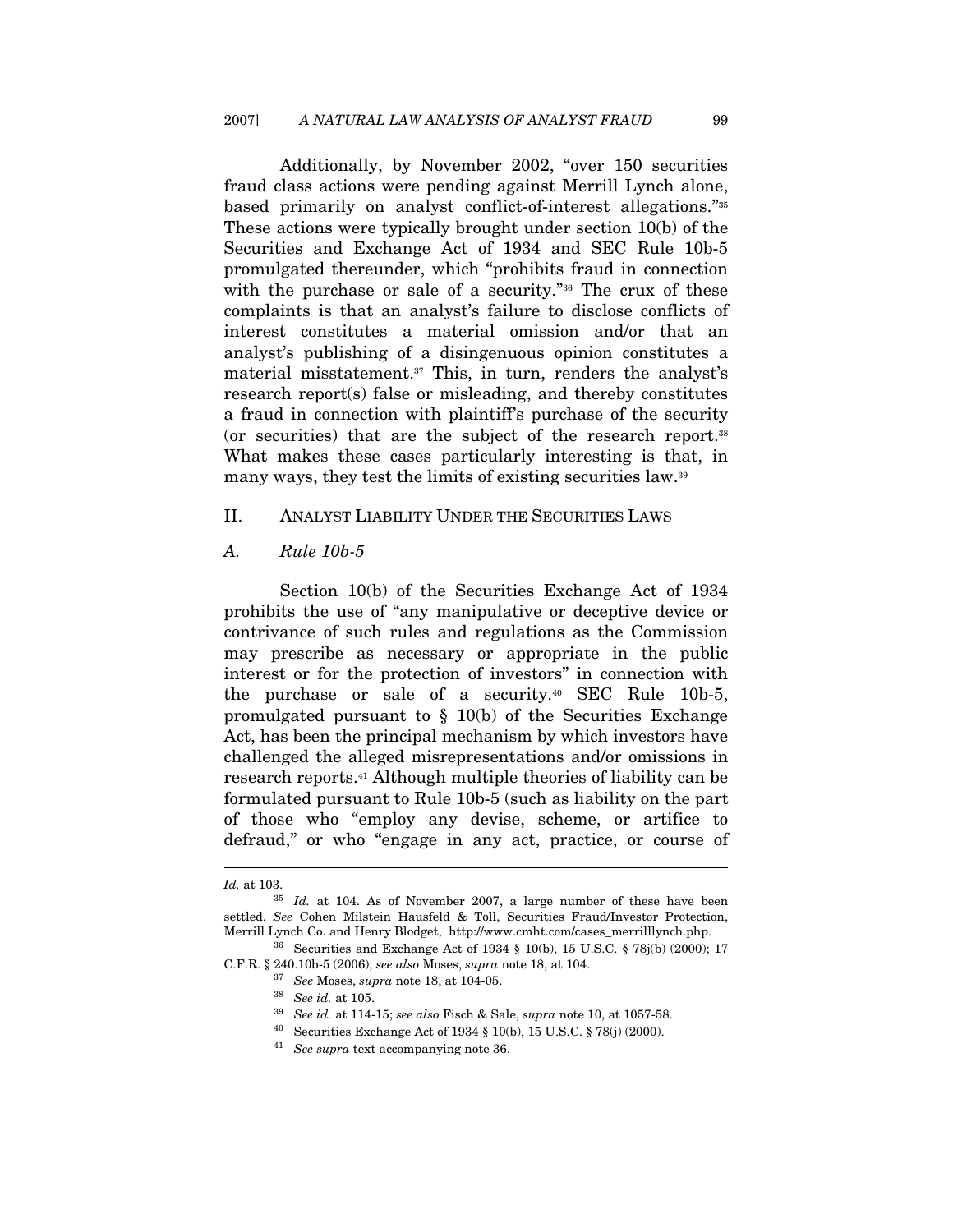business which operates or would operate as a fraud or deceit upon any person"42), the primary means by which alleged analyst misconduct has been challenged has been via the assertion of liability based upon "misstatements or omissions" within the context of a private right of action, and thus this shall be the focus of this Article.<sup>43</sup> Additionally, this Article shall assume that all of the factual information contained in an analyst's report concerning the covered issuer and security is accurate and complete. This is because, as commentators have pointed out, the issue of liability for false factual information contained in a research report (such as misstating the revenue of a covered company) is not a particularly difficult one to resolve.44 Furthermore, this assumption allows one to focus on the more difficult questions of analyst liability arising from (1) misstatements concerning the analyst's opinions and recommendations as set forth in his or her report, and/or (2) omissions concerning the analyst's conflicts of interest.

To state a valid claim for violation of Rule 10b-5 based upon a misstatement or omission, a plaintiff must allege that the defendant "(1) made a misstatement or omission, (2) of material fact, (3) with scienter, (4) in connection with the purchase or sale of securities, (5) upon which the plaintiff relied, and (6) that reliance proximately caused the plaintiff's injury."45 These elements of Rule 10b-5 liability shall be examined in turn.<sup>46</sup> With regard to omission-based liability, this section shall also briefly examine whether an analyst must

<sup>42 17</sup> C.F.R. § 240.10b-5 (2006).

 $43$  See Moses, supra note 18, at 105. The theory of these lawsuits is as follows:

When analysts, with the intent to gain business through manipulation of security prices, yield to the pressures of investment banking conflicts, they have perpetrated fraudulent activity in connection with the purchase or sale of securities. . . . Section 10(b) of the Securities Exchange Act and its corresponding Rule 10b-5 make these behaviors unlawful.

Sullivan, supra note 16, at 427.<br><sup>44</sup> See, e.g., Shirli Fabbri Weiss, Securities Analysts in Securities Class Actions, in SECURITIES LITIGATION 1999, at 431, 454 (P.L.I. Corp. Law and Practice Course Handbook Series No. 1136, 1999).<br><sup>45</sup> Kevin P. Roddy, *Eight Years of Practice and Procedure Under the Private* 

Securities Litigation Reform Act of 1995, in POSTGRADUATE COURSE IN FEDERAL SECURITIES LAW, at 141, 177 (A.L.I.-A.B.A. Course No. SK027, 2004). It should also be noted that in an enforcement action undertaken by the SEC, the elements of reliance and loss causation need not be demonstrated. See SEC v. Blavin, 760 F.2d 706, 711 (6th Cir. 1985).<br> $46$  The jurisdictional requirement that defendant made "use of any means or

instrumentalities of interstate commerce, or of the mails, or of any facility of any national securities exchange" shall be assumed. 17 C.F.R. § 240.10b-5 (2006).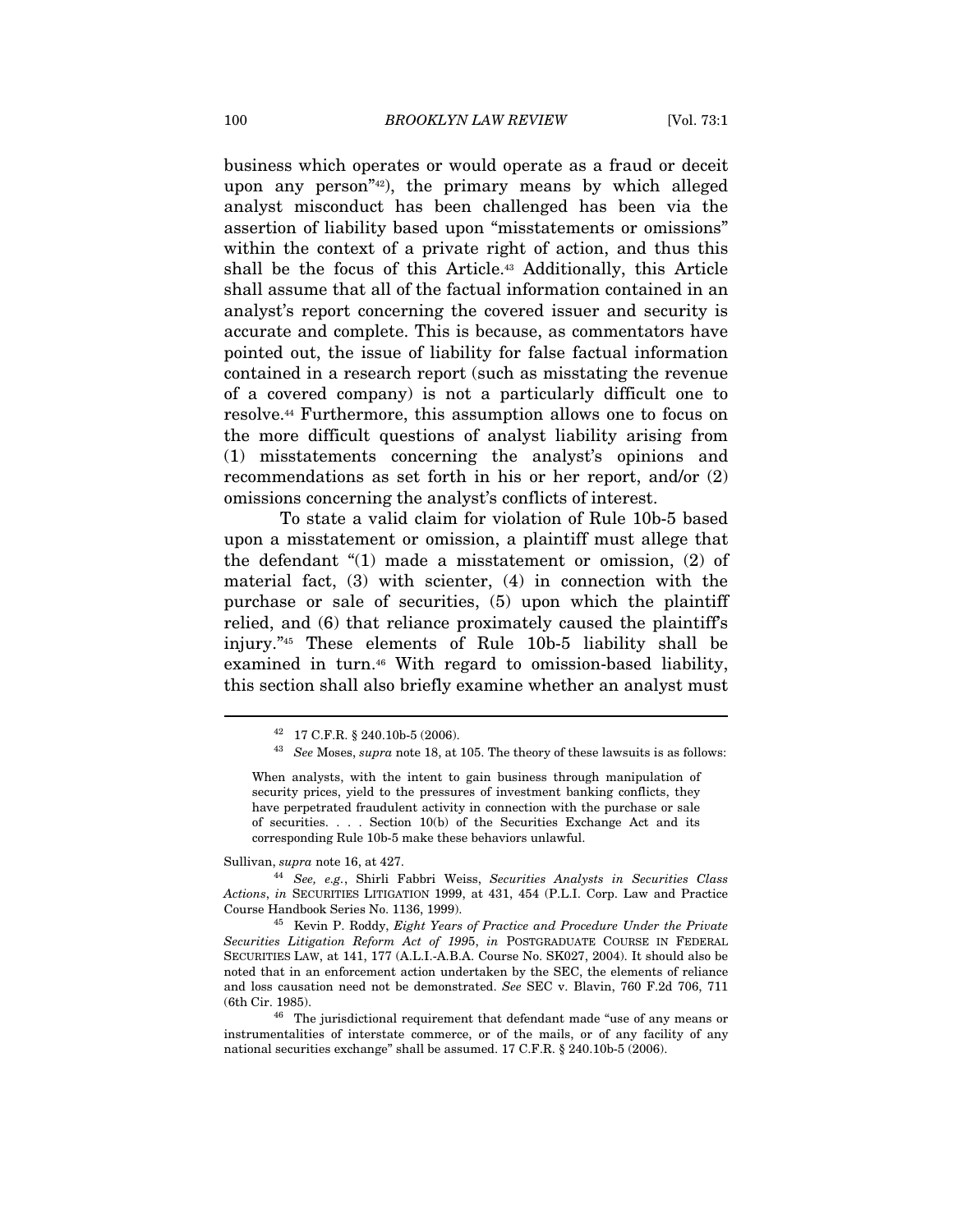owe a duty to a plaintiff in order for that plaintiff to maintain a Rule 10b-5 cause of action.<sup>47</sup> As shall be seen, there are significant ambiguities concerning the application of Rule 10b-5 to analyst misconduct.

#### 1. Misstatement or Omission

The first element of a Rule 10b-5 claim is that the defendant in question made a misstatement or omission.48 Despite the oft-repeated characterization of Rule 10b-5 liability as simply pertaining to "misstatements or omissions,"49 the actual text of Rule 10b-5 does not impose liability upon "misstatements" or "omissions" generally, but rather upon "any untrue statement of material fact" or the omission of "a material fact necessary in order to make the statements made . . . not misleading":50

It shall be unlawful . . . [t]o make any untrue statement of material fact or to omit to state a material fact necessary in order to make the statements made, in the light of the circumstances under which they were made, not misleading . . . . <sup>51</sup>

The omission in a research report of a statement revealing an analyst's conflicts of interest would certainly constitute the omission of a "fact." With regard to misstated opinions, however, this text provides some difficulty in that it requires us to consider whether an analyst's opinion or recommendation could ever constitute an "untrue statement of . . . fact."<sup>52</sup>

As opinions are, by definition, not statements of fact, it could seem to follow, a fortiori, that an analyst's opinions (including his or her recommendations) could not, by definition, constitute an untrue statement of fact.53 However, at issue is

<sup>&</sup>lt;sup>47</sup> See infra Part II.A.7.<br><sup>48</sup> See Roddy, supra note 45, at 177.<br><sup>49</sup> See id.

 $^{50}$   $\,$  17 C.F.R. § 240.10b-5 (2006).

 $\begin{array}{ll} 51 & Id. \\ 52 & Id. \end{array}$  (emphasis added).

 $53$  See, e.g., In re Boston Tech., Inc. Sec. Litig., 8 F. Supp. 2d 43, 64 (D. Mass. 1998) ("[A] 'recommended' or 'buy' rating is not actionable because opinions generally do not provide sufficient basis for 10b-5 liability. . . . A recommendation or rating by an independent securities firm is the purest of opinions.") (citation omitted); see also Wright v. IBM, 796 F. Supp. 1120, 1124-25 (N.D. Ill. 1992) (stating that "actions for violations of the federal securities laws typically may not be predicated on mere opinions or projections," although acknowledging that "the recent trend . . . has moved toward recognition of an expanding range of opinions and projections as potentially actionable"); see also Moses, supra note 18, at 112.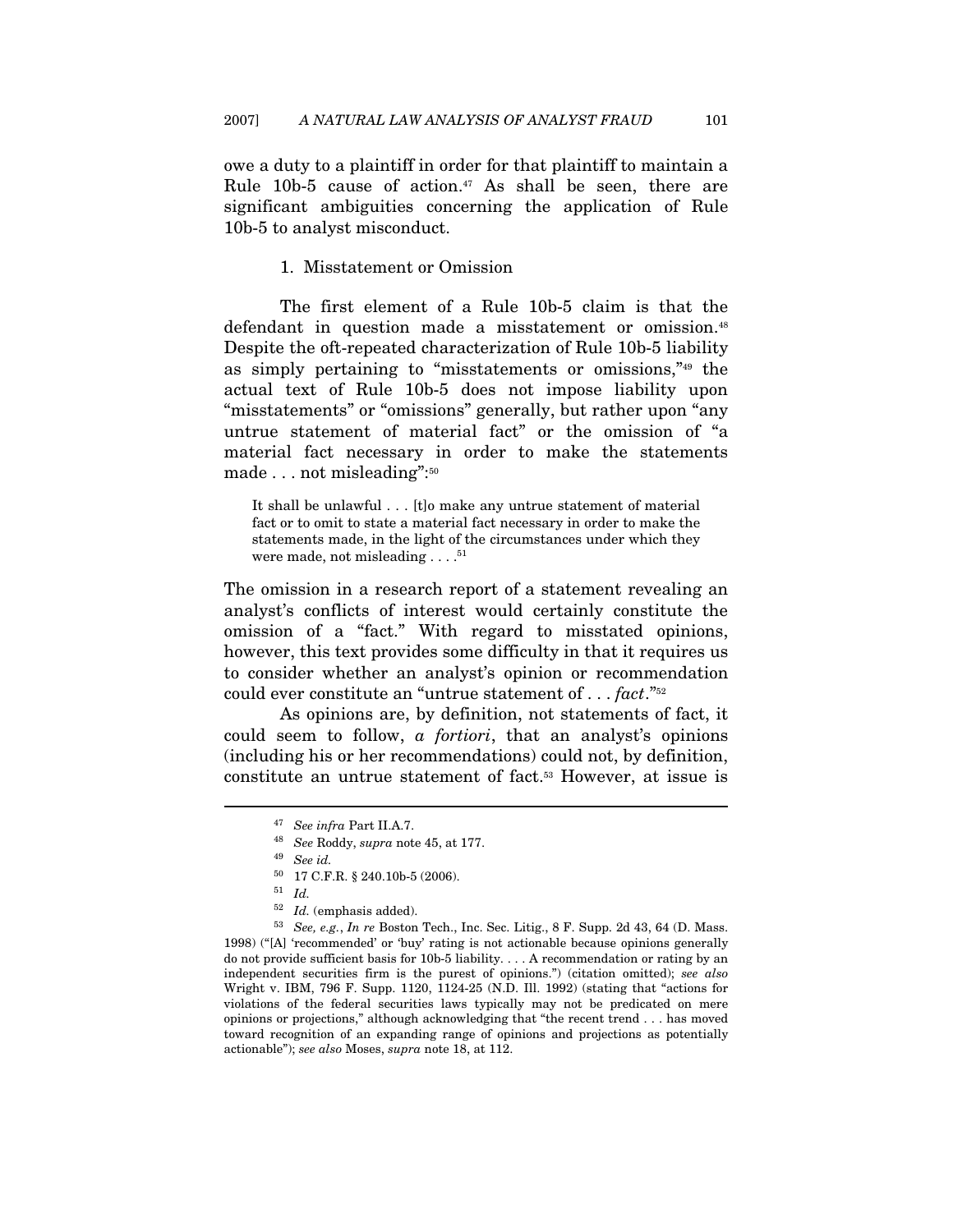not the correctness of the analyst's opinion or recommendation per se, but rather whether what is set forth as the analyst's opinion or recommendation is truly the analyst's opinion or recommendation. That is, although an opinion is not the same thing as a statement of fact, whether or not an individual possesses a particular opinion is itself a factual question.54 Thus, to the extent that an analyst declares that "my opinion is  $x^*$  or "my recommendation is  $y^*$ ," he or she is fairly characterized as making a factual assertion as to what his or her opinion or recommendation is.<sup>55</sup> While some courts have held that "analysts' optimistic statements can be actionable if not genuinely and reasonably believed,"56 others "have found that recommendations and statements in analysts reports are inactionable statements of opinion."57

The U.S. Supreme Court grappled with the actionability of disingenuous opinions, albeit within the context of proxy solicitation, in Virginia Bankshares, Inc. v. Sandberg.<sup>58</sup> In Virginia Bankshares, plaintiffs alleged that defendant's proxy solicitation materials were materially misleading in violation of  $§$  14(a) of the 1934 Securities Exchange Act.<sup>59</sup> The bases of plaintiffs' allegation in Virginia Bankshares were statements contained in the proxy solicitation materials regarding defendant's directors' stated beliefs that (1) minority shareholders would receive a "fair" price and "high" value for their shares under the terms of a merger proposal under consideration, and that (2) the directors recommended adoption of the merger proposal for these reasons.60 Plaintiffs alleged that these statements did not reflect the directors' true beliefs,

<sup>54</sup> See Edgington v. Fitzmaurice, 29 Ch.D. 459, 483 (Ch. App. 1885) ("[T]he state of a man's mind is as much a fact as the state of his digestion.").<br><sup>55</sup> See In re Apple Computer Sec. Litig., 886 F.2d 1109, 1113 (9th Cir. 1989)

<sup>(</sup>holding that a "projection or statement of belief contains at least three implicit factual assertions," including the assertion that "the statement is genuinely believed"); see also Mut. Life Ins. Co. of N.Y. v. Hillmon, 145 U.S. 285, 295 (1892) (acknowledging that one's state of mind can be "a material fact to be proved") (non-securities law context); Vulcan Metals Co. v. Simmons Mfg., 248 F. 853, 856 (2d Cir. 1918) (Hand, J.) ("An opinion is a fact. . . . When the parties are so situated that the buyer may reasonably rely upon the expression of the seller's opinion, it is no excuse to give a false one.")

<sup>(</sup>non-securities law context). 56 Weiss, supra note 44, at 441; see also Fisch & Sale, supra note 10, at 1083 (recommending "a rule that treats analyst recommendations as factual statements and holds analysts accountable if they do not actually believe those statements").

 $57$  Weiss, supra note 44, at 454; see also supra note 53.

<sup>58 501</sup> U.S. 1083 (1991).

 $^{59}$  *Id.* at 1086-87.<br> $^{60}$  *Id.* at 1088.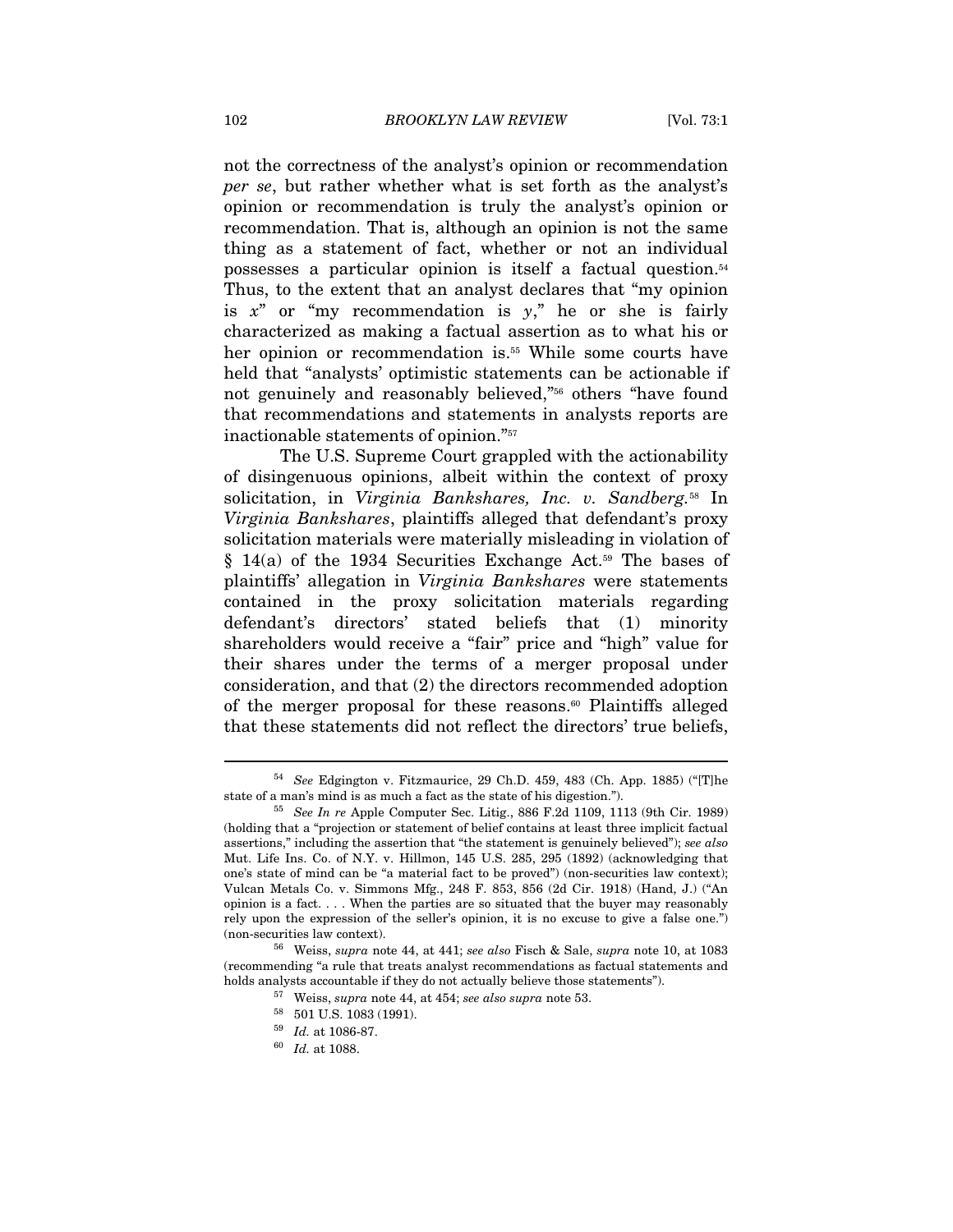hence rendering the proxy literature materially misleading.<sup>61</sup> The Court concluded that although both such statements were indeed "factual"<sup>62</sup> (as well as material<sup>63</sup>), they would only be actionable under  $\S 14(a)$  if they could be deemed to "expressly" or impliedly assert[] something false or misleading about" their underlying subject matter.<sup>64</sup> That is, "disbelief or undisclosed motivation, standing alone" was deemed "insufficient to satisfy the element of fact that must be established under  $\S 14(a)$ ,  $\frac{1}{65}$ but a falsely presented opinion coupled with "something false or misleading in what the statement expressly or impliedly declared about its subject" would be actionable under  $\S 14(a)$ .<sup>66</sup> The Court resisted the recognition of liability "on mere disbelief or undisclosed motive without any demonstration that the proxy statement was false or misleading about its subject," noting that it would not permit litigation "confined solely to . . . the 'impurities' of a director's 'unclean heart.'"67

Virginia Bankshares, then, recognizes the correct characterization of feigned opinions and/or recommendations: such statements are properly deemed untrue statements of fact. However, Virginia Bankshares adds to the complexity of the issue by proceeding to hold that, even though factual, such statements are nevertheless not necessarily actionable per se (at least within the context of  $\S 14(a)$  actions). Whether the reasoning of Virginia Bankshares will be applied to research analysts statements challenged under Rule 10b-5 (and, if so, how) remains to be seen. If it were applied, actions against analysts who issued otherwise-accurate reports containing misstated opinions might be characterized as grounded upon "mere disbelief," and thus not capable of entitling plaintiffs to relief. On the other hand, a better argument could be made in favor of the proposition that an analyst's opinion "impliedly asserts something false or misleading" about the underlying security itself, and is not, therefore, properly characterized as

<sup>61</sup> Id. at 1088-89<br>62 Id. at 1092.<br>63 Id. at 1090-91.<br>64 Id. at 1096.<br>65 Id. at 1090-91.<br>66 Id.

 $67$  Id. The Court acknowledged that "it would be rare to find a case with evidence solely of disbelief or undisclosed motivation without further proof that the statement was defective as to its subject matter." Id. Nevertheless, the Court felt it important to circumscribe liability in such cases given that "the temptation to rest an otherwise nonexistent § 14(a) action on psychological enquiry alone would threaten . . . strike suits and attrition by discovery." Id.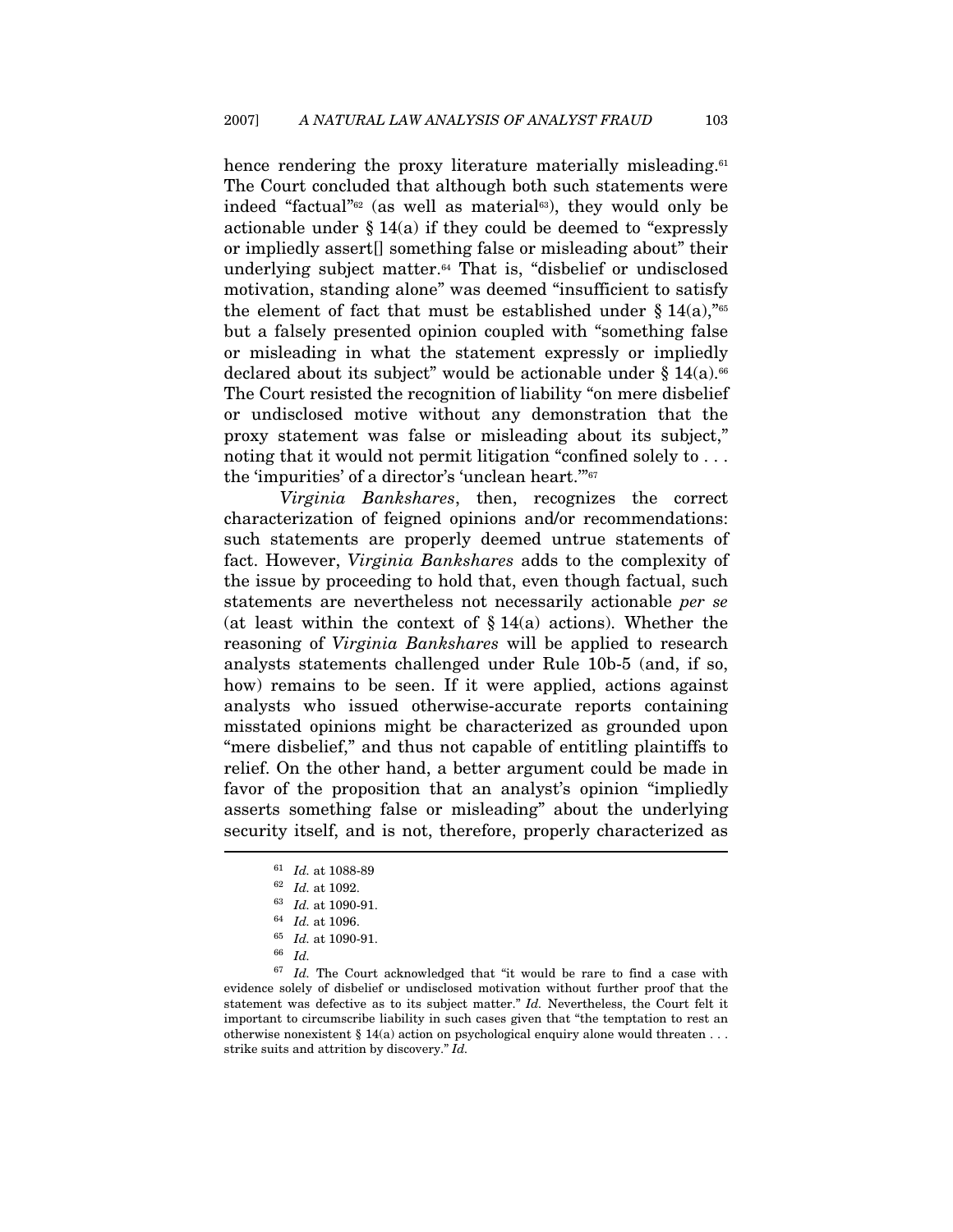merely a statement of personal belief divorced from the subject matter at issue (that is, the covered securities). This is because a "buy" rating, for example, impliedly—if not expressly asserts that the security in question is going to perform well, regardless of the analyst's own personal beliefs. Under such a line of reasoning, the analyst's false opinions would be actionable as per the logic of Virginia Bankshares.

#### 2. Materiality

"A fact is material if it is substantially likely that the fact would be viewed by a reasonable investor as significantly altering the 'total mix' of information available, and if there is a substantial likelihood that a reasonable investor would consider it important to the investment decision."68 As the continuum of potential misstatements and omissions is a long one, the question of materiality is ordinarily considered a question of fact.69

In some instances, however, the question of materiality would seem resolvable as a matter of law. For example, it is not difficult to imagine a misstatement or omission that would be immaterial as a matter of law by virtue of its marginality, such as an opinion that is only slightly exaggerated or a conflict that is quite attenuated. A more interesting question is whether even egregious misstatements of a research analyst's opinion, or the omission of very clear and serious conflicts of interest on the part of the analyst, might be properly considered immaterial as a matter of law. Put differently, perhaps, as a matter of law, analyst opinions and analyst conflicts should be deemed per se immaterial.<sup>70</sup> For it is not altogether obvious that a reasonable investor could ever view an analyst's opinion as "significantly altering" the "total mix" of information available regarding a given security or company. In the case of an analyst's opinion in line with those of all (or most) other analysts, how would such a redundant opinion "significantly

<sup>68</sup> Roddy, supra note 45, at 178; see also Basic, Inc. v. Levinson, 485 U.S. 224, 231-32 (1988) (adopting as materiality standard for Rule 10b-5 the standard previously set forth by the Court within the proxy solicitation context in  $TSC$  Industries, Inc. v. Northway, Inc., 426 U.S. 438, 449 (1976)).

<sup>69</sup> See Roddy, supra note 45, at 178.

 $70$  As one court observed: "a statement of opinion emanating from a research analyst is far more subjective and far less certain [than a statement of fact from an issuer], and often appears in tandem with conflicting opinions from other analysts as well as new statements from the issuer." DeMarco v. Lehman Bros., 222 F.R.D. 243, 246-47 (S.D.N.Y. 2004).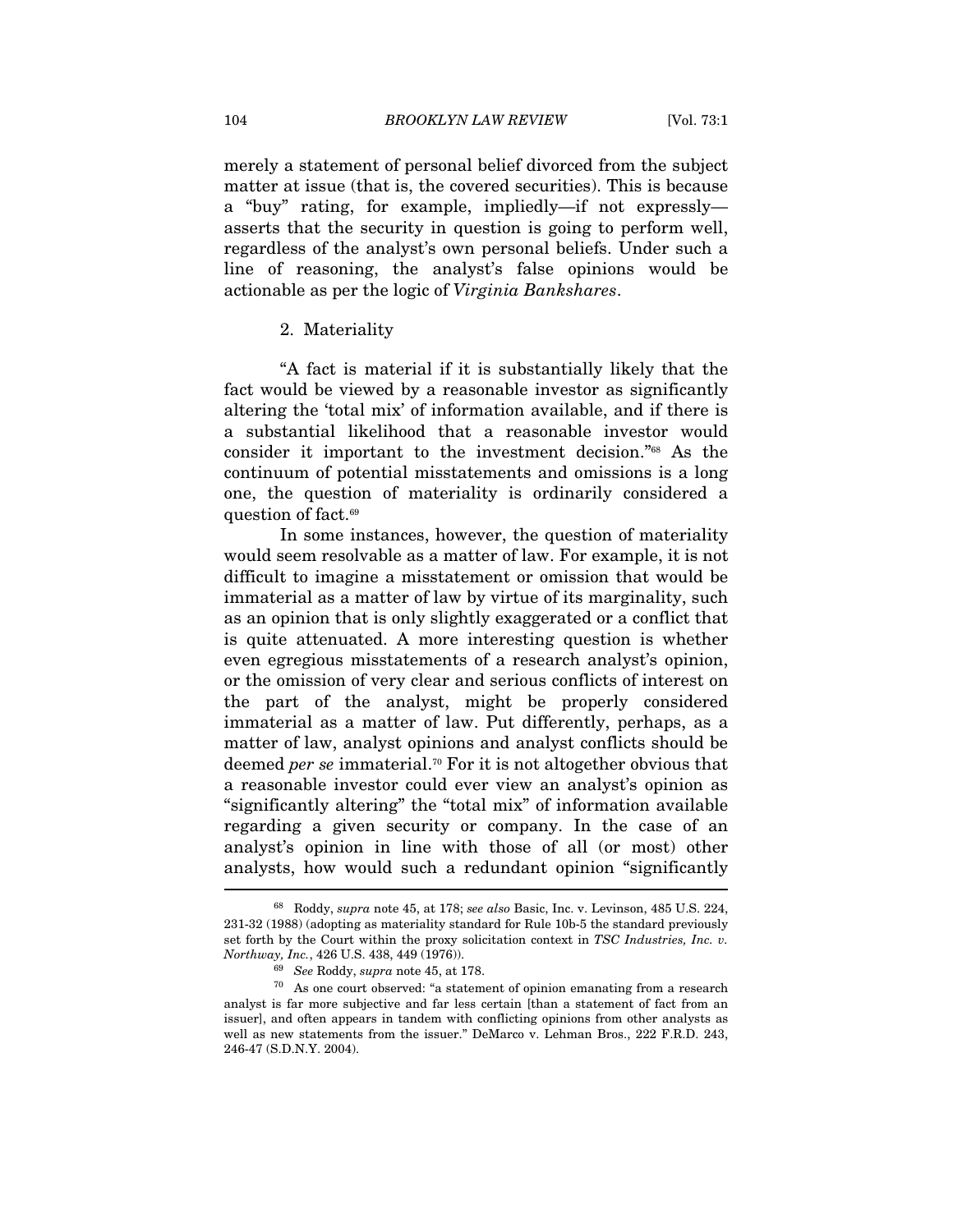alter" the "total mix" of information available? With regard to an outlier opinion by an analyst, how could an outlier—by definition, almost—ever be viewed as significantly altering the total mix of information available? And, if the opinions of covering analysts are split as to a particular security or company, again, how could the opinion of one additional analyst significantly alter the total mix of information?

Regarding an analyst's failure to disclose his or her conflicts of interest, the general presumption has been that such an omission would be material<sup> $71$ </sup> and, consequently, actionable under Rule 10b-5.72 The prevailing assumption notwithstanding, the conflation of "materiality" with "actionability" is suspect. A strict textual analysis of Rule 10b-5 reveals that not every omission of a material fact is unlawful, but rather only the omission of "a material fact necessary in order to make the statements made, in light of the circumstances under which they were made, not misleading" is unlawful.73 The type of omission contemplated by Rule 10b-5, then, would be one in which a communication states that the company should perform well next year on account of an expected doubling of revenue, without mentioning that a tripling of expenses is also expected.74 Omission of information concerning an analyst's conflicts of interest, however, does not so clearly make the other statements in a research report misleading. Courts and commentators have not generally focused on this issue, but, as indicated, have rather presumed that so long as the omitted information is material, its

<sup>&</sup>lt;sup>71</sup> See Sullivan, supra note 16, at 428 (2001) ("Based on the assumption that conflicts of interest influence the objectivity of research reports and recommendations made by analysts, conflicts of interest appear to be factors that the reasonable investor would consider when making an investment decision."). 72 See Chasins v. Smith, Barney & Co., 438 F.2d 1167, 1172 (2d Cir. 1970)

<sup>(&</sup>quot;[F]ailure to inform the customer fully of its possible conflict of interest, in that it was a market maker in the securities which it strongly recommended for purchase . . . was an omission of a material fact in violation of Rule 10b-5.").<br> $^{73}$  17 C.F.R. § 240.10b-5 (2006).

<sup>74</sup> See, e.g., Wallace v. Sys. & Computer Tech. Corp., No. 95-CV-6303, 1997 WL 602808, at \*11 n.30 (E.D. Pa. Sept. 23, 1997).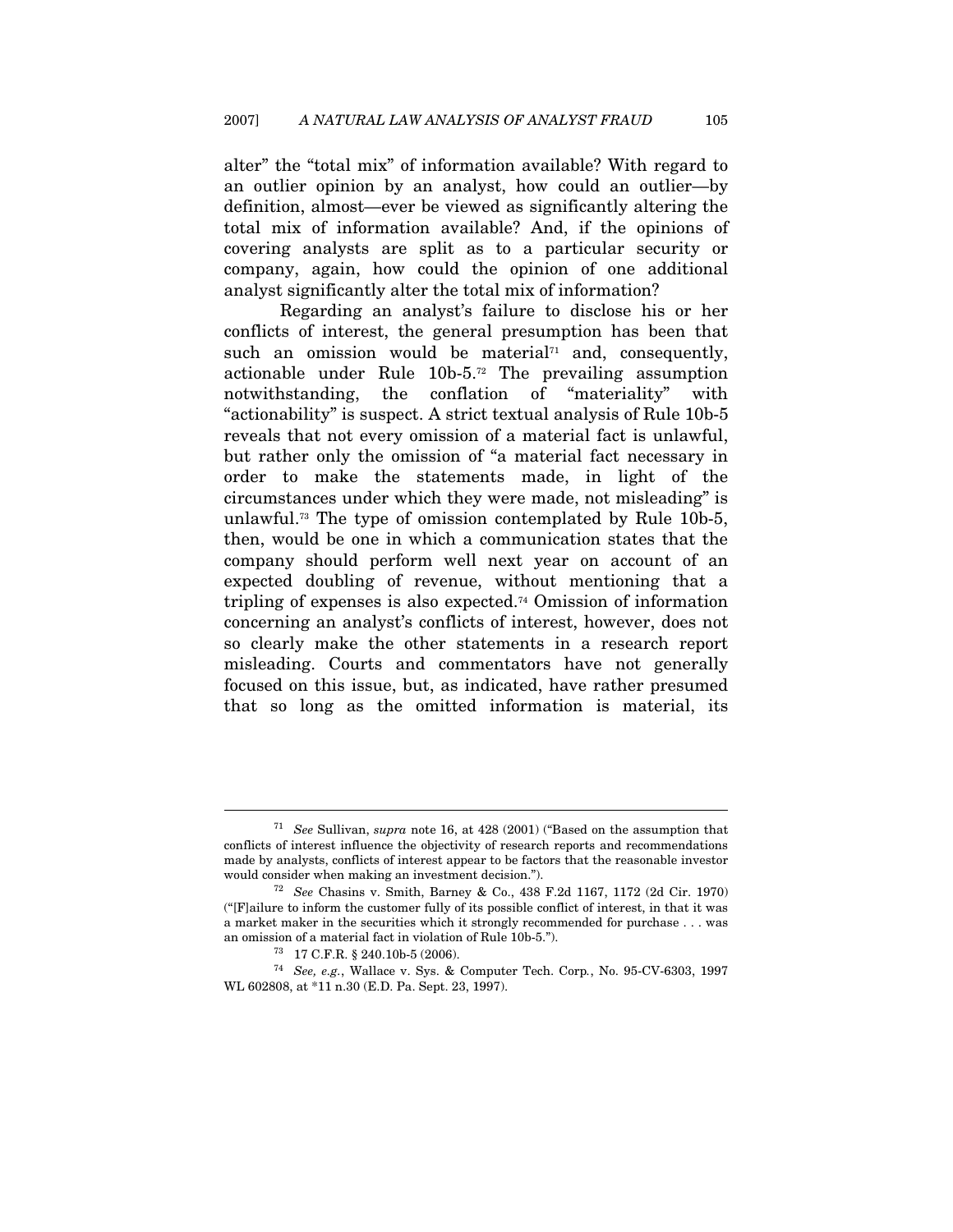nondisclosure is unlawful under Rule 10b-5.75 This presumption may be unwarranted.76

Additionally, assuming that all the underlying facts concerning the covered company and security are complete and accurate, are not reasonable investors armed with all the information they need to make an investment decision, regardless of the analyst's own opinions, recommendations, and biases? And is this not especially the case if, as in many cases, investors rely upon their brokers' advice (who apply expertise in sifting through research reports and other market information) in deciding upon which securities to buy, sell, or hold? And what if, added to this information, the report also fully discloses whatever conflicts of interest the analyst has? Would this tip the materiality balance regarding misstated opinions in favor of immateriality? A strong argument could be made that it would.<sup>77</sup> And arguments such as these (albeit outside of the specific context of research analyst reports) have led to the development of the judicially crafted "bespeaks caution" doctrine,78 which Congress codified, in limited form, as a safe harbor under the Private Securities Litigation Reform Act, 79 each of which is addressed below.

# a. Safe Harbor of the Private Securities Litigation Reform Act

In 1995, Congress passed the Private Securities Litigation Reform Act ("PSLRA"), which includes a "safe harbor" provision eliminating liability for certain forwardlooking statements.<sup>80</sup> The applicability of the safe harbor provision on analyst reports is uncertain.81

<sup>75</sup> But see In re Adams Golf, Inc. Sec. Litig., 381 F.3d 267, 277 (3d Cir. 2004) ("A determination that information missing from a registration statement is material does not end our analysis. We must also decide whether the issuer had the duty to

disclose that material fact such that its omission made the statement misleading.").<br><sup>76</sup> Of course, failure to disclose a conflict of interest would be actionable under Rule 10b-5 if the research report affirmatively touts its objectivity. See Shah v. Meeker, 435 F.3d 244, 248 (2d Cir. 2006). 77 But see DeMarco v. Lehman Bros., 222 F.R.D. 243, 246 (S.D.N.Y. 2004)

<sup>(</sup>noting that empirical evidence suggests that "some research analysts may have the

ability to influence market prices on the basis of their recommendations").<br><sup>78</sup> Alan R. Palmiter, *Toward Disclosure Choice in Securities Offerings*, 1999<br>COLUM. BUS. L. REV. 1, 71 (1999).

<sup>&</sup>lt;sup>79</sup> Private Securities Litigation Reform Act of 1995, Pub. L. No. 104-67, 109 Stat. 737 (1995) (codified in scattered sections of 15 U.S.C.).<br><sup>80</sup> Id. at § 102 (codified at 15 U.S.C. §§ 77z-2, 78u-5).<br><sup>81</sup> See Weiss, supra note 44, at 442-44.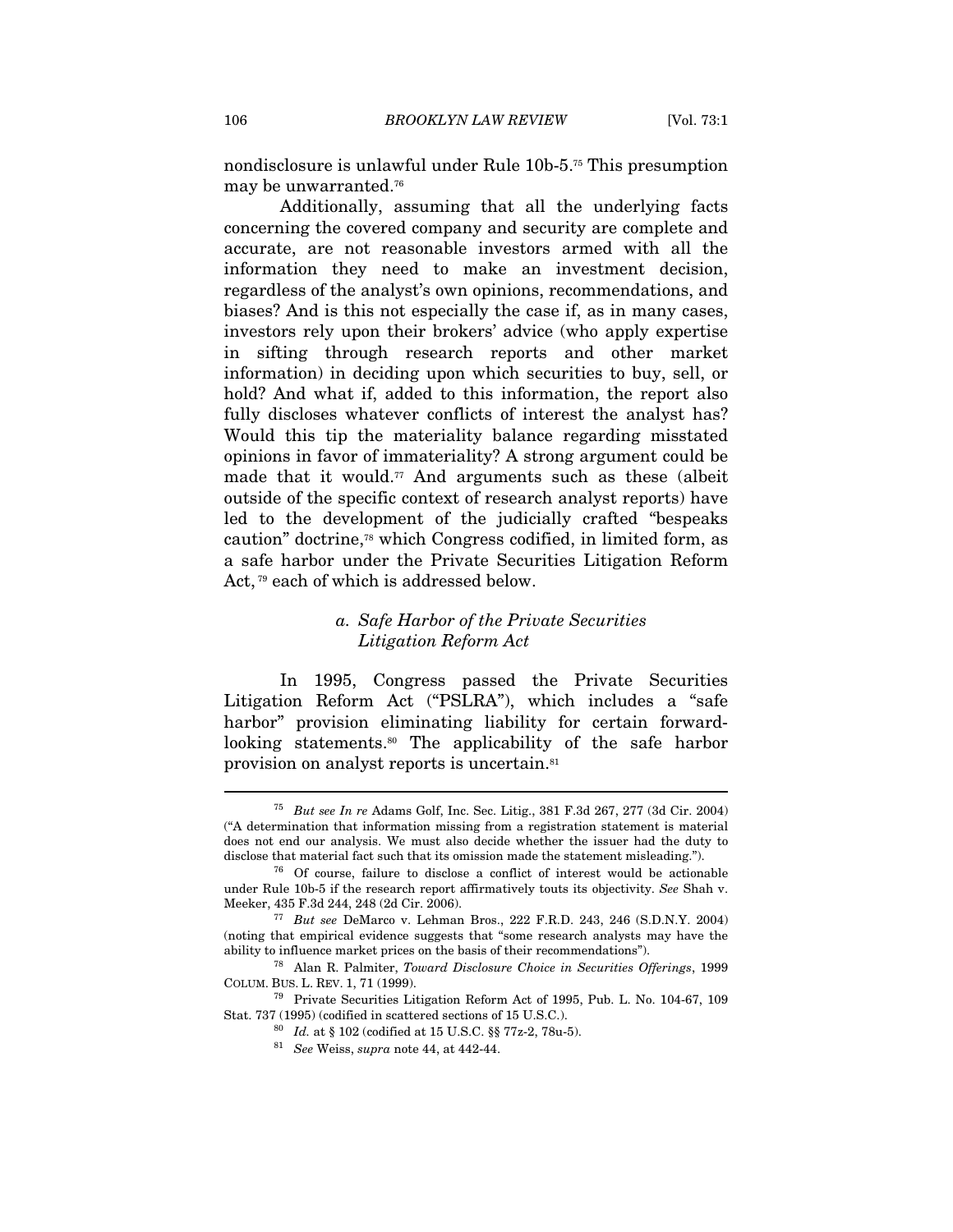By its terms, the safe harbor excludes as a basis of liability "any forward-looking statement" that is either immaterial or, more importantly, is "accompanied by meaningful cautionary statements identifying important factors that could cause actual results to differ materially from those in the forward-looking statement."82 Thus, it appears as though the PSLRA's safe harbor could provide a "Joe Isuzu"<sup>83</sup> defense for research analysts who issue reports containing biased, exaggerated, or otherwise dishonest opinions and recommendations, but who also include in their reports accurate and complete information regarding the covered company and its securities, as well as an accurate and complete disclosure concerning whatever conflict(s) of interest the analyst has (for this information and disclosure, properly presented, would arguably constitute "meaningful cautionary statements identifying important factors that could cause actual results to differ materially from those" expressed in the analyst's opinions and recommendations).84 Indeed, "Congress specifically intended that application of the safe harbor should be determined without any inquiry into the defendant's state of mind."85 However, the utility of the safe harbor to lying analysts would be limited if one takes the position that the only

 $82$  15 U.S.C. § 78u-5(c)(1) (2000). The safe harbor provision also excludes from liability forward-looking statements regarding which scienter cannot be proven, but because of the disjunctive nature in which the safe harbor was drafted, the question of scienter need not be reached if the conditions regarding "meaningful cautionary statements" are satisfied. Id.  $83$  "Joe Isuzu" was a fictional salesperson, portrayed by actor David Leisure,

in a television ad campaign launched by American Isuzu Motors, Inc. in the mid-1980s. See Cullen Thompson, Isuzu Case Study (Nov. 26, 2000), available at http://www.unc.edu/~cullent/isuzu.html. In the commercials, Joe Isuzu "would say anything to get consumers to buy his car" and "outright lied to his audience." Id. However, as he was doing this, "the words 'He's lying' ran across the bottom of the screen followed by the actual facts." Id.

 $^{84}$  15 U.S.C. § 78u-5(c)(1). I am assuming here that an analyst's opinion regarding the future prospects of a particular security is indeed a "forward-looking statement" as that term is understood under the safe harbor.<br><sup>85</sup> John F. Olson et al., Recent Developments in Disclosure and Dealing with

Analysts and the Financial Press, in POSTGRADUATE COURSE IN FEDERAL SECURITIES LAW, at 313, 346-47 (A.L.I.-A.B.A. Course No. SE10, 1999). See also Brooks & Wang, supra note 16, at 4 (noting that Senator Joseph Biden remarked that the PSLRA's safe harbor grants corporations "a license to lie"). But see ROBERT J. HAFT & MICHELLE H. HUDSON, LIABILITY OF ATTORNEYS AND ACCOUNTANTS FOR SECURITIES TRANSACTIONS § 7.5 (2005) ("Many commentators believe that the courts will not protect the dissemination of knowingly false statements accompanied by literally compliant cautionary statements."); In re Enron Corp. Sec., Derivative & ERISA Litig., 235 F. Supp. 2d 549, 576 (S.D. Tex. 2002) ("The safe harbor provision does not apply where the defendants knew at the time that they were issuing statements that the statements contained false and misleading information . . . .").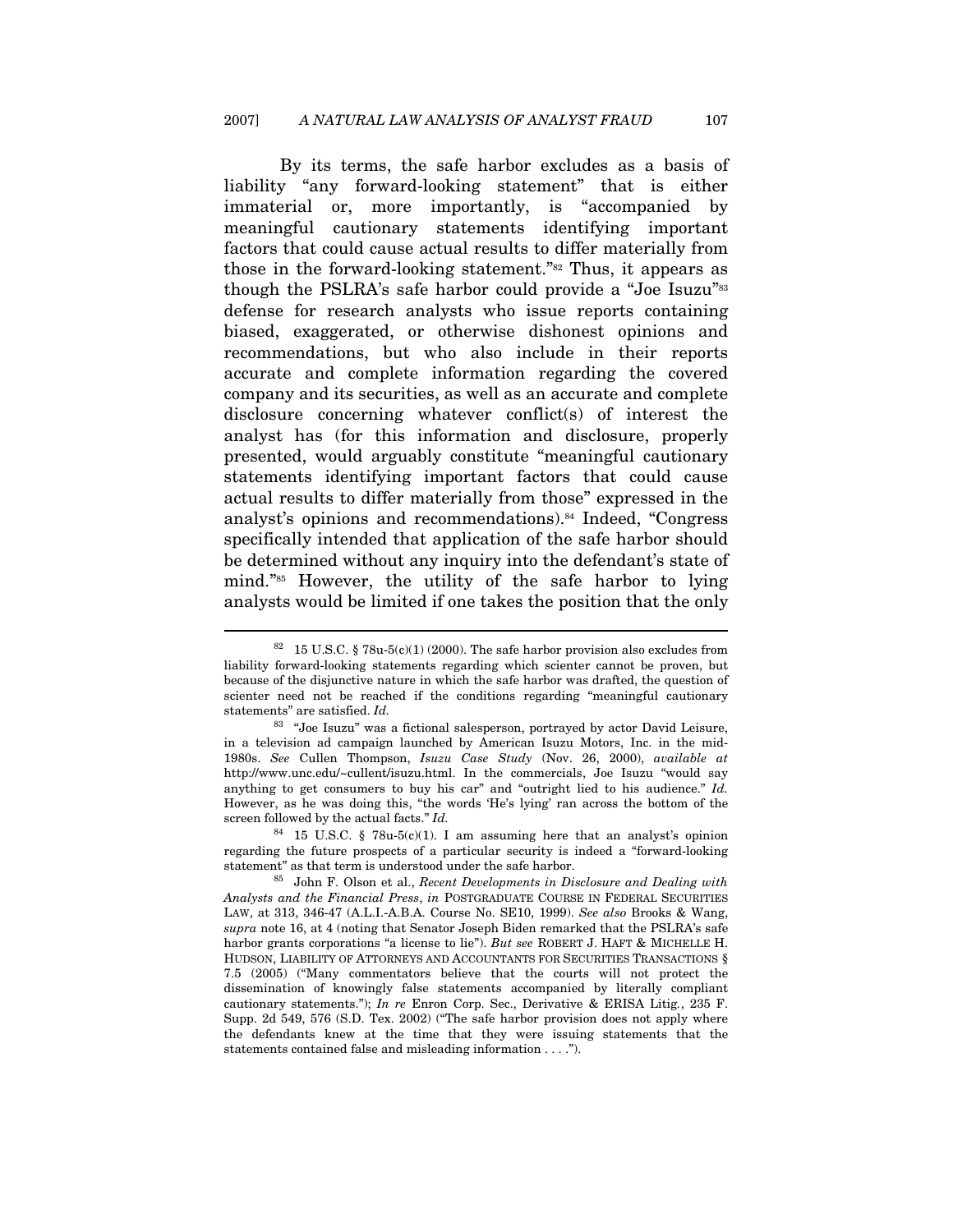disclosure capable of constituting a "meaningful cautionary statement[]" with regard to an analyst's misstated opinion would be one indicating that the research analyst was, in fact, misstating his or her opinion.<sup>86</sup>

Another question concerning the availability of the PSLRA safe harbor is whether its limited applicability even extends to research analysts. For the safe harbor only applies to forward-looking statements made by (1) an issuer; (2) a person or entity acting on the issuer's behalf; and (3) "an underwriter, with respect to information provided by such issuer or information derived from information provided by such issuer."<sup>87</sup> The only category into which a research analyst might reasonably fall is the third.

Although an analyst's report is based largely on information "provided by [an] issuer" and/or "derived from information provided by [an] issuer," whether the analyst constitutes an "underwriter" is far from clear.88 The term "underwriter" in the PSLRA has "the same meanings as in the Investment Advisers Act of 1940 [15 U.S.C. 80b–1 et seq.],"89 which is:

"Underwriter" means any person who has purchased from an issuer with a view to, or sells for an issuer in connection with, the distribution of any security, or participates or has a direct or indirect participation in any such undertaking, or participates or has a participation in the direct or indirect underwriting of any such undertaking; but such term shall not include a person whose interest is limited to a commission from an underwriter or dealer not in excess of the usual and customary distributor's or seller's commission.90

In those cases where the analyst's own firm is engaged in the underwriting of the security covered by the analyst's reports, such analysts could be deemed (depending on the facts) to have participated in the underwriting. Indeed, a key contention in many of the Rule 10b-5 actions against analysts is that analysts have had indirect (if not direct) participation in their firm's banking activity via their role in touting the

<sup>86</sup> See supra note 83; see also infra Part II.A.2.b (discussing "meaningful cautionary statements" within the context of the bespeaks caution doctrine). 87 15 U.S.C. § 78u-5(a) (2000).

<sup>88</sup> See HAFT & HUDSON, supra note 85, at 552 n.164 (opining that the safe harbor "would only apply, if at all, to an investment bank that underwrote securities of the issuer. It would not apply directly to analysts.").  $89 \quad 15 \text{ U.S.C.} \$  78c(a)(20).

 $^{90}$   $\,$   $\! Id.$   $\,$   $\!\!\!$   $\!\!\!$   $\!\!\!$   $\!\!\!$   $\!\!\!$   $\!\!\!$   $\!\!\!$   $\!\!\!$   $\!\!\!$   $\!\!\!$   $\!\!\!$   $\!\!\!$   $\!\!\!$   $\!\!\!$   $\!\!\!$   $\!\!\!$   $\!\!\!$   $\!\!\!$   $\!\!\!$   $\!\!\!$   $\!\!\!$   $\!\!\!$   $\!\!\!$   $\!\!\!$   $\!\!\!$   $\!\!\!$   $\!\!\!$   $\!\!\!$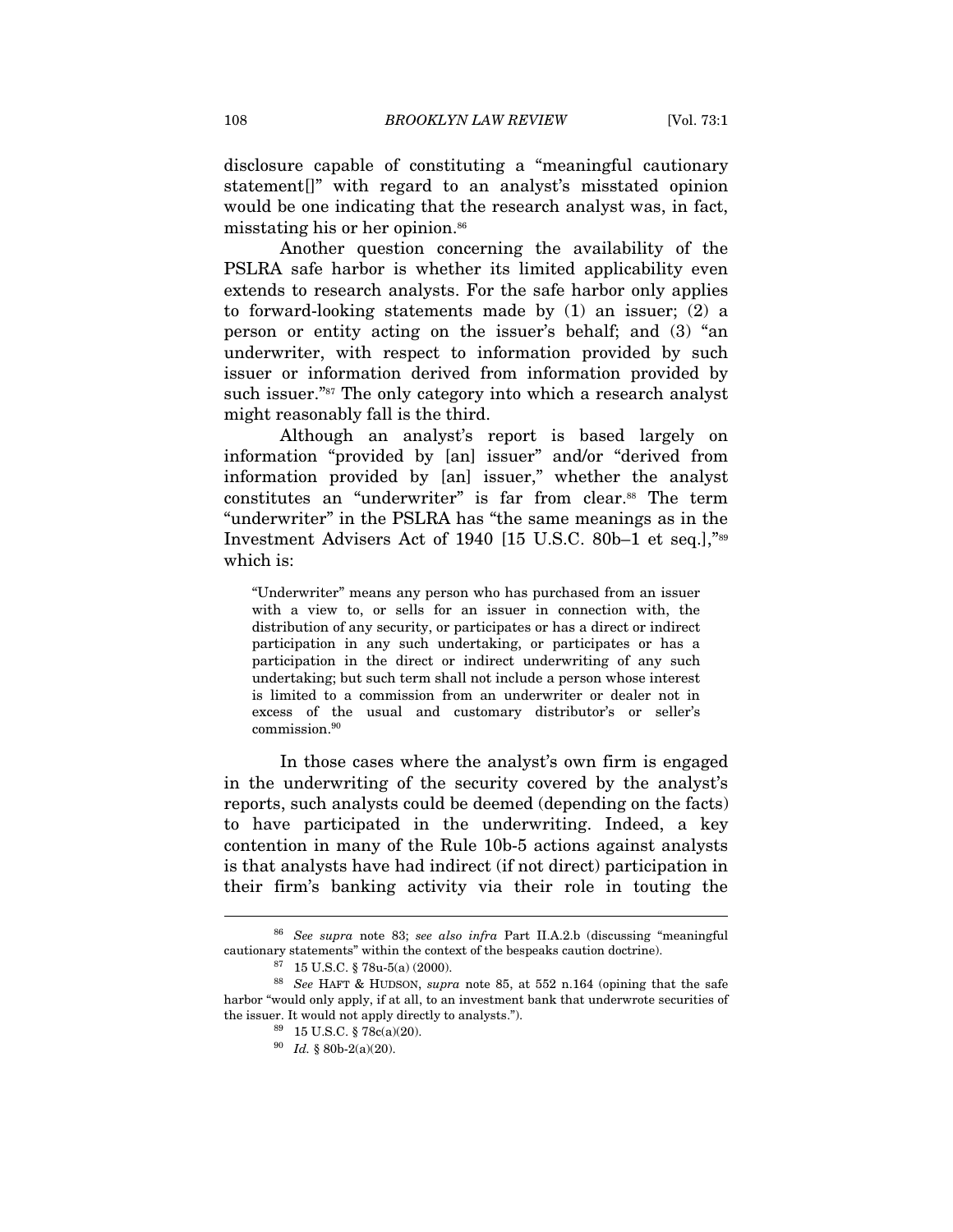underwritten securities in their research reports.<sup>91</sup> Moreover, regardless of his or her actual role in the underwriting effort, the mere fact that the analyst is an employee of the underwriting firm could arguably transform him or her into an "underwriter" for purposes of the PSLRA under agency principles.92

In the Joint Explanatory Statement of the Committee of Conference which recommended passage of the PSLRA, the "muzzling effect of abusive securities litigation" was discussed prominently.93 The Committee explained that it "adopted a statutory 'safe harbor' to enhance market efficiency by encouraging companies to disclose forward-looking information."94 The Committee's comments on the provision's applicability to underwriters does not, however, shed much light on whether an analyst would be covered.<sup>95</sup> Thus, even if Rule 10b-5 liability were found applicable to a research analyst accused of including misleading opinions in his or her report, whether such analyst could avail himself or herself of the PSLRA's safe harbor by revealing his or her conflicts of interest is itself an open question.

# b. "Bespeaks Caution" Doctrine

In promulgating the PSLRA's statutory safe harbor, the Conference Committee explicitly noted that it did not intend for the safe harbor "to replace the judicial 'bespeaks caution' doctrine or to foreclose further development of that doctrine by the courts."96 The bespeaks caution doctrine has been applied to analyst statements in securities litigation brought against

<sup>&</sup>lt;sup>91</sup> See Fisch & Sale, supra note 10, at 1047; cf. Olson et al., supra note 85, at 371. 92 See RESTATEMENT (THIRD) OF AGENCY § 1.01 cmt. C (2006).<br><sup>93</sup> Joint Explanatory Statement of the Committee of Conference, in SAILING IN

<sup>&</sup>quot;SAFE HARBORS": DRAFTING FORWARD-LOOKING DISCLOSURES, at 39, 52-53 (P.L.I. Corporate Law and Practice Course Handbook Series No. 1020, 1997) [hereinafter Joint Statement]. 94 Id. at 53. 95 See id. at 55 ("The safe harbor covers underwriters, but only insofar as the

underwriters provide forward looking information that is based on or 'derived from' information provided by the issuer. Because underwriters have what is effectively an adversarial relationship with issuers in performing due diligence, the use of the term 'derived from' affords underwriters some latitude so that they may disclose adverse information that this issuer did not necessarily 'provide.'").  $^{96} \;\; Id.$  at 56.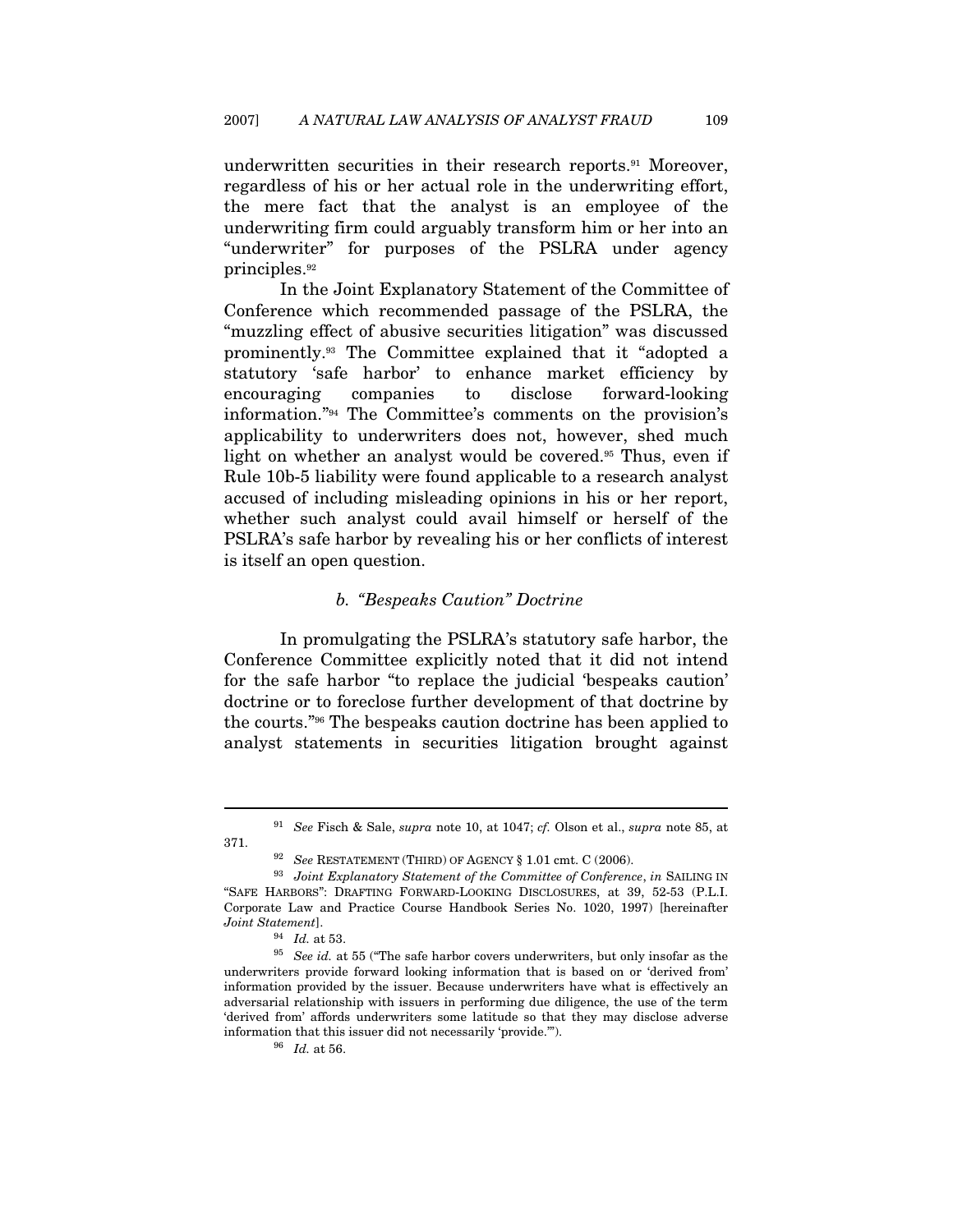research analysts<sup>97</sup> and may approximate the "Joe Isuzu" defense contemplated earlier, regardless of the availability of the statutory safe harbor.<sup>98</sup>

The judicially created bespeaks caution doctrine essentially reduces otherwise-material statements to immaterial under certain circumstances.<sup>99</sup> Under the doctrine, "forecasts, opinions, or projections do not amount to 'material misrepresentations' if 'meaningful cautionary statements' accompany the forward-looking statements."100 As with the PSLRA's safe harbor, the definition of "meaningful" is not entirely clear, but will depend on the circumstances. Again, Virginia Bankshares might be instructive here, as in that case the Supreme Court addressed the closely related issue of materiality within the context of a proxy statement containing both accurate data and misleading statements:

[P]etitioners are on perfectly firm ground insofar as they argue that publishing accurate facts in a proxy statement can render a misleading proposition too unimportant to ground liability.

But not every mixture with the true will neutralize the deceptive. If it would take a financial analyst to spot the tension between the one and the other, whatever is misleading will remain materially so, and liability should follow.101

In the case of those analysts who have fully disclosed their conflict(s) of interest, it becomes difficult to see how such analysts' opinions could ever have a substantial likelihood of being considered important to the investment decision of a reasonable investor. For would not a reasonable investor, informed of an analyst's conflicts, appropriately discount the importance of that analyst's opinion as subject to potential bias? Thus, full disclosure of an analyst's conflict(s) of interest could be deemed to put investors on notice that, at a minimum, the opinions and recommendations contained in the analyst's report are subject to bias and are not to be relied upon as an "important" factor in a reasonable investor's research decisions,

<sup>&</sup>lt;sup>97</sup> See In re Salomon Analyst AT&T Litig., 350 F. Supp. 2d 455, 467 (S.D.N.Y.

<sup>2004).</sup>  $$^{98}$   $\,$  See supra text accompanying note 83.

 $^{99}$  See Roddy, supra note 45, at 218.  $^{100}$  Id.

<sup>101</sup> Virginia Bankshares, Inc. v. Sandberg, 501 U.S. 1083, 1097 (1991).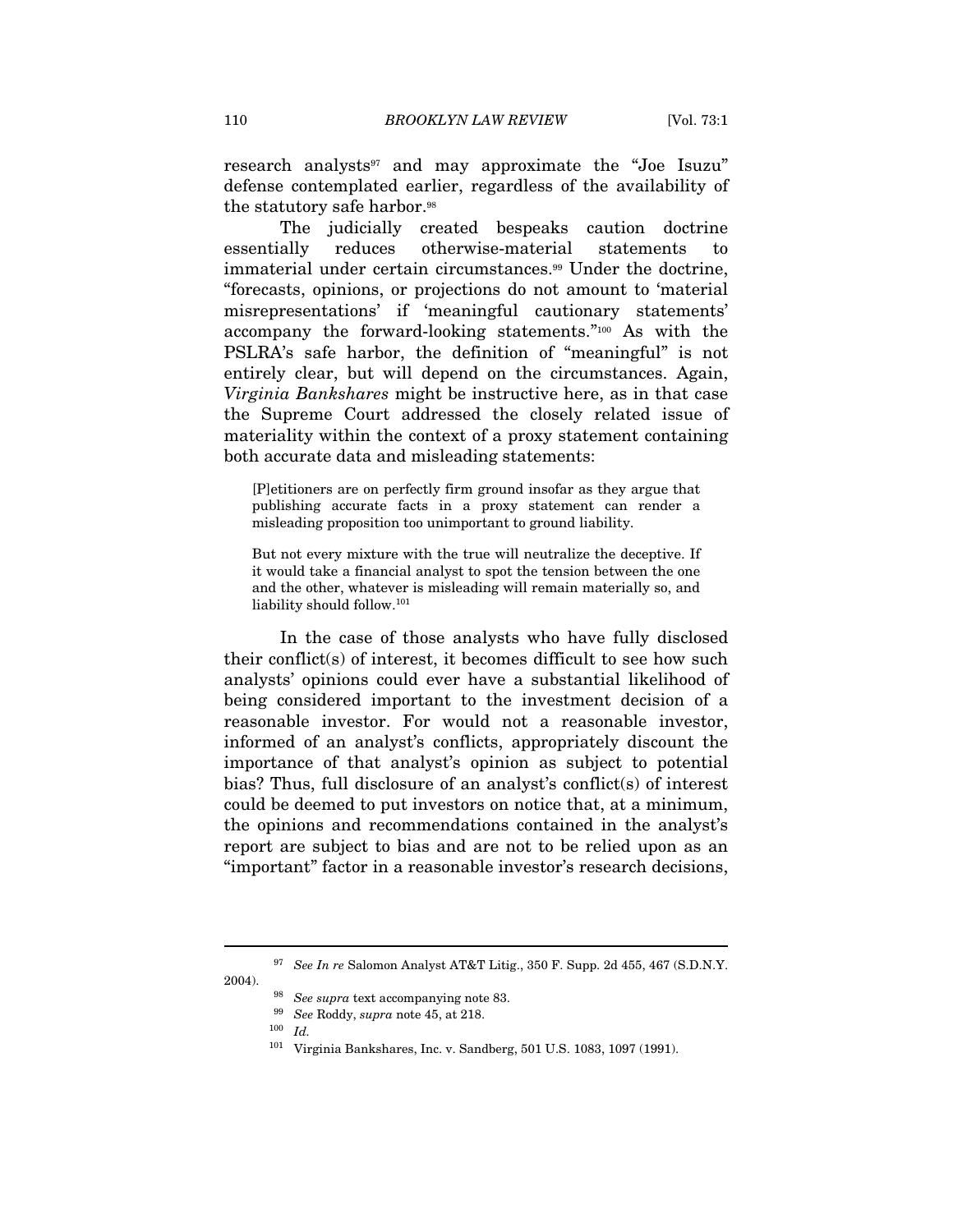thereby defeating any argument that such opinions are material.102

Taken to its logical conclusion, then, the bespeaks caution doctrine would appear to insulate analysts from liability for false opinions, so long as the reader of the analyst's reports has sufficient disclosure of the analyst's conflicts along with complete and accurate information regarding the company as outlined above—in other words, disclosure that would enable the investor to (1) grasp the incongruity between the analyst's recommendations or opinions and the condition and/or prospects of the covered company, and (2) discount the analyst's opinions on account of clear grounds for bias.103 As Professor Palmiter has explained:

Federal courts in securities fraud cases have declared that disclosures must be read in their context and if forecasts, opinions, or projections are accompanied by sufficiently clear warnings so that no reasonable investor would rely on them, they are not actionable.104

Since the bespeaks caution doctrine, unlike the PSLRA's safe harbor, is not limited to issuers and underwriters,<sup>105</sup> research analysts should not have much difficulty invoking its potential applicability to their statements. However, some have argued that "all the cautionary language in the world does not remove the taint of fraud from statements of opinion that are actually false."106 To that end, there does not appear to be any decision in which a court applied the bespeaks caution doctrine to protect a defendant who was accused of making a knowingly false statement. Thus, as with the safe harbor provision of the PSLRA, the bespeaks caution defense is ultimately of questionable utility to a research analyst who includes

<sup>102</sup> This understanding of the expected effect that knowledge of analyst conflicts can be expected to have on investors presents, in turn, a strong argument in favor of finding the omission in a research report of such conflicts to be itself material. And it certainly is fair to say that regulators apparently find such omissions important (and, as can be safely assumed, material as well), as evidenced by their aggressive prosecution of those research analysts whose firms entered into the aforementioned Global Settlement. See supra text accompanying notes 33-34.<br><sup>103</sup> Cf. Weiss, supra note 44, at 454-55 (observing that sufficient warnings and

disclaimers "may insulate the analyst from liability"); Virginia Bankshares, 501 U.S. at 1097 ("publishing accurate facts in a proxy statement can render a misleading proposition too unimportant to ground liability.").<br>  $^{104}$  Palmiter, *supra* note 78, at 71 (addressing the bespeaks caution doctrine).<br>  $^{105}$  See *supra* note 87 and accompanying text; *id.* at 71-73.<br>  $^{106}$  *In re* 

<sup>2004).</sup>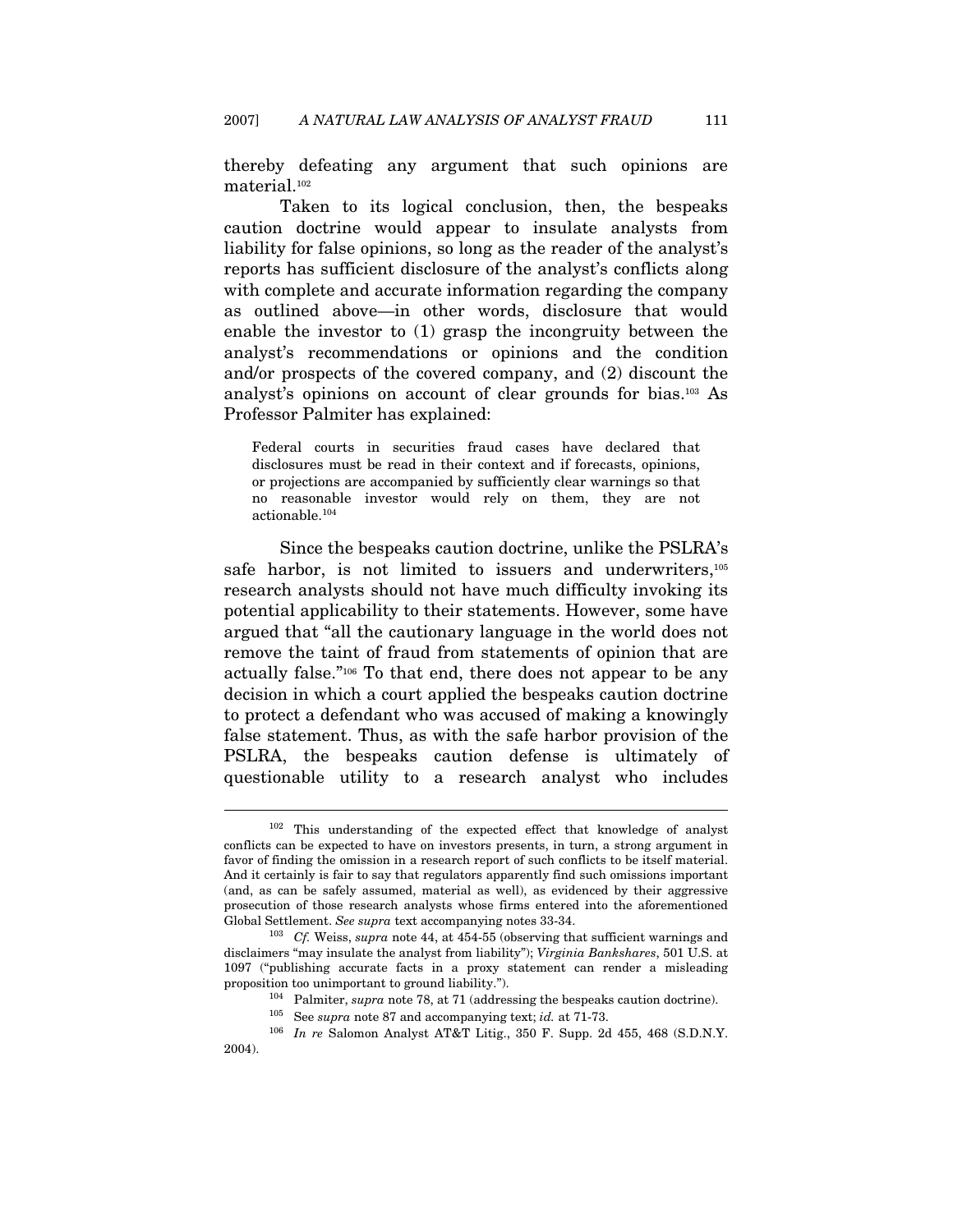dishonest statements of opinion in a report, even if the report is otherwise complete and accurate, and contains sufficient disclosure of the analyst's conflicts.

3. Scienter

Scienter for Rule 10b-5 purposes encompasses an "intent to deceive, manipulate, or defraud," or recklessness to that same end.107 Intentionally misportrayed opinions on the part of analysts satisfy the element of scienter by definition. Scienter would most likely be difficult to prove within the context of an omission concerning conflicts of interest, especially in the absence of any accompanying false or misleading statements.108 For, in the absence of a skewed research report that contained false or misleading statements, the omission of a statement regarding the analyst's conflicts of interest would appear to be unintentional rather than purposeful. However, it could be argued, perhaps, that even a completely honest analyst has an incentive to keep secret any conflicts of interest in order to bolster the credibility of his or her reports, and the factual record could potentially bear that argument out. In any event, difficulty in demonstrating the existence of scienter goes to questions of proof, and not whether, theoretically, this particular element could ever be satisfied. Thus, the element of scienter does not pose a theoretical challenge to the applicability of Rule 10b-5 liability to analysts whose reports include misstatements and/or omissions.

# 4. In Connection with the Purchase or Sale of Securities

The courts have interpreted the element of "in connection with the purchase or sale of any security" quite broadly, encompassing practically everything that played a role in a reasonable investor's decision to purchase or sell a security.<sup>109</sup> Thus:

<sup>&</sup>lt;sup>107</sup> See Elizabeth A. Nowicki, A Response to Professor John Coffee: Analyst Liability Under Section 10(b) of the Securities Exchange Act of 1934, 72 U. CIN. L. REV. 1305, 1317 (2004) (quoting Ernst & Ernst v. Hochfelder, 425 U.S. 185, 193 (1976)).<br><sup>108</sup> See Gross, supra note 32, at 664.<br><sup>109</sup> See, e.g., SEC v. Tex. Gulf Sulphur Co., 401 F.2d 833, 860 (2d Cir. 1968)

<sup>(</sup>en banc); see also Superintendent of Ins. of N.Y. v. Bankers Life & Cas. Co., 404 U.S. 6, 12 (1971).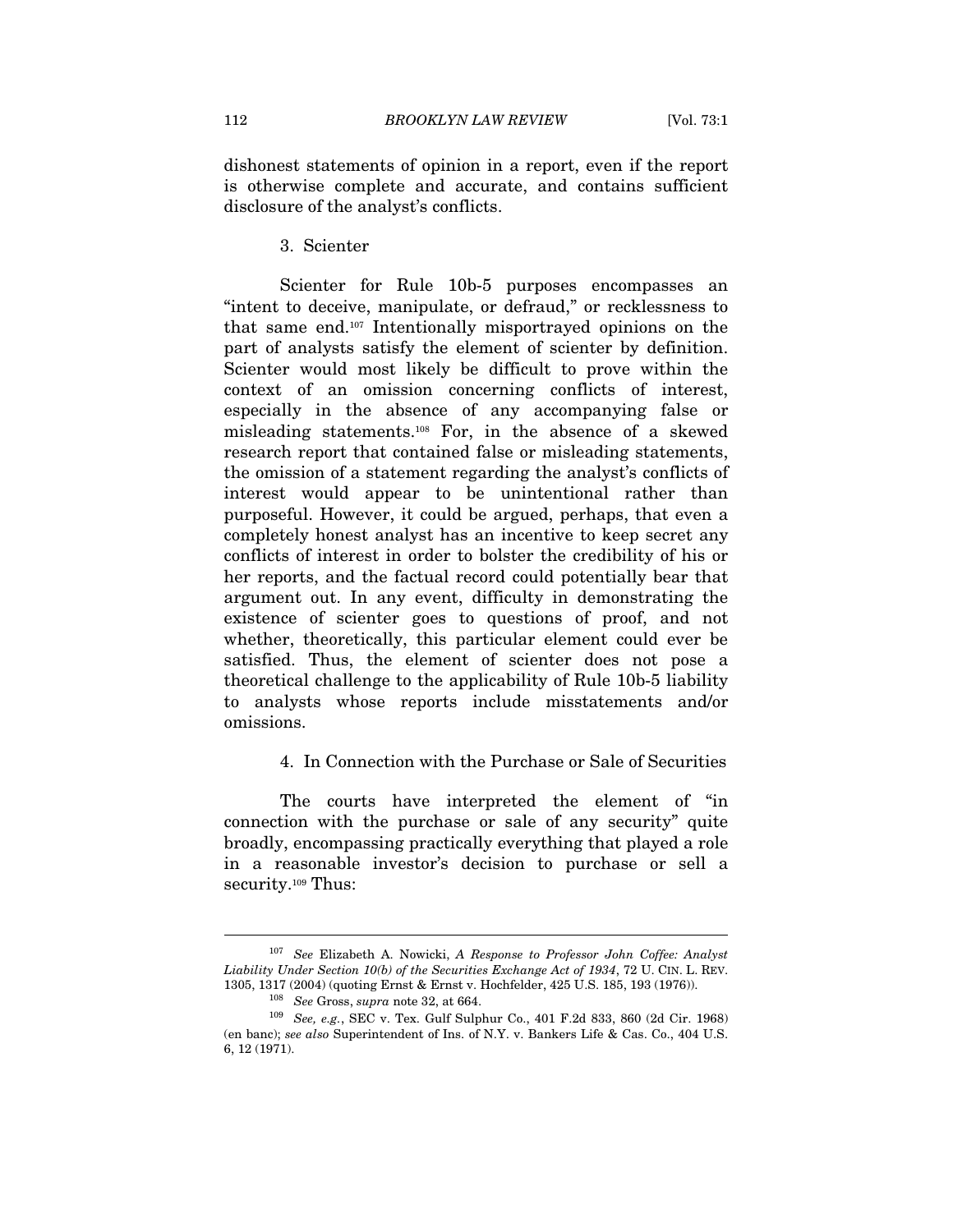In cases involving the public dissemination of false and misleading information, courts have held that "where the fraud alleged involves the public dissemination of information in a medium upon which an investor would presumably rely, the 'in connection with' element may be established by proof of the materiality of the misrepresentation and the means of its dissemination."110

In light of the standard applied, this element of Rule 10b-5 liability would readily be satisfied in the case of a securities analyst whose reports included material omissions or misstatements, and, as with scienter, does not present a theoretical ambiguity with regard to the Rule's applicability.111

5. Reliance

A Rule 10b-5 plaintiff must prove that "defendant's misrepresentation or omission caused him to purchase the recommended security."112 This element is known as reliance, sometimes referred to as "transaction causation."113 Within the context of an omission, the Supreme Court has essentially dispensed with the reliance requirement, holding that so long as the omission was material, a presumption of reliance will be made.114 Within the context of an affirmative misstatement, reliance can be demonstrated by evidence showing that the analyst's report played a role in plaintiff's decision to purchase (or sell) the security in question.115 Absent such evidence, a plaintiff could possibly enjoy a presumption of reliance under the "fraud-on-the-market" doctrine.116 "Under this doctrine, plaintiffs are entitled to a rebuttable presumption of direct reliance if they relied on the integrity of an efficient market where face-to-face transactions do not occur."<sup>117</sup> An efficient market, as explained previously, is one in which the price of a security is affected by all publicly available material information.118 By relying on the stock price, an investor in an efficient market is (the argument goes) relying, in part, on  $\overline{a}$ 

<sup>110</sup> See Nowicki, supra note 107, at 1345 (citing Semerenko v. Cendant Corp., 223 F.3d 165, 176 (3d Cir. 2000)). 111 See id.

 $112\quad \, See \,\, Gross, \,supra$  note 32, at 671. 113  $\,$  See id.

<sup>114</sup> See Affiliated Ute Citizens of Utah v. United States, 406 U.S. 128, 153-54

<sup>(1972).</sup>  $115\quad \, See \,\, Gross, \,supra$  note 32, at 671.

<sup>&</sup>lt;sup>116</sup> See id. at 672.<br><sup>117</sup> See id.

<sup>118</sup> See supra Part I.A.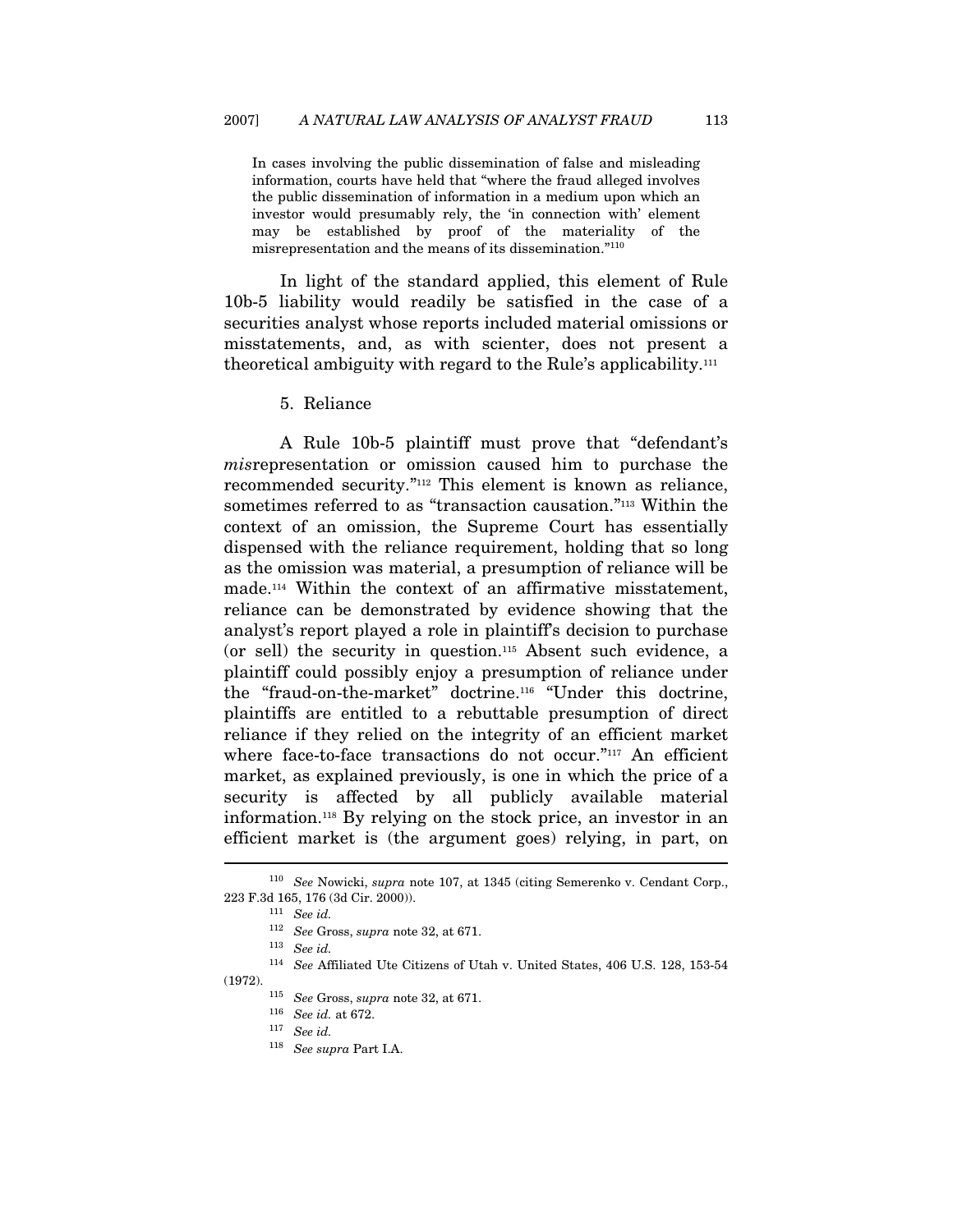analyst reports, even if he or she never read them, because the information contained in such reports would have been assimilated into the stock price.119 And, as one commentator has concluded, "[s]ince virtually all securities covered by a research analyst are traded in an efficient market, a plaintiff could sue an analyst without the need to prove reliance."120

Others, however, have questioned the availability of the fraud-on-the-market doctrine to analyst statements.121 As Judge Rakoff of the Southern District of New York explained:

[T]here is a qualitative difference between a statement of fact emanating from an issuer and a statement of opinion emanating from a research analyst. A well-developed efficient market can reasonably be presumed to translate the former into an effect on price, whereas no such presumption attaches to the latter. This, in turn, is because statements of facts emanating from an issuer are relatively fixed, certain, and uncontradicted. Thus, if an issuer says its profits increased 10%, an efficient market, relying on that statement, fixes a price accordingly. If later it is revealed that the previous statement was untrue and that the profits only increased 5%, the market reaction is once again reasonably predictable and ascertainable. . . .

As a result, no automatic impact on the price of a security can be presumed and instead must be proven and measured before the statement can be said to have defrauded the market in any material way that is not simply speculative.<sup>122</sup>

Thus, for the largest class of potential plaintiffs (those purchasers of a security who did not rely directly on the defendant-analyst's research report), the question of reliance is

there is evidence to suggest that "some research analysts may have the ability to influence market prices on the basis of their recommendations"); SEC, Securities Analyst Recommendations, http://www.sec.gov/answers/analyst.htm (last visited Sept. 10, 2007) (noting that "[a]nalyst recommendations can significantly move a company's stock price").

<sup>&</sup>lt;sup>119</sup> See Basic Inc. v. Levinson, 485 U.S. 224, 241-47 (1988).<br><sup>120</sup> See Gross, *supra* note 32, at 672-73.

<sup>121</sup> See, e.g., DeMarco v. Lehman Bros., 222 F.R.D. 243 (S.D.N.Y. 2004) (questioning applicability of fraud-on-the-market theory in context of non-issuer statements). In 2005, the Second Circuit indicated that it would review the applicability of the fraud-on-the-market doctrine to non-issuer statements. Pamela A. MacLean, Investor Suits May Face New Challenge, NAT'L L.J., July 18, 2005, at 1. But the court ultimately based its subsequent ruling on a finding that the IPO market should not be considered efficient, and not on whether non-issuer statements can serve as the basis of a fraud-on-the-market theory of reliance. In re Initial Public Offerings Sec. Litig., 471 F.3d 24, 42-43 (2d Cir. 2006). The court did opine, however, that "[i]t is also doubtful whether the Basic [v. Levinson] presumption can be extended, beyond its original context, to tie-in trading, underwriter compensation, and analysts' reports." Id. at 43 (citing West v. Prudential Sec., Inc., 282 F.3d 935, 938 (7th Cir. 2002)).<br><sup>122</sup> DeMarco, 222 F.R.D. at 246-47. But see id. at 246 (acknowledging that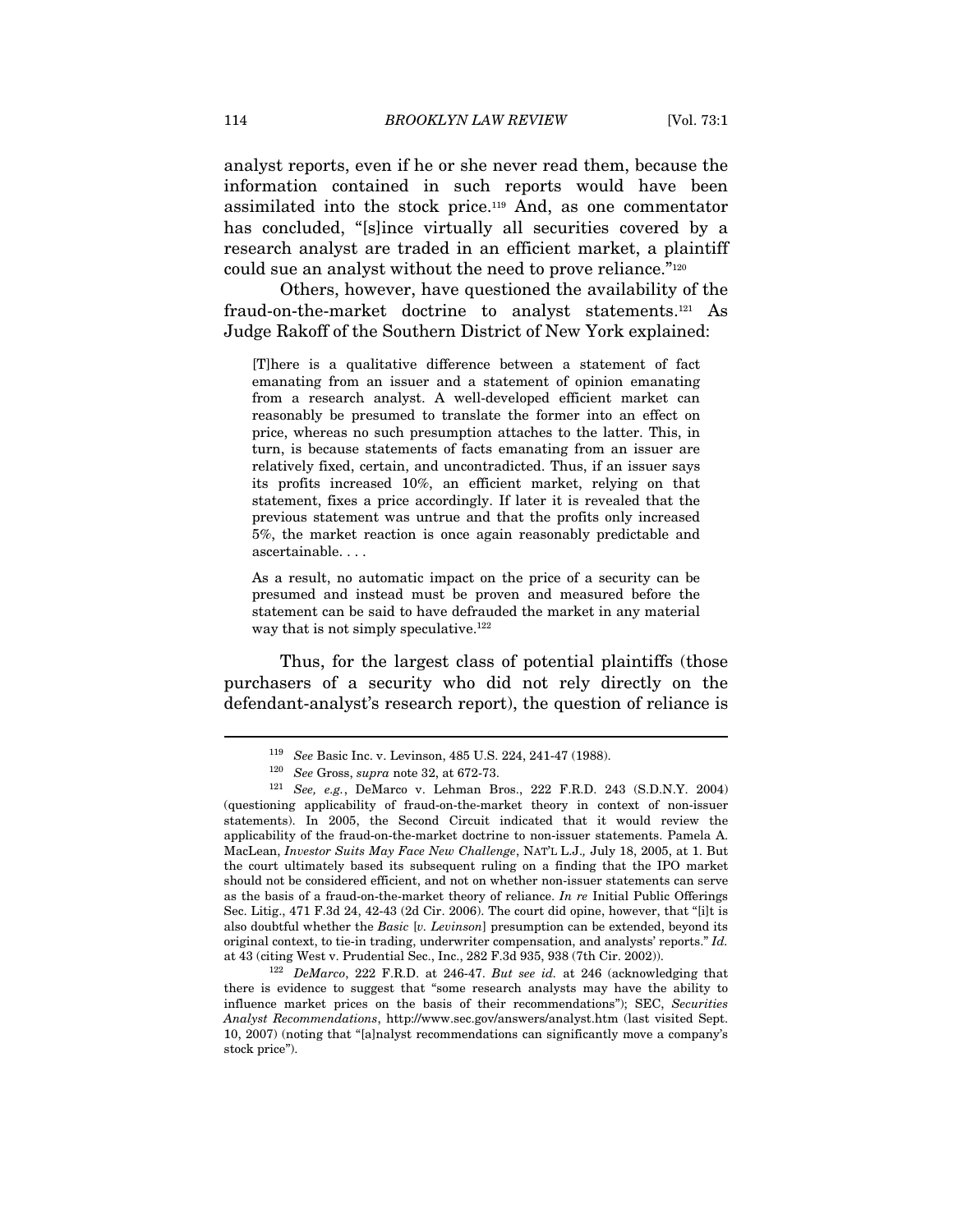unsettled. But for investors who could prove that they did in fact rely directly on an analyst's reports, the reliance element would clearly be met.

#### 6. Loss Causation

Loss causation, for purposes of Rule 10b-5, is a "causal link between the alleged misconduct and the economic harm ultimately suffered by the plaintiff."123 Ordinarily, loss causation is calculated by examining the reaction of stock price to the announcement or news rectifying the actionable misstatement or omission in question.124 However, in most analyst-conflict cases, the conflicts of interest and/or the disingenuousness of opinions are discovered well after a security's price drops for other reasons.<sup>125</sup> This makes it exceedingly difficult for Rule 10b-5 plaintiffs to demonstrate loss causation within the context of analyst misconduct.<sup>126</sup> Notwithstanding this difficulty, however, the element of loss causation poses only a factual/pleading problem and does not present a conceptual obstacle as applied to research analyst misconduct.

## 7. Duty

Most courts and commentators have presumed that a duty to disclose must exist before an investor can recover damages under § 10(b) premised upon the omission of a material fact.127 This presumption is based on the general understanding that one ordinarily does not have a duty to speak, and thus a lawsuit alleging fraudulent silence requires the presence of some pre-existing duty.128 The basis of such a duty within the context of analyst omissions is unclear.129

 $^{123}$ Emergent Capital Inv. Mgmt., LLC v. Stonepath Group, Inc., 343 F.3d 189, 197 $(2d\ {\rm Cir},\ 2003)$ .

<sup>&</sup>lt;sup>124</sup> See Moses, *supra* note 18, at 108.<br><sup>125</sup> See id. at 108-09.<br><sup>126</sup> See id. at 109-10; Dura Pharm. v. Broudo, 544 U.S. 336, 346 (2005).<br><sup>127</sup> E.g., *In re* Enron Corp. Sec., Derivative & ERISA Litig., 235 F. Supp. 2d 549, 574 (S.D. Tex. 2002). 128 See John J. Clark, Jr. & William F. Alderman, Potential Liabilities in

Initial Public Offerings, at 319, 347 (P.L.I. Corp. Law & Practice, Course Handbook Series No. 1518, 2005) ("A defendant cannot be held liable for a failure to disclose information allegedly withheld from the market unless the defendant was under a duty to disclose the information at the time."); see also Chiarella v. United States, 445 U.S. 222, 234-35 (1980) ("Section 10(b) is aptly described as a catchall provision, but what it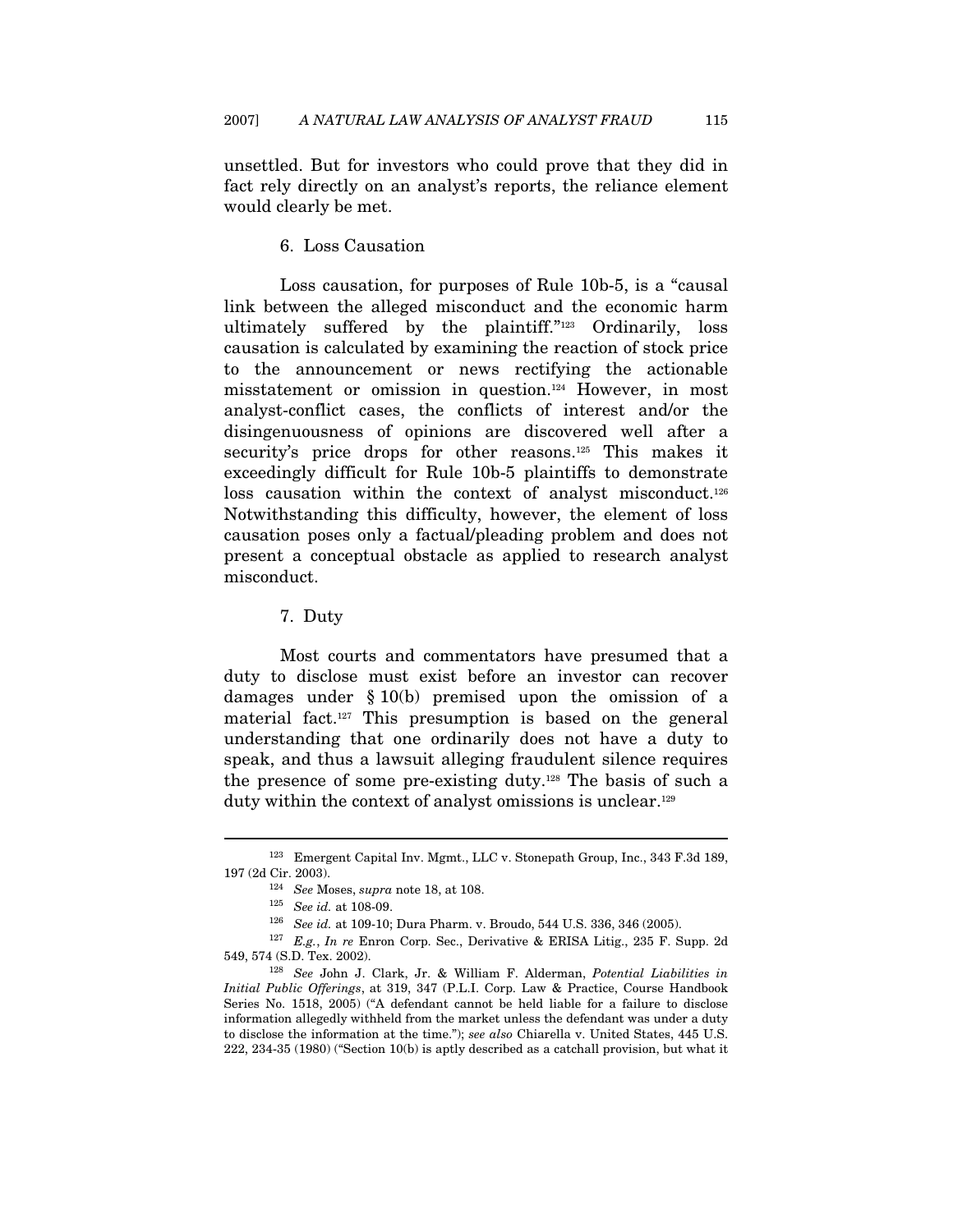Other commentators, however, have pointed out that the text of §10(b) does not require liability for an omission to be conditioned upon a duty.130 As Professor Elizabeth Nowicki has explained:

A close look at Section  $10(b)$ ... makes clear that Congress never spoke of duty when crafting Section 10(b). There is no "duty" prerequisite to the applicability of Section 10(b), nor is "duty" an element of a successful Section  $10(b)$  claim.... When Congress drafted Section 10(b), Congress did not speak to the characteristics of the target of Section  $10(b)$ 's application.... All that matters is that the ... elements of a Section  $10(b)$  claim are satisfied, regardless of  $who$  is the defendant satisfying the elements.<sup>131</sup>

Regardless of whether such a duty exists, however, it is fairly well established that once a party elects to make a statement, Rule 10b-5 requires that such statement not omit whatever material facts are necessary in order to make the statement not misleading.132 Therefore, once an analyst decides to communicate to investors (and potential investors) via a research report, that report must not omit anything that would cause its content to be misleading.133

#### B. Analyst-Specific Regulatory Requirements

Prompted, in part, by the limitations of, and difficulties of recourse to, Rule 10b-5 to address the problem of analyst conflicts, the SEC and NASD have enacted regulations to govern the conduct of research analysts: SEC Regulation AC and NASD Rule 2711. As shall be seen, SEC Regulation AC closes whatever loopholes might exist that would permit a

catches must be fraud. When an allegation of fraud is based upon nondisclosure, there can be no fraud absent a duty to speak.").<br><sup>129</sup> See Sullivan, supra note 16, at 428 ("The extent of an analyst's duty to

disclose conflicts of interest to potential investors is unclear."). It should be noted that when the investor in question is a client of the analyst's firm, the duty would appear to exist. See id. As Professor Gross has explained, broker-dealers, including sell-side analysts employed by them, "have a duty to deal fairly with their customers. This duty of fair dealing encompasses the duty to give customers their undivided loyalty." See Gross, supra note 32, at 636.<br> $130\,$  See Nowicki, supra note 107, at 1314.

 $^{131}\,$  See id. at 1314, 1324. But see Sieland, supra note 15, at 550 ("[B]ecause section 10(b) alleges fraud, there must be a duty extending from the defendant to the plaintiff.").

<sup>&</sup>lt;sup>132</sup> See THOMAS LEE HAZEN, THE LAW OF SECURITIES REGULATION § 12.19 (5th ed. 2005). 133 Id. As explained previously, whether an analyst's failure to disclose a

conflict of interest constitutes an actionable omission under Rule 10b-5 is not entirely certain. See supra text accompanying notes 71-76.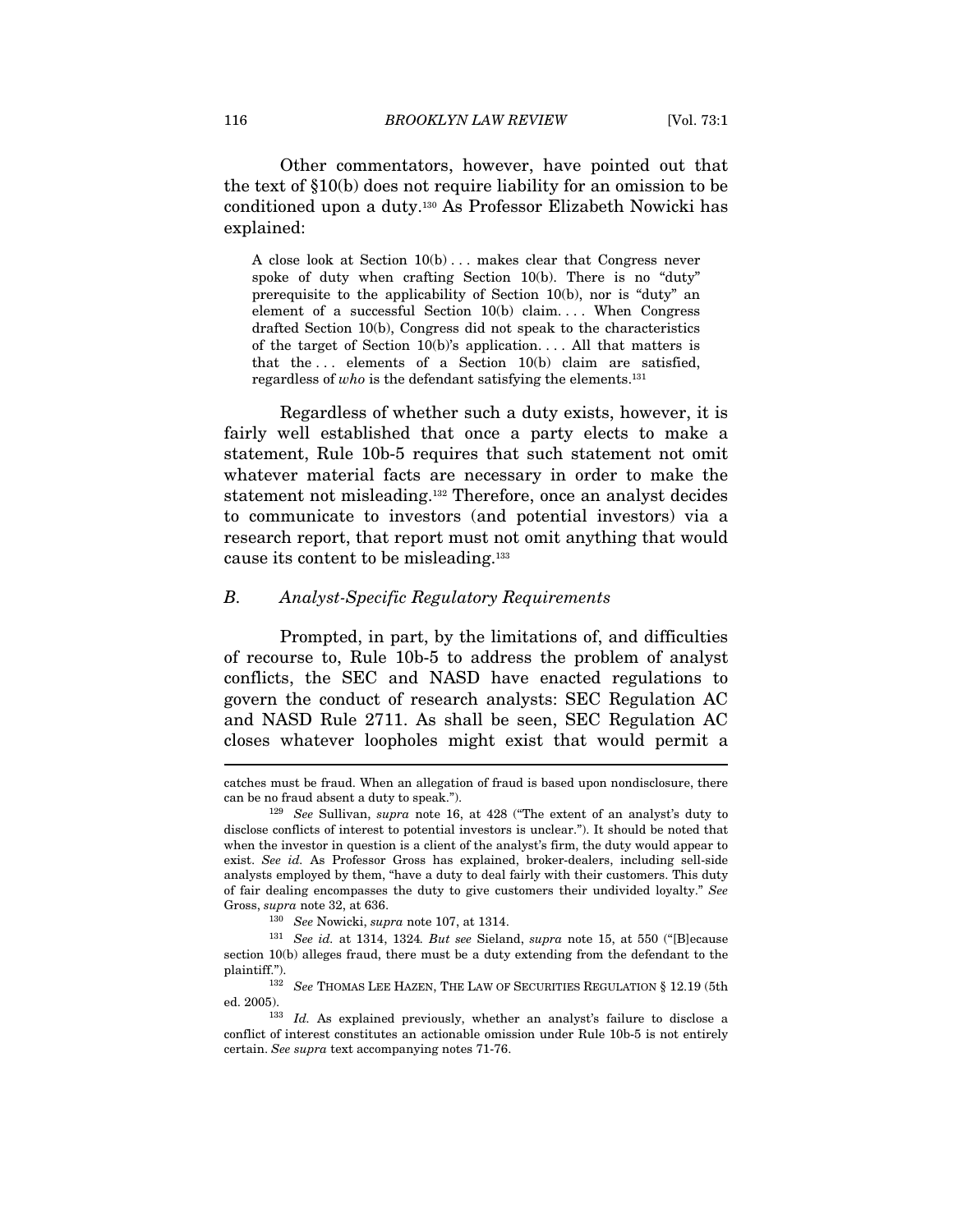research analyst to evade potential liability for issuing false opinions and recommendations (by, for example, attempting to rely on either the PSLRA's safe harbor or the bespeaks caution doctrine), and NASD Rule 2711 requires (of NASD members) that companies adopt policies and procedures to address those factors that give rise to an analyst's conflicts of interest.

#### 1. Regulation AC

SEC Regulation AC ("Analyst Certification") requires "all brokers, dealers, and certain other persons associated with brokers and dealers to add certifications to their research reports stating that the research analyst believes that the report accurately reflects his or her personal views and disclosing any compensation or other payments received in connection with the recommendations or views."134 Regulation AC, therefore, addresses the dishonesty issue squarely, and positively precludes a research analyst (via the certification requirement) from setting forth an opinion or recommendation that runs counter to his or her true beliefs—regardless of the accuracy or completeness of the factual information contained in the report, and regardless of any disclosure of the analyst's conflict(s) of interests. In light of Regulation AC, a research analyst could not issue a fraudulent opinion and successfully hide behind the fig leaf of full disclosure in an attempt to evade sanction.

# 2. Rule 2711

Implemented in 2002 by the NASD, following SEC approval, Rule 2711 mandates that NASD members implement certain structural safeguards to diminish a research analyst's potential conflicts of interest.135 These safeguards include prohibitions on promises of favorable research coverage by investment banks to their clients (or potential clients), prohibitions on submission of research reports to covered company's before publication, and prohibitions on investment banking "supervision or control" over research analysts.136 Also prohibited is basing analyst compensation on "any relationship between the analyst's research reports and investment banking

<sup>&</sup>lt;sup>134</sup> See Fisch & Sale, supra note 10, at 1069.<br><sup>135</sup> See Hurt, supra note 29, at 779-81.<br><sup>136</sup> See id. at 780-81.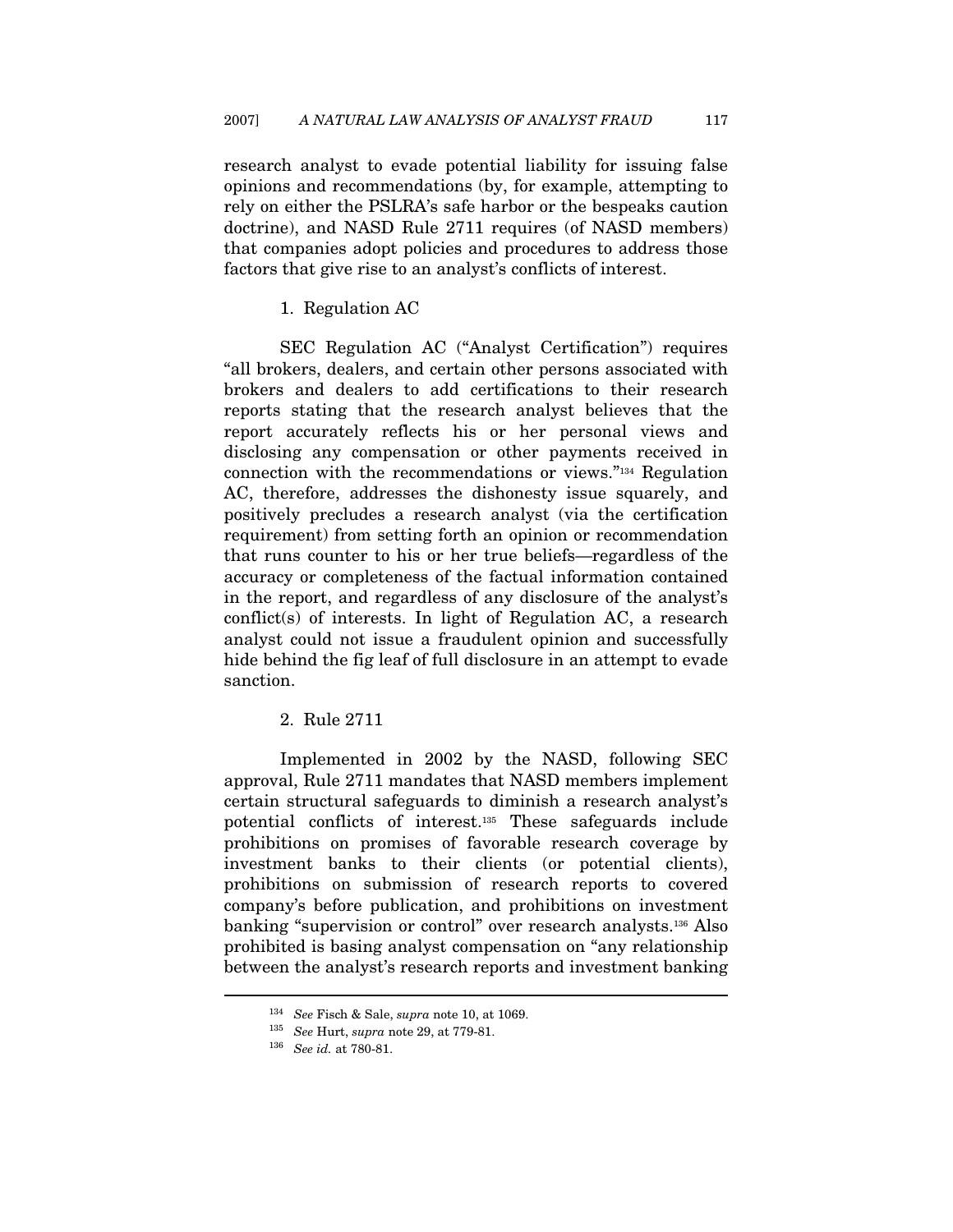clients."137 Additionally, Rule 2711 requires an analyst to disclose certain conflicts of interest in his or her research reports, but it does not require the analyst to affirmatively vouch for the authenticity of his or her opinions and/or recommendations, as does SEC Regulation AC.138 Thus, Rule 2711 attempts to minimize the fundamental conflicts of interest that give rise to research analyst misconduct via structural changes and disclosure, but stops short of demanding that an analyst certify the honesty and truthfulness of his or her published recommendations and opinions.

### C. The Need for a Normative Analysis

Due to questions regarding, among other things, the actionability of opinions in general, the materiality of analyst opinions in particular, and the applicability of the fraud-on-themarket presumption in place of individualized reliance, Rule 10b-5's ability to serve as a vehicle for imposing liability on analysts for misstated opinions is questionable. This questionability gave rise to the flurry of regulatory activity that brought about Regulation AC and Rule 2711—each designed to fill the perceived gap created by Rule 10b-5's apparent inability to police analyst conflicts of interest. But this begs an interesting question: is Rule 10b-5's apparent inability truly a shortcoming? Perhaps the failure of the traditional elements of Rule 10b-5 to cover the phenomenon of analyst fraud suggests that such fraud ought not be subject to sanction. And, if not, then Regulation AC and Rule 2711 could arguably cause more harm than good. For these and similar questions, a normative lens is needed through which securities law and policy can be analyzed.

# III. NORMATIVE ANALYSIS OF SOLUTIONS TO RESEARCH ANALYST CONFLICTS OF INTEREST

The inadequacy of Rule 10b-5 to address the issue of analyst conflicts of interest invites a discussion of other potential solutions to this perceived problem. It also invites a discussion of whether any solution should be adopted at all. The business of dividing wheat from chaff, of judging various solutions for appropriateness and efficacy, is obviously  $\overline{a}$ 

<sup>&</sup>lt;sup>137</sup> See id. at 781.<br><sup>138</sup> See id. at 781-82; 17 C.F.R. § 242.501 (2005).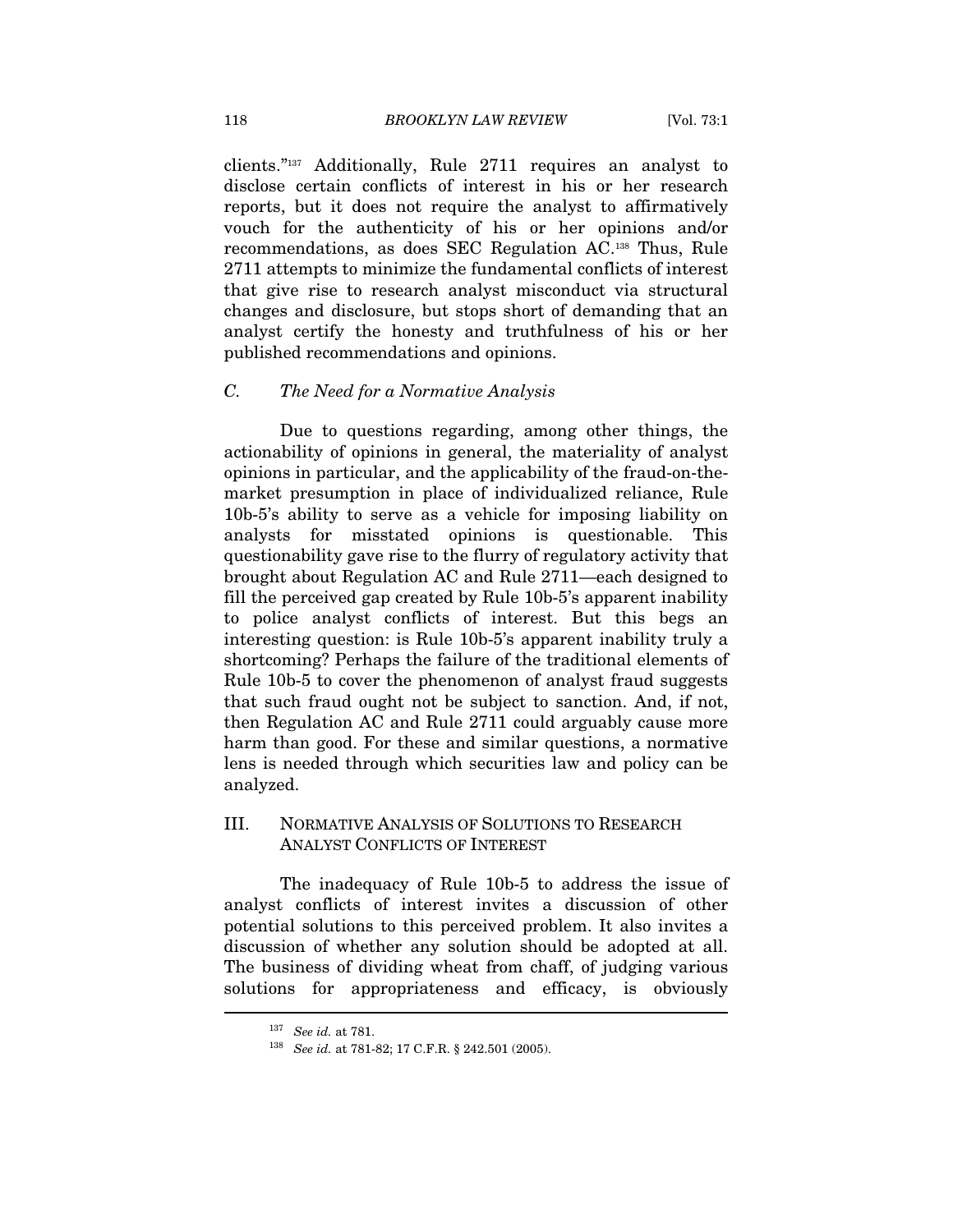predicated upon some standard (or set of standards) that enables such judgments to be made. Economic analysis has been heavily relied upon by those considering questions of securities law, and such reliance seems most reasonable given the direct role of U.S. securities law in regulating an important part of the U.S. (and, indeed, the world's) economy. In keeping with this practice, this Part shall provide an economic analysis of the problem of analyst conflicts (and of solutions proposed thereto). But in a break from the common, this Part shall also review the problem of analyst conflicts from another source of standards and norms—those of the natural law tradition. As indicated at the outset of this Article, this demonstration shall reveal that a natural law approach to the problem of analyst misconduct yields results and recommendations that comport better with the philosophy of U.S. securities regulation than does the law and economics approach.

Preliminary to a comparison of economics-based and natural law-based approaches to the problem of analyst conflicts, and an assessment of how these approaches comport with the underlying philosophy of U.S. securities regulation, is, of course, an identification of this underlying philosophy. Thus, this Part commences with a brief review of the history of U.S. federal securities regulation and an identification of the values that undergird the regulatory approach.<sup>139</sup>

#### A. Objectives and Values of U.S. Securities Laws

 $\overline{a}$ 

On the heels of the Stock Market Crash of the 1929 and the Great Depression that followed, Franklin D. Roosevelt ran a 1932 presidential campaign that included an attack on Wall

<sup>139</sup> The federal securities laws (as do virtually all substantive laws) both reflect and effectuate certain values or norms. See H.L.A. HART, THE CONCEPT OF LAW 203-04 (2d ed. 1994) ("The law of every modern state shows at a thousand points the influence of both the accepted social morality and wider moral ideals."); see also CHARLES E. RICE, 50 QUESTIONS ON THE NATURAL LAW 95 (1999). Thus, when ambiguities in the law must be resolved, or when decisions must be made regarding the appropriate scope or application of the law, it is inevitable, fitting, and proper to consult a broader source of norms to supplement, to the extent necessary, the moral framework of the particular law in question. Cf. id. at 95 (observing that "all human law enforces morality of some sort . . . . The question is therefore not whether the human law should enforce morality but rather which morality it will, and should, enforce."); Jack Balkin, The Proliferation of Legal Truth, 26 HARV. J.L. & PUB. POL'Y 5, 8 (2003) ("[L]aw does shape what people believe and what they understand. Law has power over people's imaginations and how they think about what is happening in social life. Law in this sense is more than a set of sanctions. It is a form of cultural software that shapes the way we think about and apprehend the world.").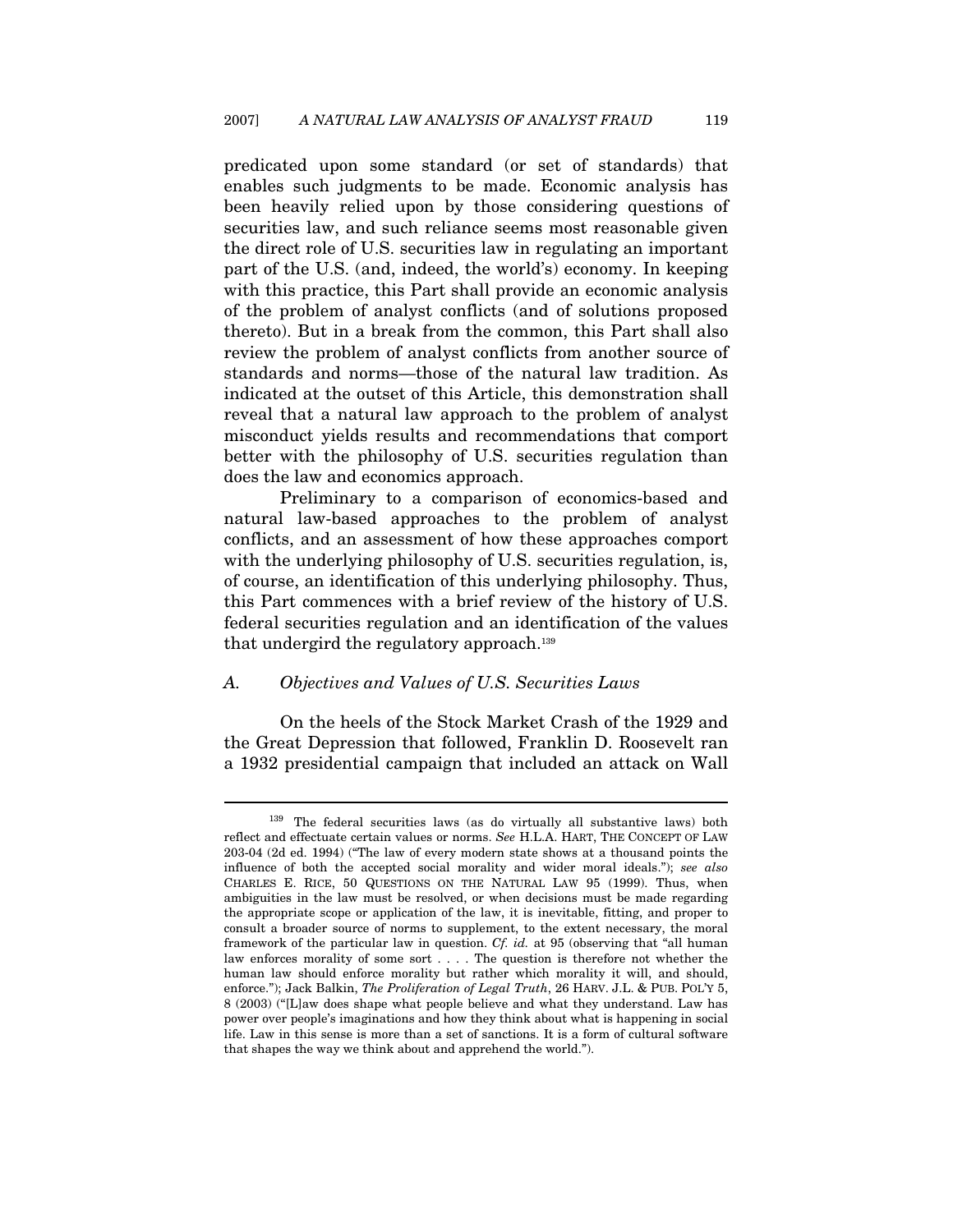Street's "unscrupulous money changers" who knew "only the rules of a generation of self-seekers."140 He pledged to "restore [the] temple to the ancient truths," including "honesty," "honor," "the sacredness of obligations," "faithful protection," and "unselfish performance."141 Only upon such a restoration, Roosevelt argued, could investor confidence, and thus the capital markets, be resuscitated.142

Shortly after his inauguration, President Roosevelt went to work on the "moral reform of Wall Street," and early SEC officials sought to restore "traditional standards of right and wrong."143 In Congress he had a willing partner and, in short time, the 1933 Securities Act and the 1934 Securities Exchange Act were passed.<sup>144</sup> In passing this legislation, Congress, as one commentator has remarked, "was attempting to improve the morality of the marketplace."145 And as John H. Walsh (former Chief Counsel in the SEC's Office of Compliance Inspections and Examination) explains, the moral vision that inspired the Securities Acts were not lost upon those initially chosen to oversee the newly implemented regulatory regime:

- Baldwin B. Bane, Chief of the Securities Division of the Federal Trade Commission (the agency initially responsible for administering the Securities Act), stated that the recently passed securities legislation was "based on a 'moral ideal.' It was the 'realization that [the economy's] ills [were] due . . . to the weakening of [the nation's] moral fibre, [and] to easy temporizing with traditional and tried standards of right and wrong.'"146
- Joseph P. Kennedy, the first Chairman of the SEC, said that the SEC's most important objective was

<sup>140</sup> John H. Walsh, A Simple Code of Ethics: A History of the Moral Purpose Inspiring Federal Regulation of the Securities Industry, 29 HOFSTRA L. REV. 1015, 1036 (2001).  $141$  *Id.* 

<sup>142</sup> See id.

 $^{143}\;$   $\; Id.$  at 1037-42, 1070.

<sup>&</sup>lt;sup>144</sup> *Id.* at 1042-52.<br><sup>145</sup> David Ferber, *The Case Against Insider Trading: A Response to Professor* Manne, 23 VAND. L. REV. 621, 622 (1970). 146 See Walsh, supra note 140, at 1054 (alterations in original) (citations

omitted).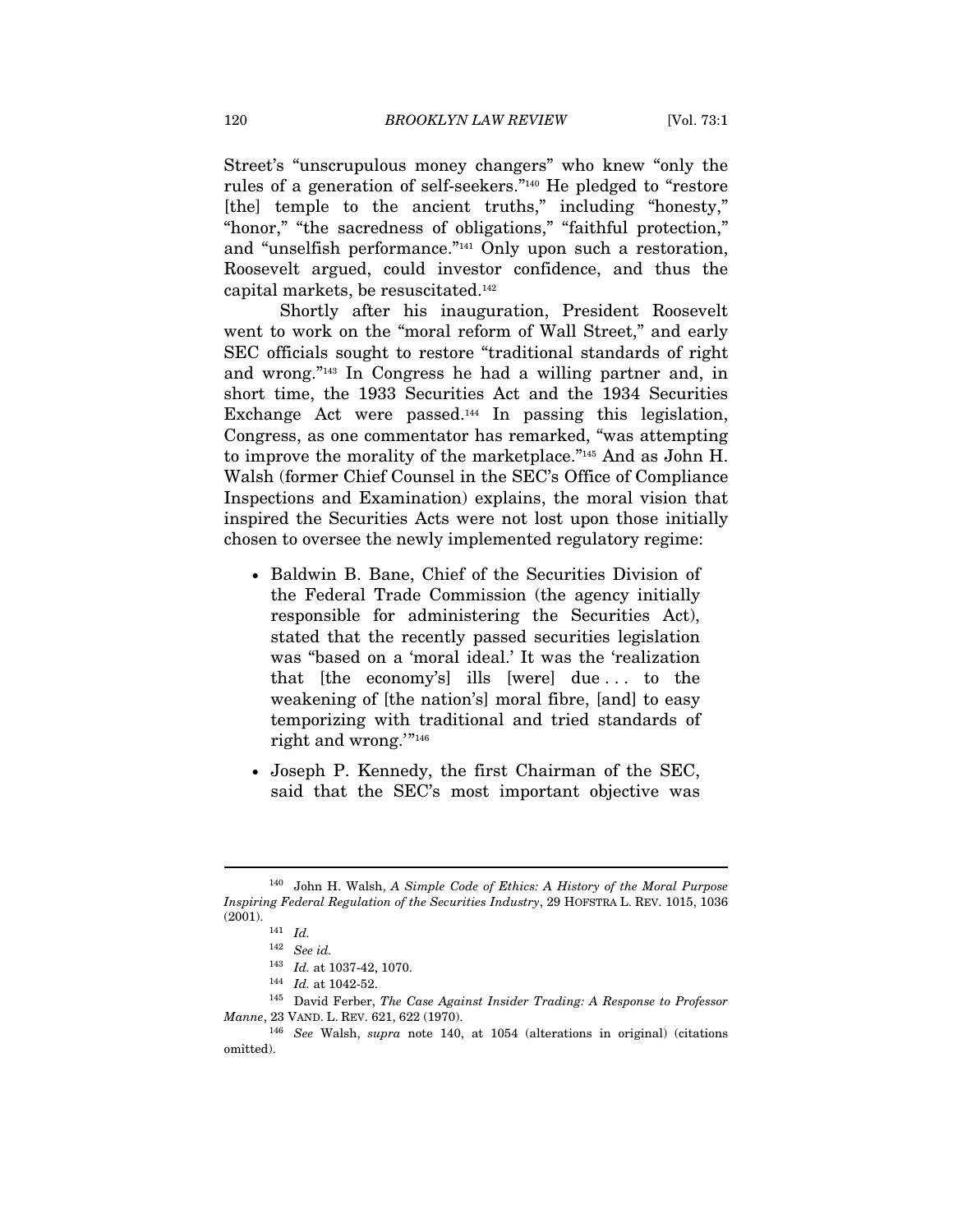"spiritual," and that it sought "to prevent vice" in the securities industry.<sup>147</sup>

• John Burns, the first General Counsel of the SEC, proclaimed that the "failure of morals and religion to put a bridle to the acquisitive motives of... business . . . made the intervention of the law inevitable."148

A moral prescription for economic ills was not seen as inapposite given the understanding that a more ethical securities industry would improve investor confidence and, in turn, improve the capital markets.149 As the drafters of the 1934 Securities Exchange Act explained:

[i]f investor confidence is to come back to the benefit of exchanges and corporations alike, the law must advance. . . . [I]t becomes a condition of the very stability of that society that its rules of law and of business practice recognize and protect . . . ordinary citizen's dependent position. Unless constant extension of the legal conception of a fiduciary relationship—a guarantee of "straight shooting"—supports the constant extension of mutual confidence which is the foundation of a maturing and complicated economic system, easy liquidity of the resources in which wealth is invested is a danger rather than a prop to the stability of that system. When everything everyone owns can be sold at once, there must be confidence not to sell. Just in proportion as it becomes more liquid and complicated, an economic system must become more moderate, more honest, and more justifiably self-trusting.150

From this statement can be gleaned the interrelated concerns and insights of the architects of the U.S. securities regulatory regime. Investor protection and the health of the capital markets were objectives of paramount concern; necessary to the ascertainment of these objectives was the restoration of certain virtues to the U.S. economic system namely, moderation, honesty, and trustworthiness.<sup>151</sup> More recently, the Second Circuit has opined that Congress passed

<sup>&</sup>lt;sup>147</sup> *Id.* at 1053.<br><sup>148</sup> *Id.* at 1052-53.<br><sup>149</sup> *See id.* at 1036.

<sup>150</sup> Nowicki, supra note 107, at 1312 (quoting Report to Accompany S. 3420, Federal Securities Exchange Act of 1934, 72d Cong., S. Rep. No. 792 (Apr. 17, 1934)) (alterations in original).

 $151$  See id. As recently as 1997 Congress echoed the fundamental purposes of U.S. securities regulation: "to protect investors and to maintain confidence in the securities markets, so that our national savings, capital formation and investment may grow for the benefit of all Americans." Joint Statement, supra note 93, at 41.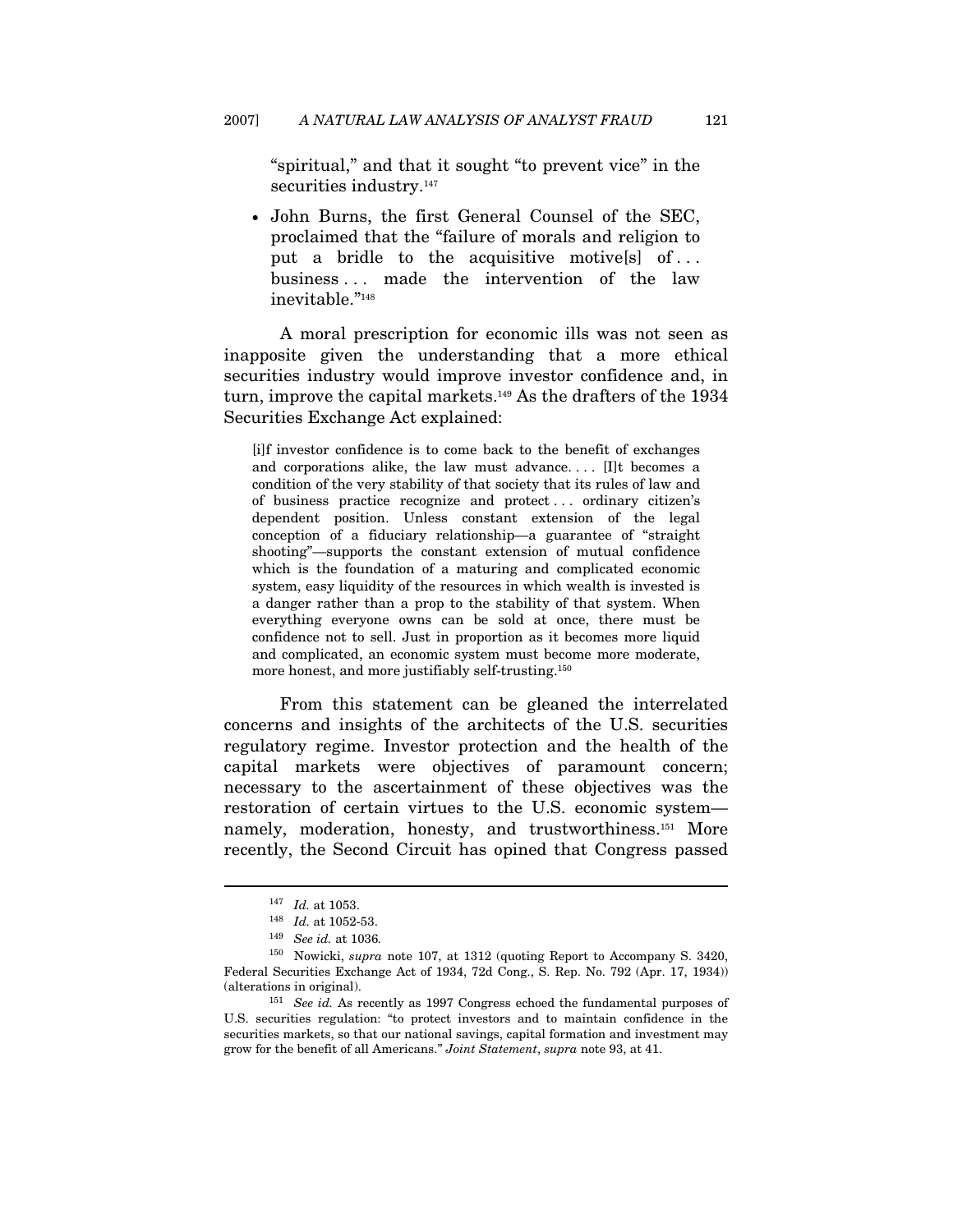the 1934 Securities Exchange Act "to prevent inequitable and unfair practices and to insure fairness in securities transactions generally, whether conducted face-to-face, over the counter, or on exchanges"152—thereby summarizing a primary purpose of the securities laws as the achievement of "fairness." 153

Pursuant to the wisdom that "[s]unlight is said to be the best of disinfectants; electric light the most efficient policeman,"154 Congress opted, primarily, for a regime of mandatory disclosure to achieve its legislative ends.155 As one commentator has explained:

When promulgating the federal securities acts, Congress examined different theories of securities regulation, and ultimately chose a licensing scheme that embraced a fundamental purpose . . . to substitute a philosophy of full disclosure for the philosophy of caveat emptor and thus achieve a high standard of business ethics in the securities industry.<sup>156</sup>

Full disclosure, however, for all its fundamentality to the U.S. approach to securities regulation is, of course, not the sole mechanism relied upon by Congress to protect investors. At the forefront of enactments supplementing the disclosure regime are Section 10(b) of the 1934 Securities Exchange Act and SEC Rule 10b-5 promulgated thereunder.157 These antifraud provisions go beyond disclosure alone and directly ban the issuance of false statements and deceptive omissions in securities trading—regardless of whether these statements and omissions concern mandatorily disclosed information.158 Thus,

 $^{152}$  SEC v. Tex. Gulf Sulphur Co., 401 F.2d 833, 847-48 (2d Cir. 1968).  $^{153}$   $\,$   $\!ld$ 

 $^{154}$  LOUIS D. BRANDEIS, OTHER PEOPLE'S MONEY, AND HOW THE BANKERS USE IT 92 (1914).

 $155$  See Leonard J. DePasquale, Helping to Ameliorate the Doctrine of Caveat Emptor in the Securities Market: Reves v. Ernst & Young, 26 NEW ENG. L. REV. 893, 896 (1992).<br><sup>156</sup> Id. (internal quotations omitted) (alterations in original).<br><sup>157</sup> See supra Part II.A.<br><sup>158</sup> It could be asserted that the prevailing modern approach to securities

regulation cares less about truthfulness per se in light of the advent of the bespeaks caution doctrine and the PSLRA's safe harbor (especially within the context of "soft" information such as opinions and forecasts). However, one must be careful not to read too much into the safe harbor and bespeaks caution doctrine. Although they may technically grant a "license to lie," see Brooks & Wang, supra note 85, at 4, they more properly are read as efforts at encouraging the dissemination of non-required disclosure by creating a zone of safety to protect against litigation and liability. Akin to "good Samaritan laws," the purpose of which is not to protect those who would literally kick a victim while he or she was down, but rather to free would-be rescuers from the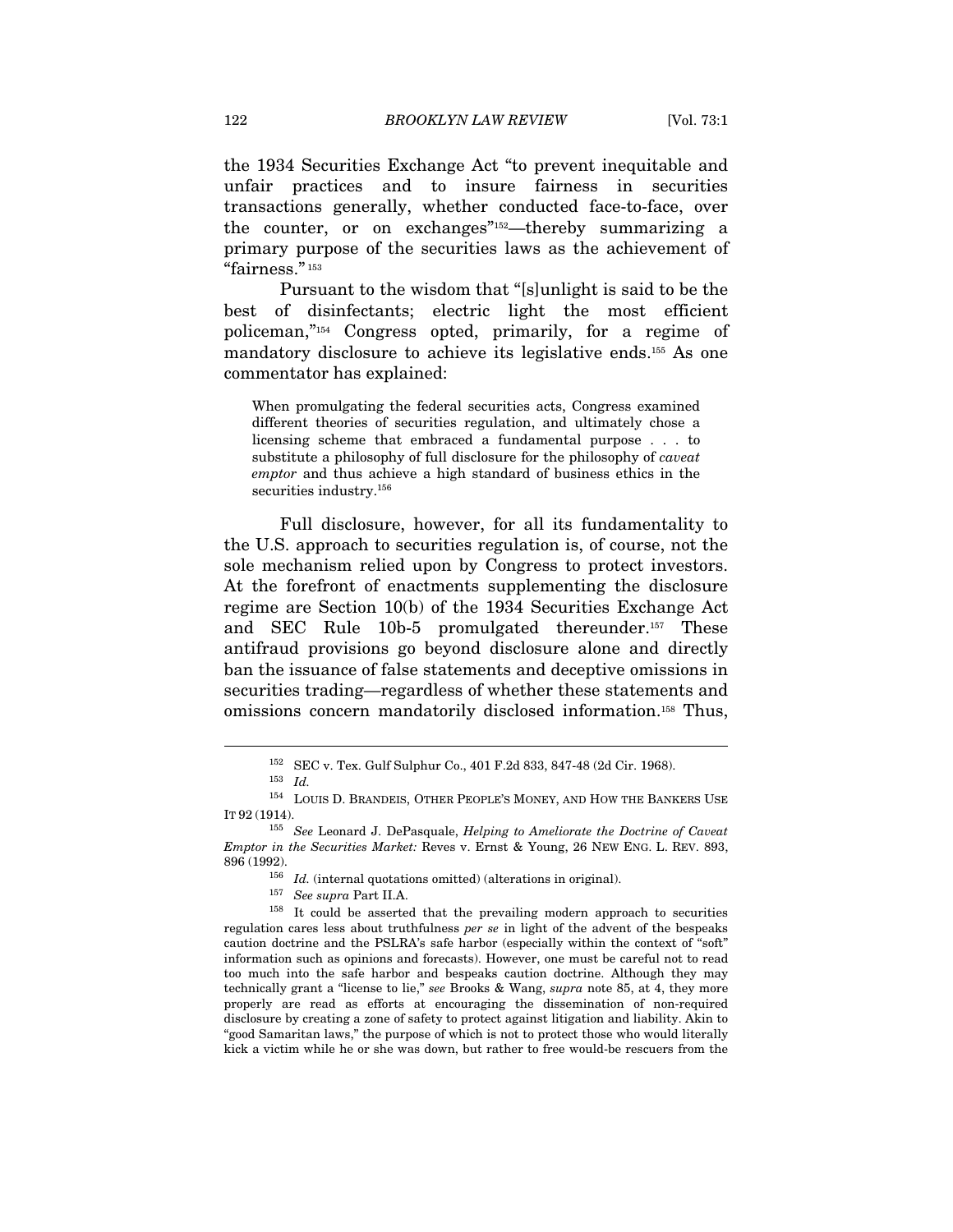although eschewing an approach of requiring minimum solvency standards for companies whose securities are purchased and sold (which characterized the approach taken by state securities laws at the time), Congress did require that investors be provided with certain key pieces of information, and that all the information furnished to investors (whether required or not) in connection with the purchase or sale of security be complete and accurate.<sup>159</sup>

Applying the objectives, values, and philosophy of the securities laws to the question of research analyst conflicts certainly confirms that the issue is correctly identified as a problem to be addressed. Investors have been hurt, confidence in the market has been compromised, and whether long-term harm to economic growth shall result from this remains to be seen. As for the most appropriate response to this problem, we shall now turn to the analytic tools of the economics and natural law reasoning.

#### B. Law and Economics Analysis

 $\overline{a}$ 

#### 1. Law and Economics Generally

One of the most powerful approaches in the analysis of law in recent decades is that offered by economics, commonly referred to as "law and economics" or an "economic analysis of the law." Few such approaches have had such impact on legal scholarship and thought, and few subjects are more

risk of liability, the safe harbor and bespeaks caution doctrine aim at removing the liability-risk disincentive against those who, in good faith, would like to go beyond the bare minimum disclosure requirements of the securities laws but are fearful of doing so. Understanding this context helps disabuse one of any notion that Congress and the courts have moved away from a model of investor protection based on the coupling of disclosure with an antifraud rule; rather, Congress and the courts are merely seeking to promote the release of supplemental, "soft information" by making it more difficult to hold good faith suppliers of such information liable merely for estimating or forecasting incorrectly. Indeed, Congress's expressed purpose in passing the PSLRA's safe harbor was, in part, to "enhance market efficiency." Joint Statement, supra note 93, at 52. As the promulgation of false or misleading information does not enhance market efficiency (and may, in fact, harm market efficiency, see Fisch & Sale, supra note 10, at 1086), the arguable protection of authors of such information from liability should be interpreted as a necessary evil at best, and not as a statement of change in

philosophy or policy.<br><sup>159</sup> See Steven L. Schwarcz, *Rethinking the Disclosure Paradigm in a World of* Complexity, 2004 U. ILL. L. REV. 1, 26-27.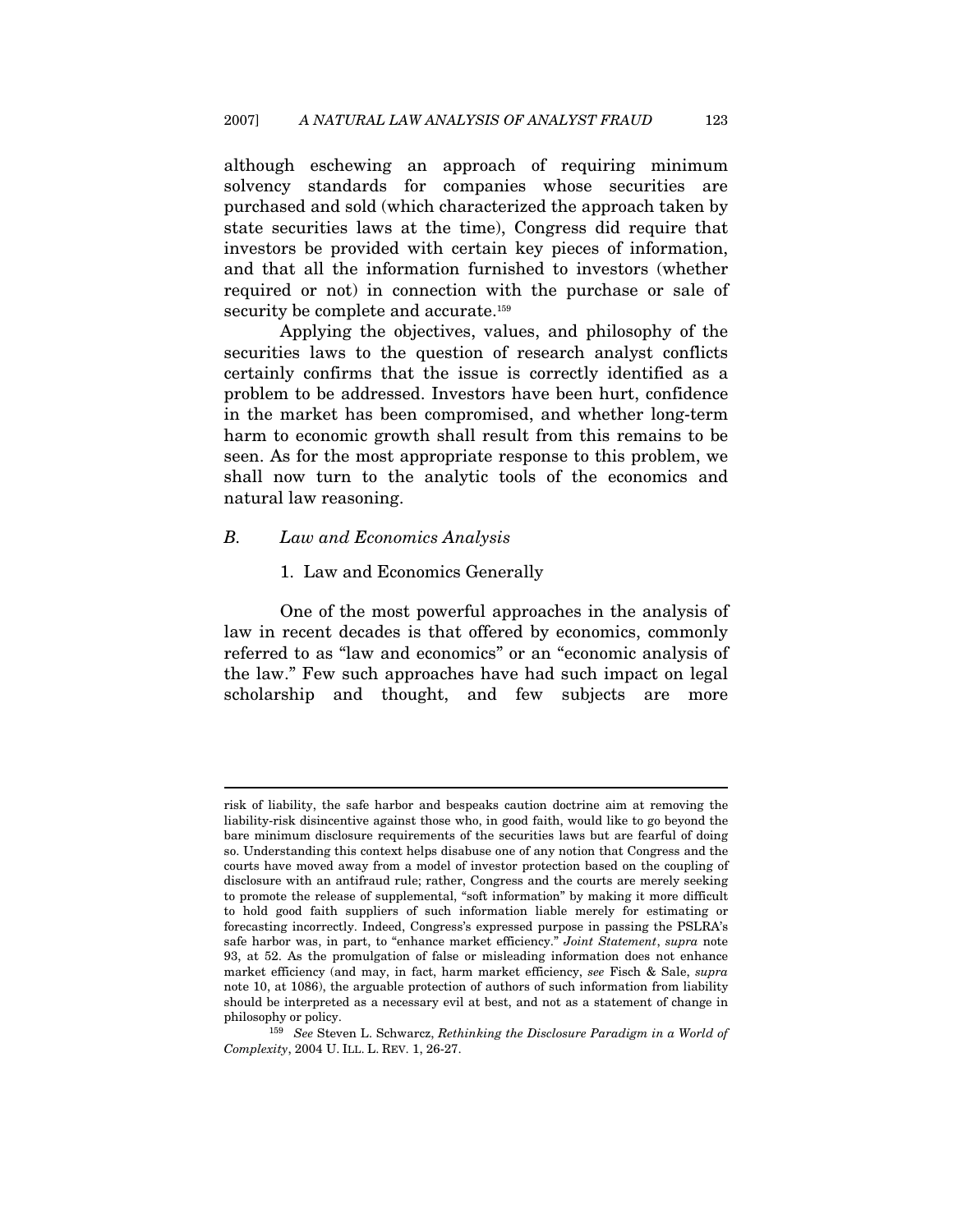appropriately analyzed under the lens of economics than the securities laws.<sup>160</sup>

The economic approach to the law embraces, as given, the fundamental premises of the free market economy: that individuals are rational beings who predictably pursue their self-interest and, in doing so, generally serve to maximize society's creation of wealth.<sup>161</sup> The objective of law, therefore (under a law and economics approach), is to establish rules that assist society to so function (largely by addressing market failures and minimizing transaction costs) in order to maximize societal wealth (often referred to as promoting "efficiency").<sup>162</sup> This line of reasoning has led some scholars to argue that "properly understood, securities regulation is not a consumer protection law," but rather a regime concerned with "facilitate[ing] a competitive market for information traders."163

Thus, applied to the research analyst conflicts-ofinterest issue, the law and economics approach frankly suggests disregarding the promotion of virtue, the extirpation of vice, even "investor protection" as goals per se, and instead aims simply at increasing market efficiency by reducing transaction costs and correcting for market failures.164

#### 2. Law and Economics Applied

In order to facilitate a law and economics review of the research analyst conflict-of-interest problem, solutions (both potential and applied) to the problem have been sorted into

<sup>160</sup> Cf. David B. Sentelle, Law and Economics Should Be Used for Economic Questions, 21 HARV. J.L. & PUB. POL'Y 121, 121 (1997) (arguing that the judiciary's use of economic analysis should be limited to questions properly pertaining to economics). 161 See A. MITCHELL POLINSKY, AN INTRODUCTION TO LAW AND ECONOMICS 10-

<sup>11 (3</sup>d ed. 2003); J.M. ROBERTS, THE PELICAN HISTORY OF THE WORLD 675 (1983).<br><sup>162</sup> See Francesco Parisi & Jonathan Klick, *Functional Law and Economics*:

The Search for Value-Neutral Principles of Lawmaking, 79 CHI.-KENT L. REV. 431, 444- 45 (2004); Annalise E. Acorn, Valuing Virtue: Morality and Productivity in Posner's Theory of Wealth Maximization, 28 VAL. U. L. REV. 167, 171 (1993); POLINSKY, supra note 161, at 7.<br><sup>163</sup> Zohar Goshen & Gideon Parchomovsky, *The Essential Role of Securities* 

Regulation 1 (Am. Law & Econ. Ass'n 15th Annual Meeting Working Paper No. 9, 2005), available at http://law.bepress.com/alea/15th/art9. Lending anecdotal support to this position (within the context of research reports, at least), is the proclamation of at least one prominent analyst that her audience is not the individual investor, but rather "professional money managers" and institutions. See Sieland, supra note 15, at 545.<br><sup>164</sup> See POLINSKY, supra note 161, at 7. A dichotomy exists between positive

<sup>(</sup>purely descriptive) and normative (prescriptive) approaches. See id. at xvii. As may have already been discerned, the approach taken (and critiqued) in this Article shall be normative (prescriptive).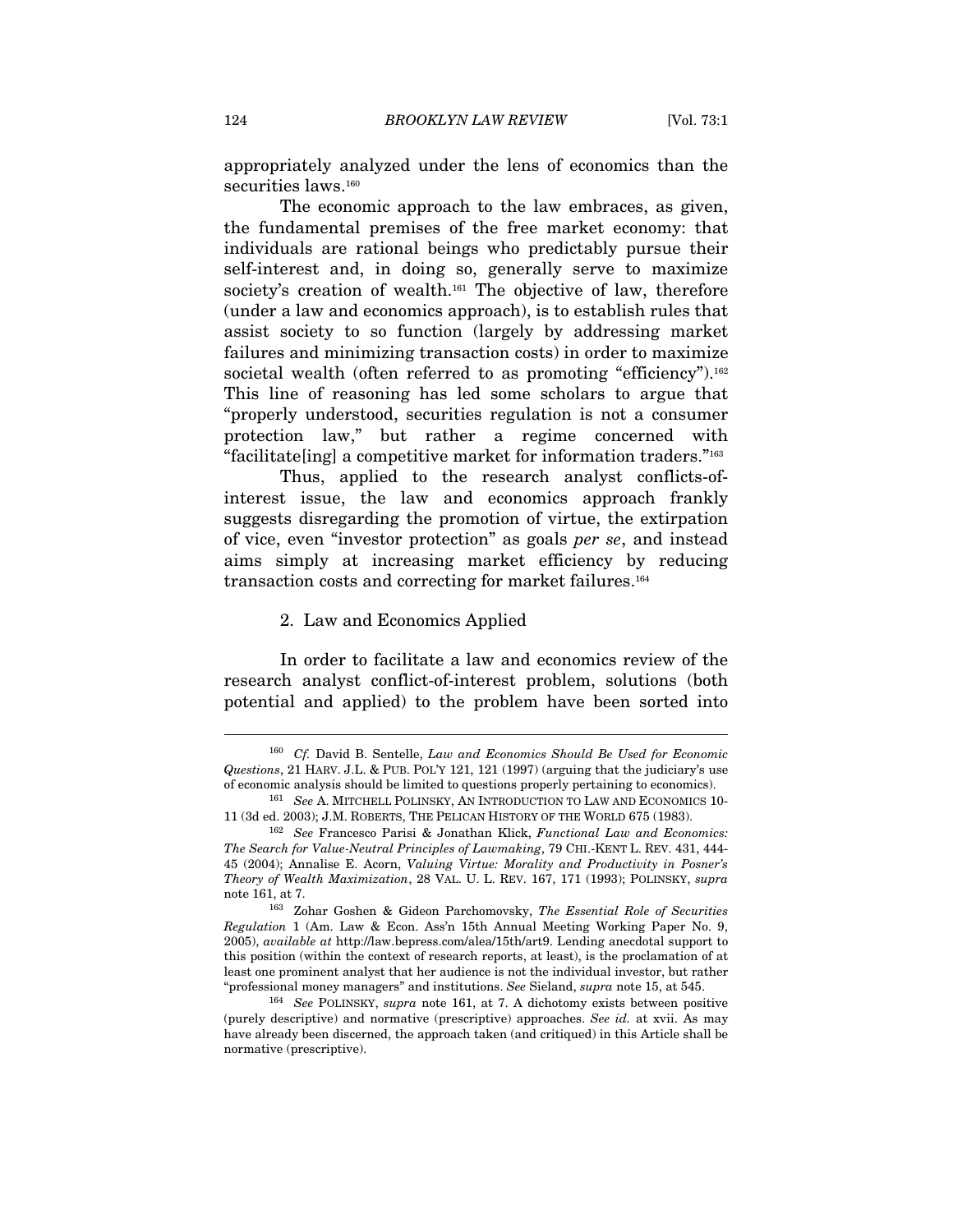four general categories: (1) a laissez-faire approach, (2) an antifraud rule, (3) mandatory disclosure, and (4) a structural approach. The merit of each of these categories shall be assessed, in turn, from a law and economics perspective.

#### a. Laissez-Faire Approach

Under a laissez faire approach to the problem of analyst misconduct, no legal rule would be adopted to address the conflict of interest problem. Instead, the market would be expected to most efficiently address this issue.165

As there are costs associated with the disclosure of information, any fixed rule regarding disclosure is bound to require either too little or too great an amount of disclosure.166 This is because rules are bound to be imperfect, if for no other reason than the fact that rules are fairly static and the demands of the market are dynamic.167 Sub-optimal levels of disclosure extract an unnecessary cost on disclosing parties and, consequently, on the market as a whole. Assuming a properly functioning, competitive market, the optimal level of disclosure, just as the optimal price of a good or service, should be set by the market through competition.<sup>168</sup>

Much literature has been generated over the issue of the optimal level of corporate disclosure under the securities laws.169 The focus of this literature, however, has almost invariably been disclosure on the part of issuers of securities for the purpose of attracting investment (either primarily, through disclosure sufficient to support an offering, or secondarily, through disclosure sufficient to maintain a healthy secondary market for the issuer's securities).<sup>170</sup> The need to attract investment (and maintain a healthy secondary market) creates competition among corporate issuers for investors.171 This competition encourages issuers to disclose the optimal

 $165$  Cf. Giuseppe Dari Mattiacci, Tort Law and Economics, in ECONOMIC ANALYSIS OF LAW: A EUROPEAN PERSPECTIVE 6 (forthcoming).<br><sup>166</sup> See Stephen M. Bainbridge, *Mandatory Disclosure: A Behavioral Analysis*,

<sup>68</sup> U. CIN. L. REV. 1023, 1034 (2000). 167 Cf. David Van Drunen, Aquinas and Hayek on the Limits of Law: A Convergence of Ethical Traditions, J. MARKETS & MORALITY, Fall 2002, at 315, 327 (observing the inability "to legislate a system of law that cleanly resolves all future matters of conflict" ).<br> $168\quad \text{See id.}$ 

 $^{169}$  See, e.g., id.; see also Palmiter, supra note 78.  $^{170}$  E.g., Palmiter, supra note 78.

<sup>171</sup> See id.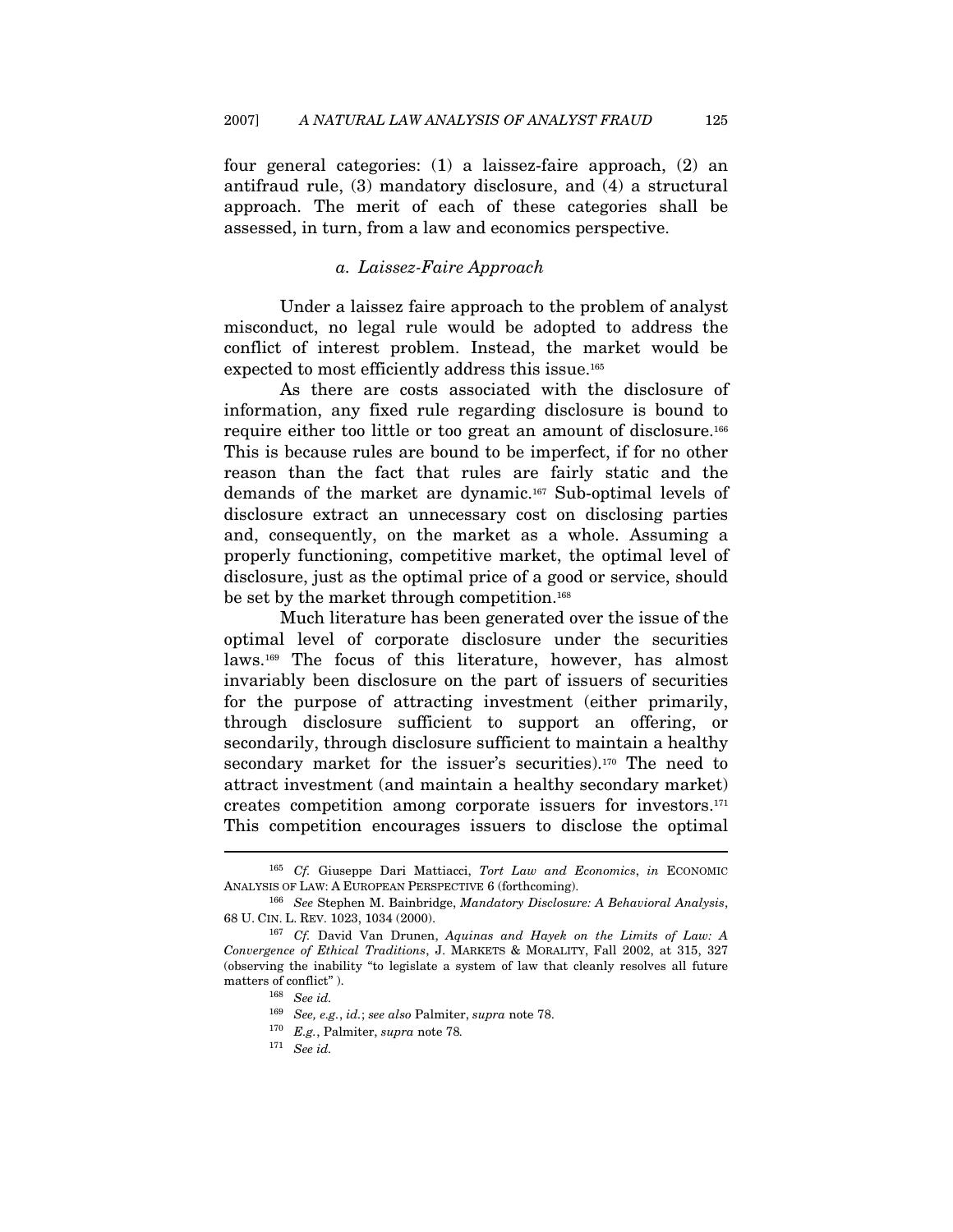level of information necessary to investors—that is, just enough information to attract the required amount of investment.172 The provision of less information would cause investors to eschew the putative issuer in favor of competing issuers' securities; the provision of more information would be unnecessary and therefore wasteful at best.173 As for the quality of the information provided (in terms of accuracy and honesty), the market would punish an issuer who disclosed false or misleading information by devaluing the price of its future offerings on account of a lack of trust. Thus, there is an economic incentive for issuers to make disclosures that are accurate as well as sufficient.

With regard to research analyst reporting, a threshold question from a law and economics perspective is whether circumstances exist so as to justify departing from the conclusion that market forces should result in an optimal state of affairs. Put differently, one must consider whether research reporting takes place within a properly functioning, competitive market—an assumption that forms the basis for the law and economics conclusion that market forces alone should maximize societal wealth. The existence of serious conflicts of interest challenges these assumptions.174

As explained previously, sell-side analyst reports are usually provided free of charge to a bank's customers.175 Thus, such reports are part of the total mix of goods and services that banks use to attract and maintain investor clients. The greater the value that the market for investors assigns to these reports, the more effective these reports will be in attracting and maintaining investor clients and, consequently, all things being equal, the more competitive their issuing bank will be.

However, as has also been previously discussed, analyst reports serve (or traditionally have served) at least one additional purpose: the promotion of the securities offerings of a bank's investment-banking clients in order to attract and maintain such clients.176 Again, the investment-banking market will assign a value to these reports relative to their worth to investment banking clients, and the higher the value, all

<sup>172</sup> See id.

<sup>173</sup> See id.

 $^{174}\,$  See generally John C. Coffee, Jr., Market Failure and the Economic Case for a Mandatory Disclosure System, 70 VA. L. REV. 717 (1984).<br><sup>175</sup> See supra text accompanying note 13.<br><sup>176</sup> See supra Part I.B.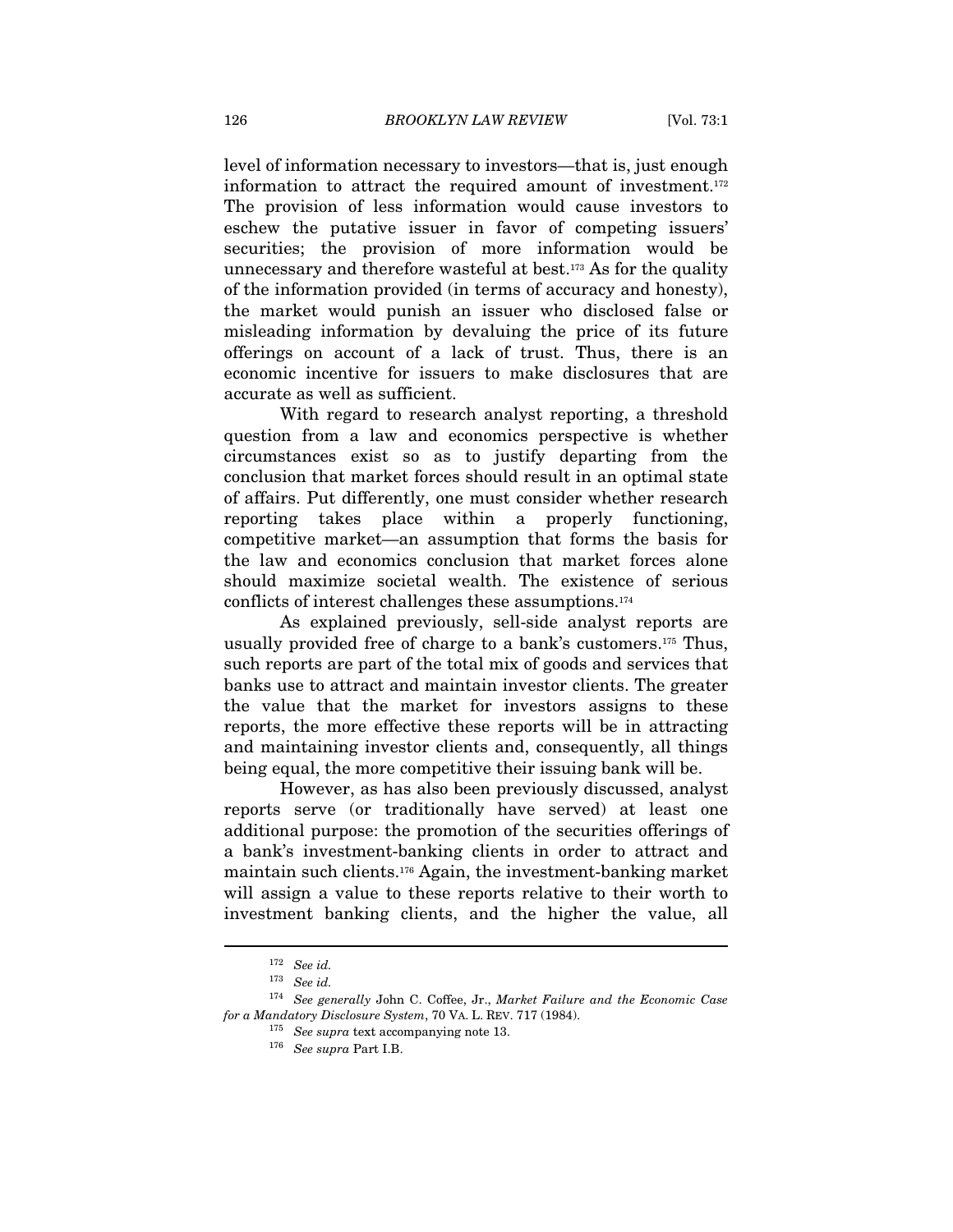things being equal, the more competitive the investmentbanking franchise of the bank issuing the research reports will be.

Conventional wisdom posits that the cross-purposes served by research reports give rise to a classic conflict of interest.177 However, scrutiny reveals that the dual purposes of the research reports arguably work in tandem to compel optimal levels of disclosure and accuracy. For what distinguishes a research report from mere marketing material is its aura of objectivity and the quality of data contained therein (especially the underlying factual data). The only divergence created by the different purposes of research reporting is that whereas investor clients want objective, honest research reports, investment-banking clients care more about the perception of objective, honest research reports (coupled with their more pressing desire for positive research coverage). Since, presumably, the best way of developing and maintaining such a perception is to actually publish objective, honest research reports, banks have an incentive to act accordingly for the benefit of each identified category of clients. To the extent that an analyst is caught behaving dishonestly, his or her personal integrity would be tarnished, along with (possibly) the integrity of the bank for which he or she works. The result would be a decline in the market value of the bank's research reports to both investor and investment-banking clients. In short, as "[r]eputation remains the lifeblood for [the financial industry] firm, often overwhelming other incentives,"178 it appears as though the market should sufficiently check egregious analyst misbehavior.

And to the extent that analysts spin or skew their reports in order to satisfy their banking clients, it could be argued that the cost of this dishonesty is more than offset by the tremendous market benefits provided by the voluminous accurate financial and statistical data that research analysts unearth and include in their reports.179 Moreover, research suggests that market participants are largely aware of this lack of complete candor on the part of sell-side research analysts, as reports issued by bank-affiliated analysts are valued less by individual investors than reports issued by  $\overline{a}$ 

<sup>&</sup>lt;sup>177</sup> See Fisch & Sale, *supra* note 10, at 1047.<br><sup>178</sup> See Palmiter, *supra* note 78, at 112.<br><sup>179</sup> Perhaps such spin or skew could be analogized to the commercials that one must endure in order to enjoy the desired content contained in free radio broadcasts.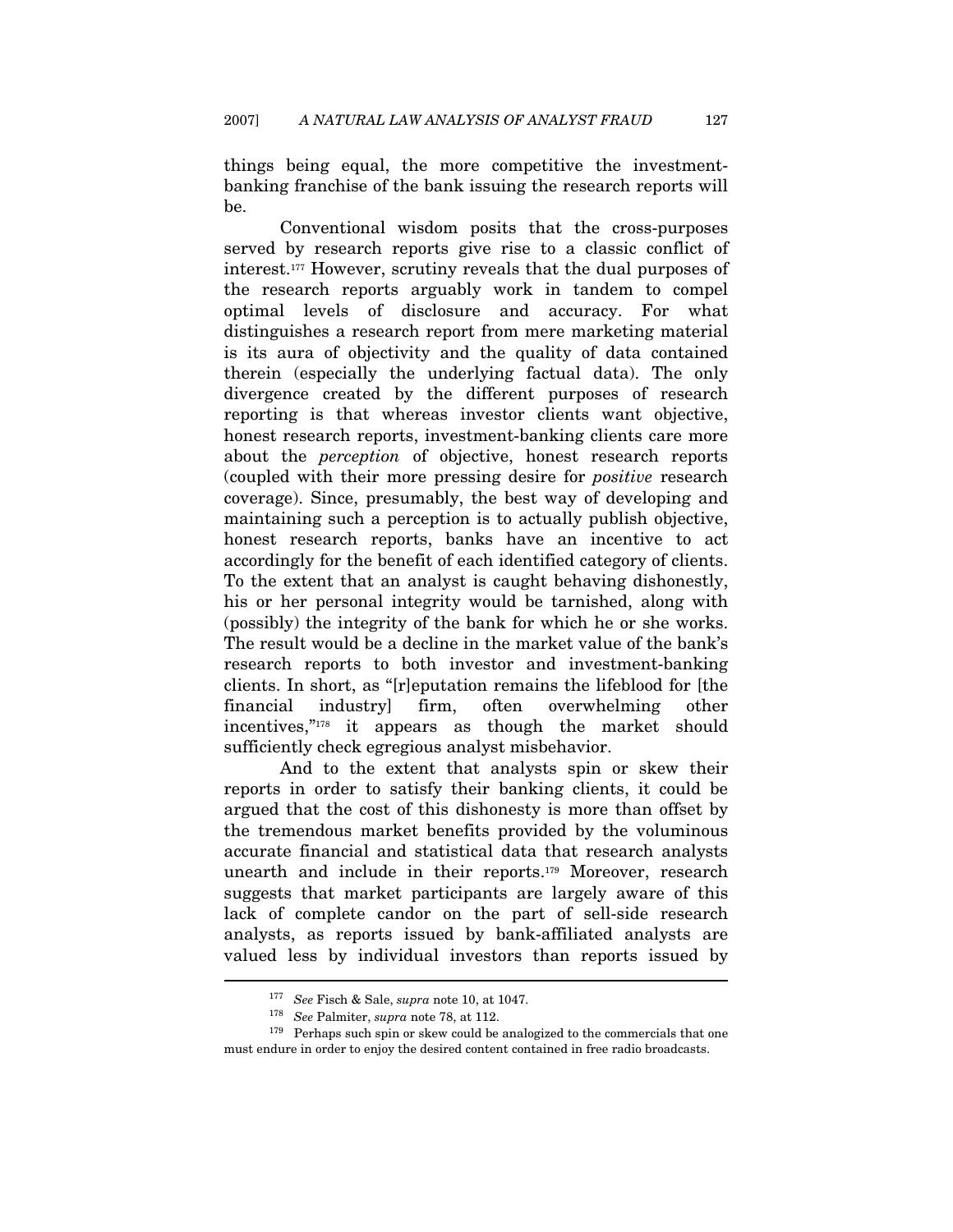independent research firms.180 This is despite the fact that, as research also suggests, analyst reports issued by bankingaffiliated analysts are of higher quality than reports issued by independent research firms.181 Additionally, through the use of brokers, investors should be able to avoid investing on the basis of unsupportable recommendations and instead invest upon quality factual data. Thus, it could be argued that the conflicts of interest commonly alleged are largely illusory and, in any event, result in negligible harm to the market.

However, notwithstanding the market incentives in favor of honest research reporting, and notwithstanding the ability of investors (and brokers) to discount for the possibility of bias, the fact remains that certain analysts have published persuasively dishonest research reports, and apparently certain individual investors, perhaps unaware of the conflicts of interest on the part of the researcher whose report they are reading, claim to have placed unwarranted (in retrospect) levels of reliance on these reports. Additionally, some scholars have argued that false opinions and recommendations are not properly discounted by the market, but rather do harm to the accuracy of stock pricing (and therefore undermine market efficiency).182

But simply with regard to the issue of misled investors: can such investors be sacrificed even if this redounds to the greater good of the securities market as a whole (that is, even if the optimal level of disclosure and honesty can be established by the market)? Perhaps here the potential advice of the economist and the mandates of the securities laws most clearly diverge. For it was Congress's explicit desire to displace the "laissez-faire" model that predated the 1933/1934 Securities Acts with one that mandated fixed disclosure and required certain minimum levels of investor protection.183 A laissez-faire approach, therefore, fails to honor either concern. Thus, even if such an approach may indeed maximize wealth (itself a goal of the securities laws), it does so at the expense of other, more pressing goals (primarily, investor protection), and is in contravention of the fundamental values (such as honesty and fairness) inherent in the securities laws.

<sup>180</sup> See Moses, supra note 18, at 90-91.

<sup>&</sup>lt;sup>181</sup> See Jacob et al., *supra* note 11, at 32.<br><sup>182</sup> See Fisch & Sale, *supra* note 10, at 1086.<br><sup>183</sup> See supra text accompanying note 156.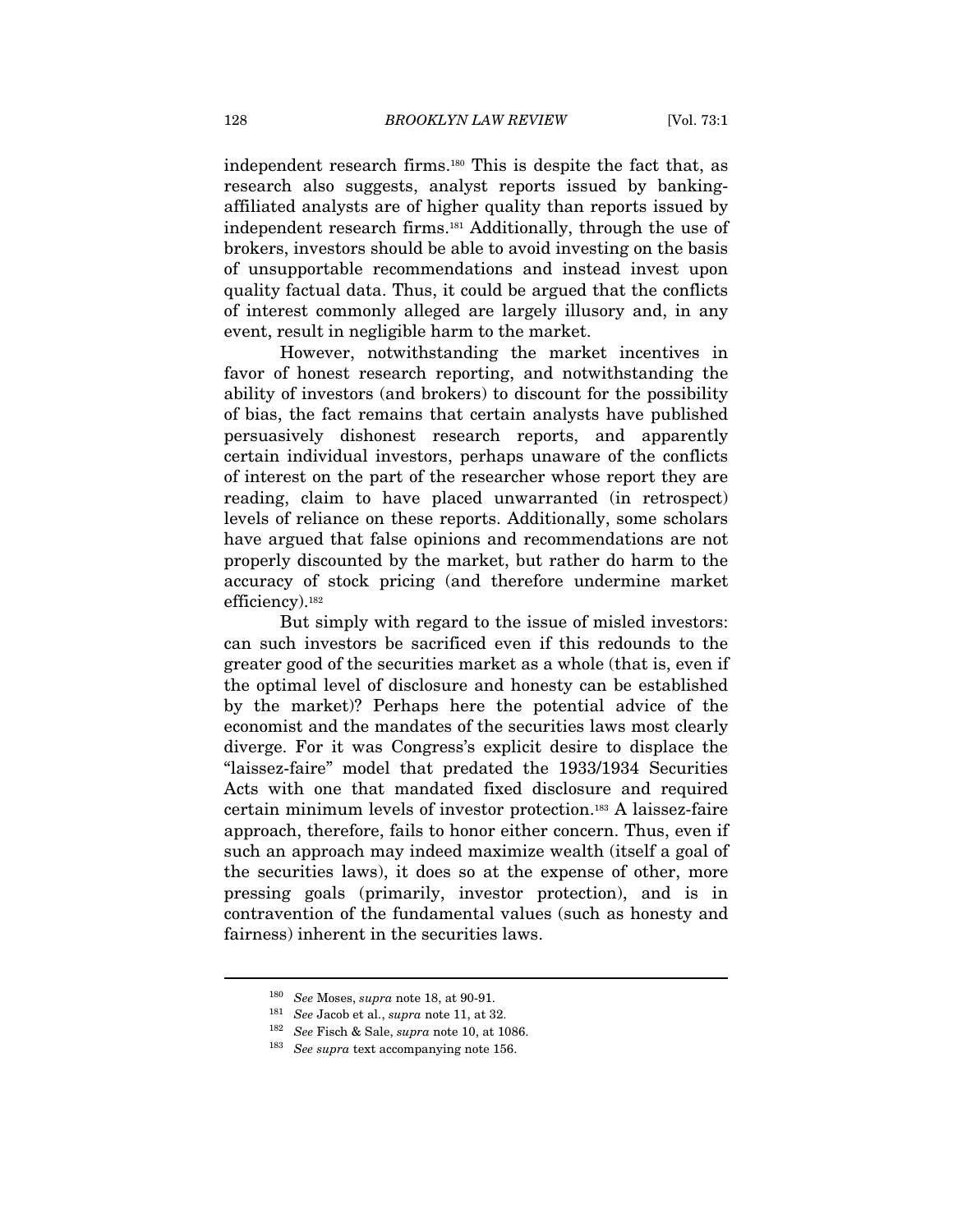#### b. Antifraud Rule Approach

One alternative to a laissez-faire approach would be the imposition of an antifraud rule applicable to fraudulently issued analyst opinions.184 Whether via the imposition of civil, regulatory, or criminal liability, the rule would simply punish (in one way or another) a research analyst who sets forth opinions and/or recommendations that he or she does not actually believe. Because of their functional equivalency, certification requirements, such as Regulation AC, are included in this category,185 along with Professors Fisch and Sale's suggestion that a "duty of reliability" for research analysts be recognized.186 The rule could also force research analysts to disclose their conflicts of interest, out of fear that neglecting to do so could constitute a fraudulent omission.187

An antifraud rule could reasonably be expected to reduce the issuance of false opinions on the part of analysts, as, in economic terms, it increases the cost of issuing such opinions via the threat of punishment and/or liability for such opinions.188 But, as indicated earlier, market forces alone should also serve to reduce, to an extent, the issuance of false opinions.189 Thus, the marginal benefit of an antifraud rule, with regard to its role in reducing the issuance of false opinions, appears likely to be small.

A more substantial benefit, perhaps, flowing from an antifraud rule would be the enhanced credibility (and thus increased value) it would arguably bestow upon analyst opinions. For in the presence of an antifraud rule applicable to analyst opinions, investors would be able to rely more heavily upon such opinions, thereby increasing the value of these opinions.190

Weighed against the potential benefits of an antifraud rule applicable to analysts are its significant costs: the  $\overline{a}$ 

<sup>&</sup>lt;sup>184</sup> See, e.g., Goshen & Parchomovsky, *supra* note 163, at 27-29.<br><sup>185</sup> See supra Part II.B.1.<br><sup>186</sup> See Fisch & Sale, *supra* note 10, at 1081-88 (recommending liability for research analysts whose reports contain recommendations "that would not have been issued by a reasonable person").<br><sup>187</sup> See supra Part II.A.1. For a discussion of the costs and benefits of

compelling such disclosure, see *infra* Part III.B.2.c. <sup>188</sup> See, e.g., Goshen & Parchomovsky, supra note 163, at 27-29. <sup>189</sup> See supra Part III.B.2.a. <sup>190</sup> See Frank H. Easterbrook & Daniel R. Fischel, *Mandatory Disc* 

the Protection of Investors, 70 VA. L. REV. 669, 673-80 (1984) (discussing economic effect of antifraud rules).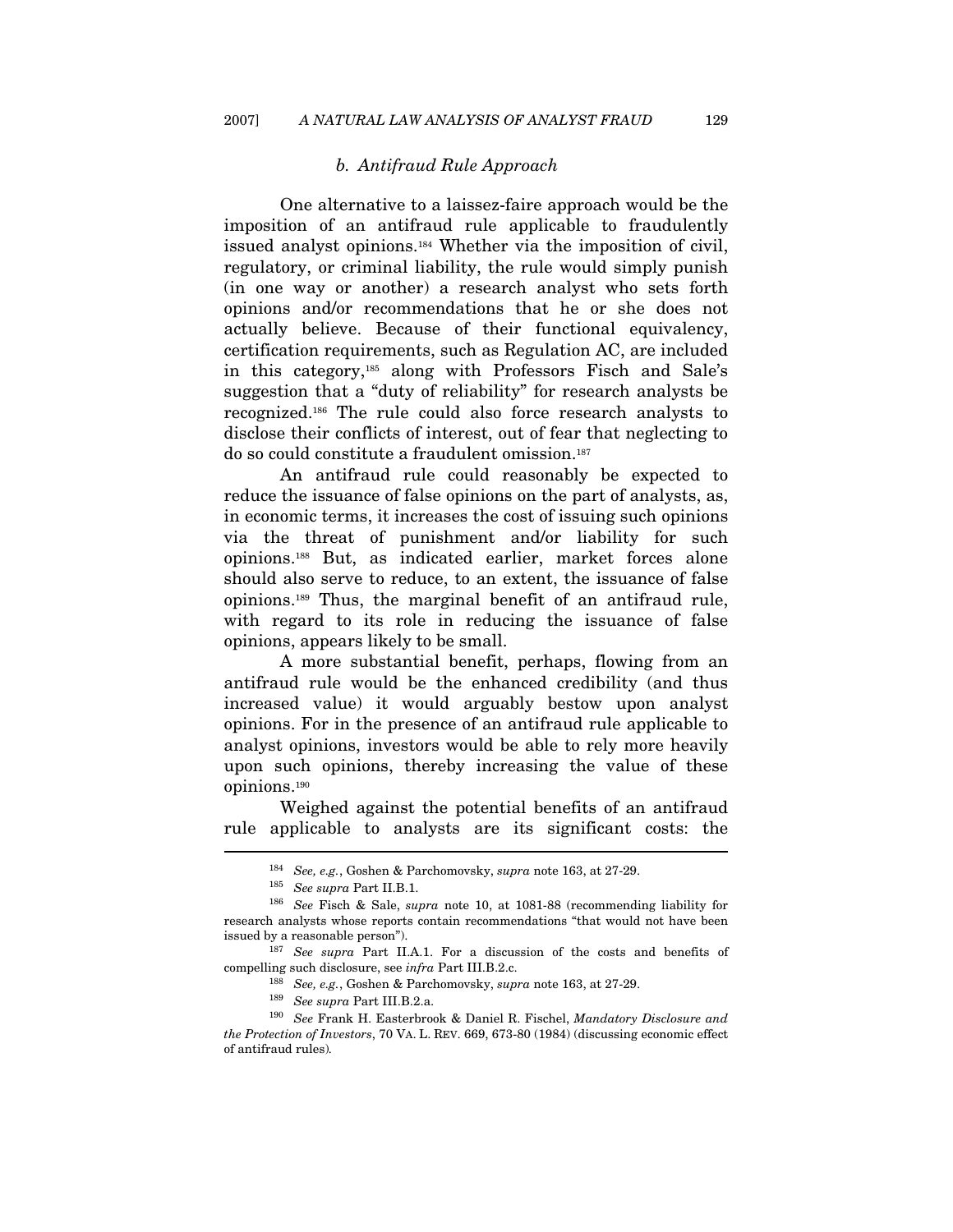potential chilling effect on the issuance of research reports that such a rule would likely have.<sup>191</sup> Exposure to potential liability for fraudulent opinions (or material omissions) in research reports can be expected to decrease the issuance of such reports, by both banks responsible for the issuance of reports that contain exaggerated or otherwise dishonest statements of opinion and by banks responsible for the issuance of reports that are completely genuine. With regard to the latter, an inevitable fear will develop on the part of banks that statements of opinion in research reports, even if entirely honest and truthful, may nevertheless subject the bank to litigation if time were to demonstrate that the opinion was illfounded or mistaken. Regardless of the likely failure of such litigation (as we are assuming here that the opinions in question were genuine and published in good faith), the mere commencement of even an unsuccessful litigation can be expensive and time consuming, and this risk of litigation becomes a cost associated with the promulgation of research reports.192 Of course, this is a cost that accompanies practically any antifraud rule and not one unique to its application within this context. However, given the precarious economics of the research analyst business model, under which the full value of research reports to the marketplace arguably exceeds the revenues they are able to generate for their sponsoring firms, the additional costs imposed by an antifraud rule could tip the balance against their continued sponsorship to the detriment of the market as a whole.193

With regard to research reports that contain disingenuous statements of opinion, an antifraud rule will, of course, deter the publication of these as well. And although that is instinctively viewed as a good thing, additional scrutiny will reveal that even this effect is not without certain potential negative consequences. As has been discussed previously, banks have traditionally issued research reports with two key  $\overline{a}$ 

evidence of fraud."). 193 Cf. Stephen J. Choi & Jill E. Fisch, *How to Fix Wall Street: A Voucher* Financing Proposal for Securities Intermediaries, 113 YALE L.J. 269, 274-76 (2003).

<sup>&</sup>lt;sup>191</sup> See Joint Statement, supra note 91, at 52-53 (expressing concern over the "muzzling effect of abusive securities litigation").

<sup>192</sup> See S. Rep. No. 104-98, at 4 (1995), as reprinted in 1995 U.S.C.C.A.N. 679, 683 (Senate Report accompanying passage of PSLRA addressing problem of "frivolous 'strike' suits alleging violations of the Federal securities laws in the hope that defendants will quickly settle to avoid the expense of litigation": "These suits, which unnecessarily increase the cost of raising capital and chill corporate disclosure, are often based on nothing more than a company's announcement of bad news, not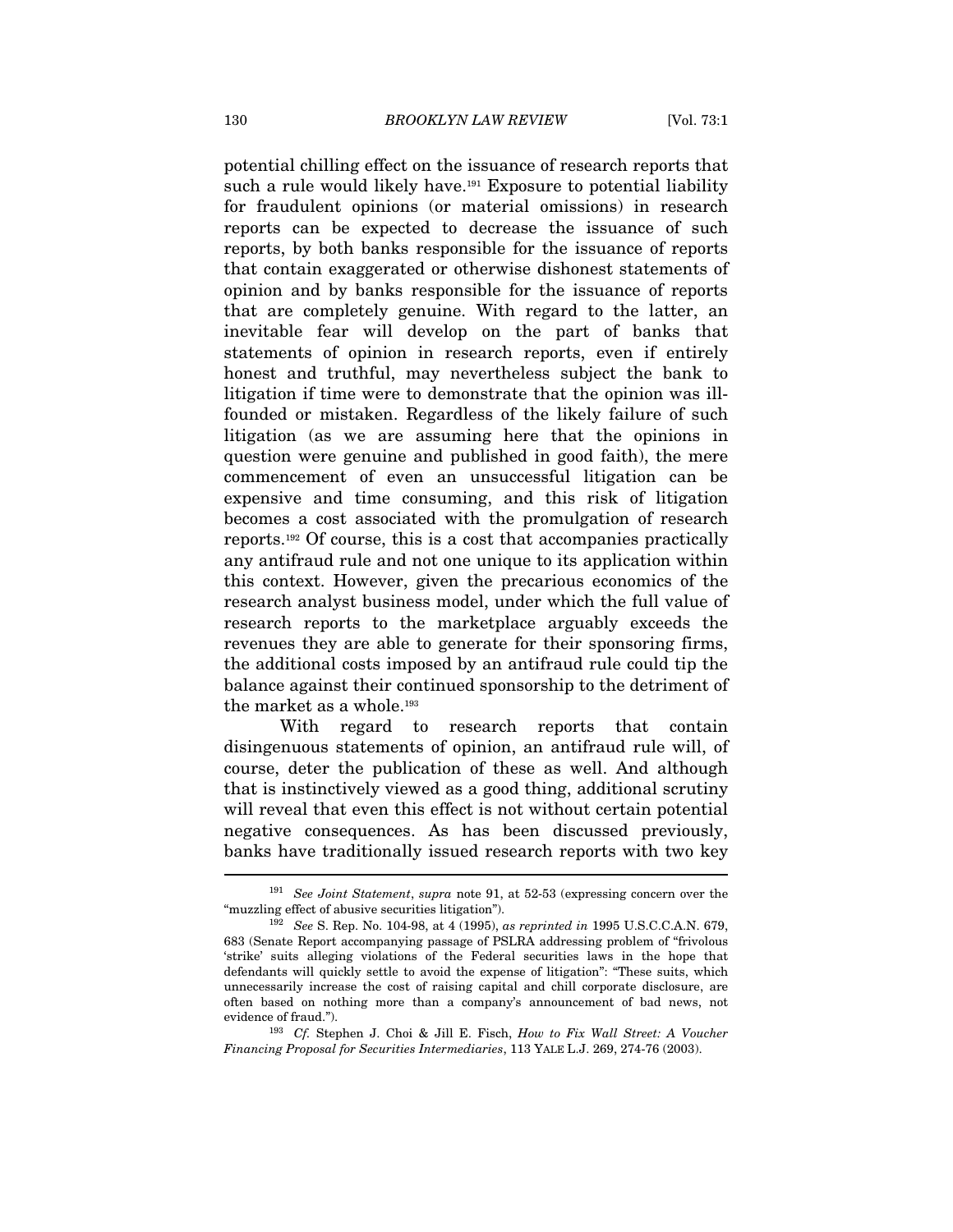audiences in mind: their investor clients and their investment banking clients.194 Since these reports are ordinarily provided free of charge, the costs of their production are indirectly covered by the revenues they assist in generating from each of these client groups.195 As precluding exaggeration, hyperbole, and other disingenuous statements of opinion diminishes the value of these reports to the bank's investment banking clients, banks may be less inclined to issue these reports,196 thereby reducing the dissemination of the otherwise valuable accompanying factual information regarding the covered company. In short, it might be better in general for the market to have more reports circulating (including tainted reports that contain an admixture of accurate factual data alongside disingenuous opinions and recommendations) versus a smaller number of completely trustworthy (or more trustworthy) reports.197

These concerns suggest that, from an economics perspective, efforts to curb research analyst dishonesty resist resorting to antifraud rules.198 But the absence of an antifraud rule directed against dishonest analysts seems incongruous with the philosophy of federal securities regulation on at least two grounds. First, given the importance of honesty, fairness, and trustworthiness to the drafters of the U.S. Securities Acts, the absence of any rule prohibiting fraudulent misconduct on the part of analysts, so as to allow a modicum of dishonesty in research reporting, would appear to be a glaring inconsistency. Second, reliance on market mechanisms to minimize fraudulent analyst misconduct, although wellfounded, nevertheless appears insufficient; although market mechanisms would most likely serve to protect most investors, knowledge of the fact that an antifraud rule would serve to further reduce fraudulent misconduct, and serve to protect all (or at least more) investors199 from such misconduct, makes it

<sup>&</sup>lt;sup>194</sup> See supra Part III.B.2.a.<br><sup>195</sup> See Choi & Fisch, *supra* note 193, at 274-76 (2003).<br><sup>196</sup> Unless, perhaps, their enhanced value to their investor clients, as a result of the antifraud rule, outweighs this diminishment in value to the investment banking clients. See Goshen & Parchomovsky, supra note 163, at 28-29.<br><sup>197</sup> But see Fisch & Sale, supra note 10, at 1086 (arguing that analyst reports

that contain misstatements of opinions distort stock prices (rather than enhance

market efficiency)). 198 But see Palmiter, supra note 78, at 135.<br>199 Either prospectively, via the reduction of fraud, or retrospectively, via the reduction of fraud, or retrospectively, via the provision of clear and certain remedies to victims of fraud.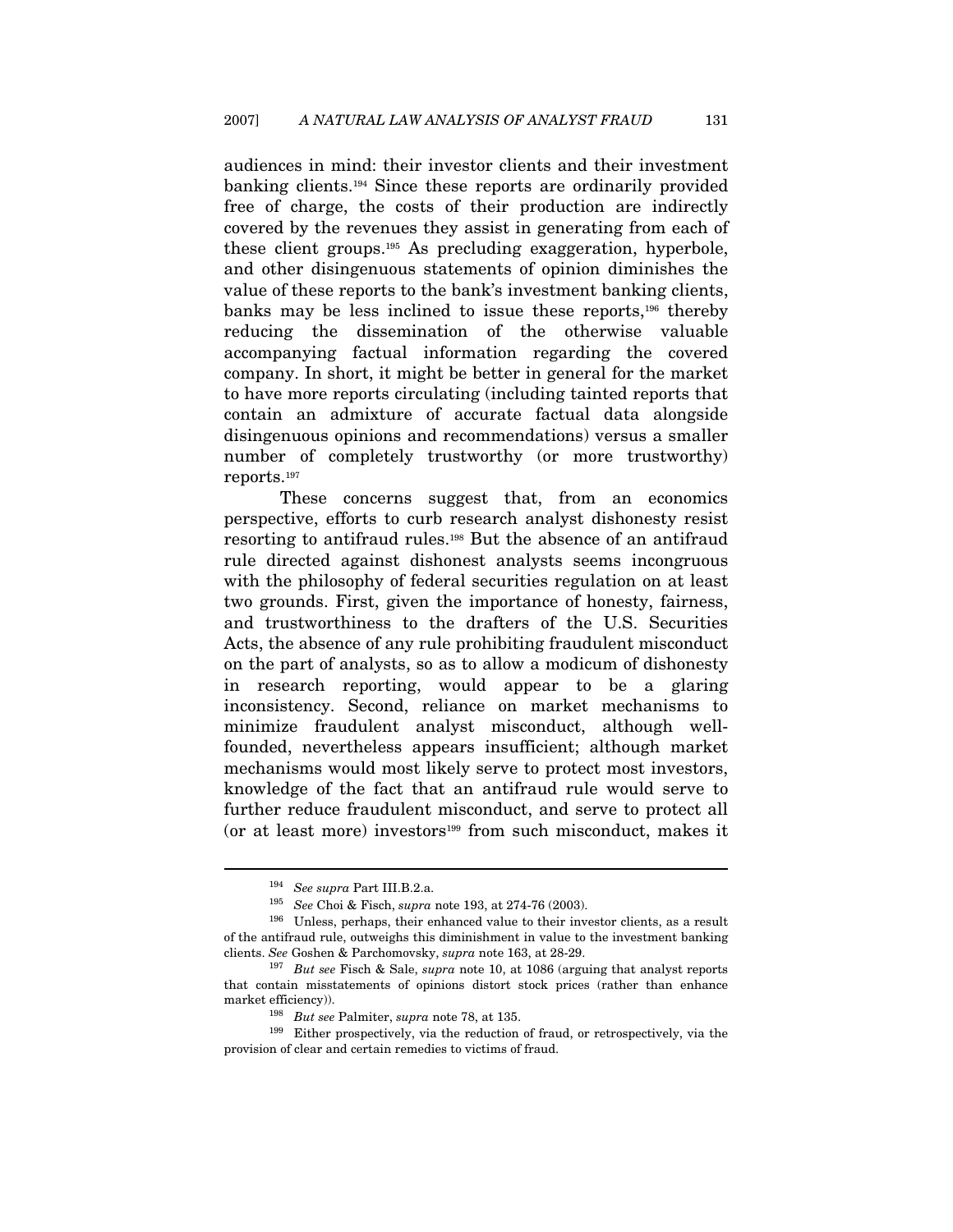difficult to square the absence of such a rule with the strong (if not overriding) concerns over investor protection that characterize the U.S. regime of securities regulation.

#### c. Mandatory Disclosure

Another approach to the problem of analyst conflicts is to mandate the disclosure of conflicts of interest.200 In the absence of an antifraud rule extending to analysts' opinions, mandatory disclosure could approximate a regime in which the bespeaks caution doctrine and/or the safe harbor of the PSLRA foreclosed liability for those analysts who issued false or misleading opinions, but who also fully (and truthfully) disclosed their conflicts of interest.201 Coupled with an antifraud rule, mandatory disclosure is likely to have little marginal effect if, as expected, the antifraud rule would serve to compel disclosure of conflicts of interest out of a fear that nondisclosure of such conflicts would be actionable.202 However, if, as suggested, the nondisclosure of an analyst's conflicts of interest might not actually be properly considered an omission which makes the other statements contained in the research report misleading,203 then a disclosure rule would close this loophole and clearly expose to liability those analysts who did not disclose their conflicts (similar to the effects of Regulation AC and NASD Rule 2711).204

Although mandatory disclosure has been widely criticized from an economics perspective as generating inefficiencies,205 some have justified mandatory disclosure from an economics perspective as a means of reducing wasteful "agency costs"206 and duplicative research efforts on the part of

<sup>&</sup>lt;sup>200</sup> See Gross, *supra* note 32, at 661-62.<br>
<sup>201</sup> See *supra* Part IIA.2.<br>
<sup>202</sup> See *supra* Part III.B.2.b.<br>
<sup>203</sup> See *supra* text accompanying notes 73-76.<br>
<sup>204</sup> See *supra* Part II.B.<br>
<sup>205</sup> See *supra* Part III.A. associated with, among other things, monitoring and verifying the behavior of those individuals who are purportedly acting on one's behalf. These costs are not otherwise productive, and the benefit of their reduction via a rule of mandatory disclosure would rebound to the market as a whole. See id.; see generally Eric A. Posner, Agency Models in Law and Economics (U Chi. Law Sch. John M. Olin Law & Econ. Working Paper No. 92, 2000), available at http://papers.ssrn.com/paper.ta?abstrat\_id=204872.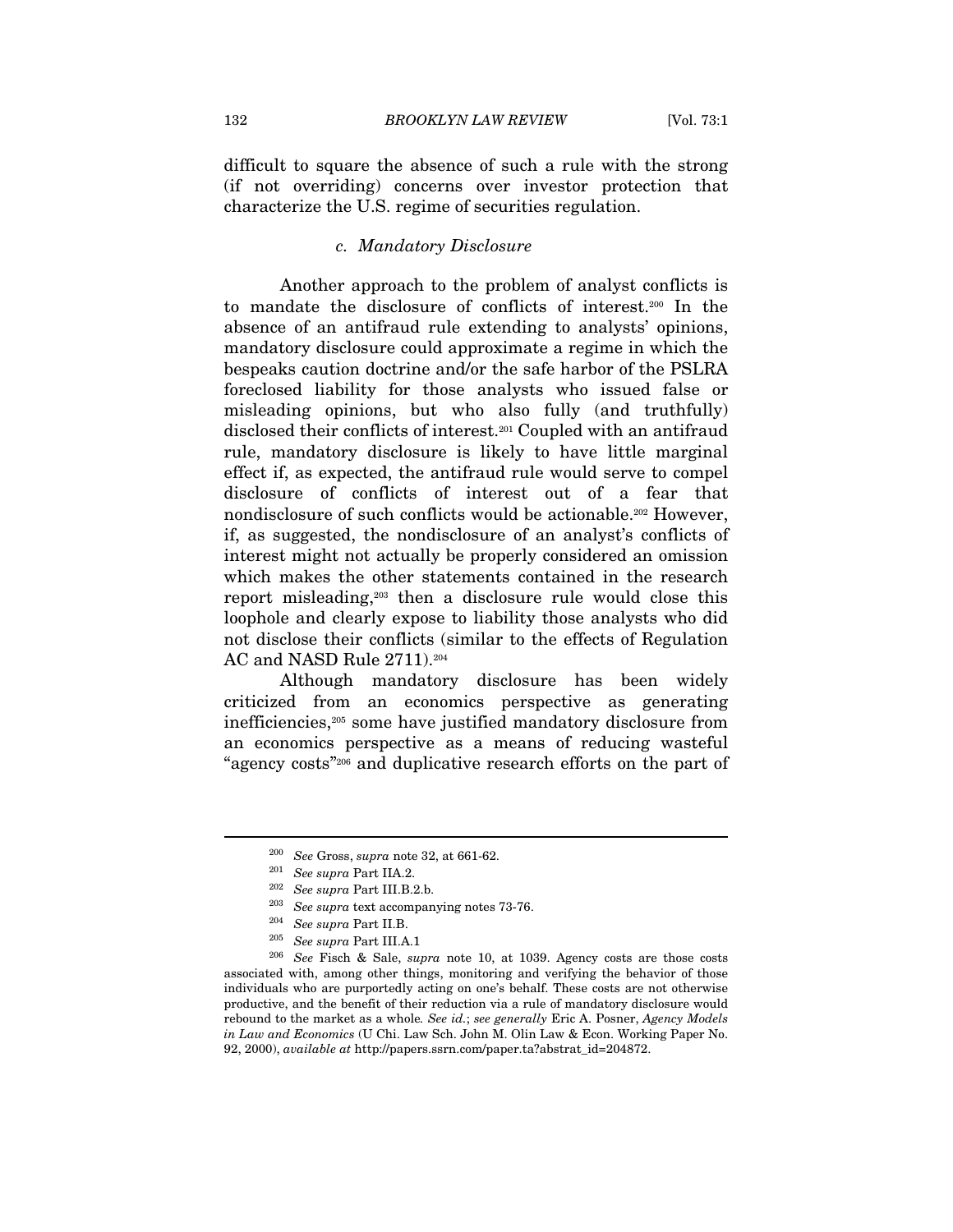investors.207 And unlike mandatory disclosure in the context of a stock issuer's financial reporting (which is the focus of most economic-based criticism concerning mandatory disclosure rules), the cost of disclosing the existence of possible conflicts of interest on the part of a research analyst would be relatively small. A rule requiring mandatory disclosure of analyst conflicts would reduce the need for investors to do their own investigation regarding such conflicts before relying upon research reports.208 The greater and more specific the mandatory disclosure, the less work an individual investor would have to do (and the less agency costs he or she would have to bear) to uncover the same information. And because the disclosure contained in one report could, arguably, reduce agency costs for thousands of individual investors, the argument in favor of such mandatory disclosure is compelling: the costs of its inclusion in the report would appear to be outweighed by the benefits bestowed upon the investing public.209

As previously discussed, $210$  a regime of mandatory disclosure is precisely the means selected by Congress to regulate the securities industry. Therefore, requiring analysts to disclose their conflicts of interest would be a solution that apparently passes muster under the philosophy of U.S. securities regulation and, as has been seen, can be justified from an economics perspective.

### d. Structural Approach

A fourth approach suggested by some is structural: to attack the analyst's conflict of interest directly by forcing structural changes to the securities industry that minimize the factors giving rise to the conflict.211 This is the approach embodied in NASD's Rule 2711.<sup>212</sup>

Obviously, the structural approach proceeds under the assumption that by eliminating conflicts of interest, research analysts will be made more independent and the quality of

 $207$  See Stephen J. Choi, Behavioral Economics and the Regulation of Public Offerings, 10 LEWIS & CLARK L. REV. 85, 89 (2006).<br><sup>208</sup> See Posner, supra note 206, at 1.<br><sup>209</sup> See Goshen & Parchomovsky, supra note 163, at 24-27.

<sup>&</sup>lt;sup>210</sup> See supra Part III.B.1.<br><sup>211</sup> See, e.g., Sullivan, supra note 16, at 433.

<sup>212</sup> See supra Part II.B.2.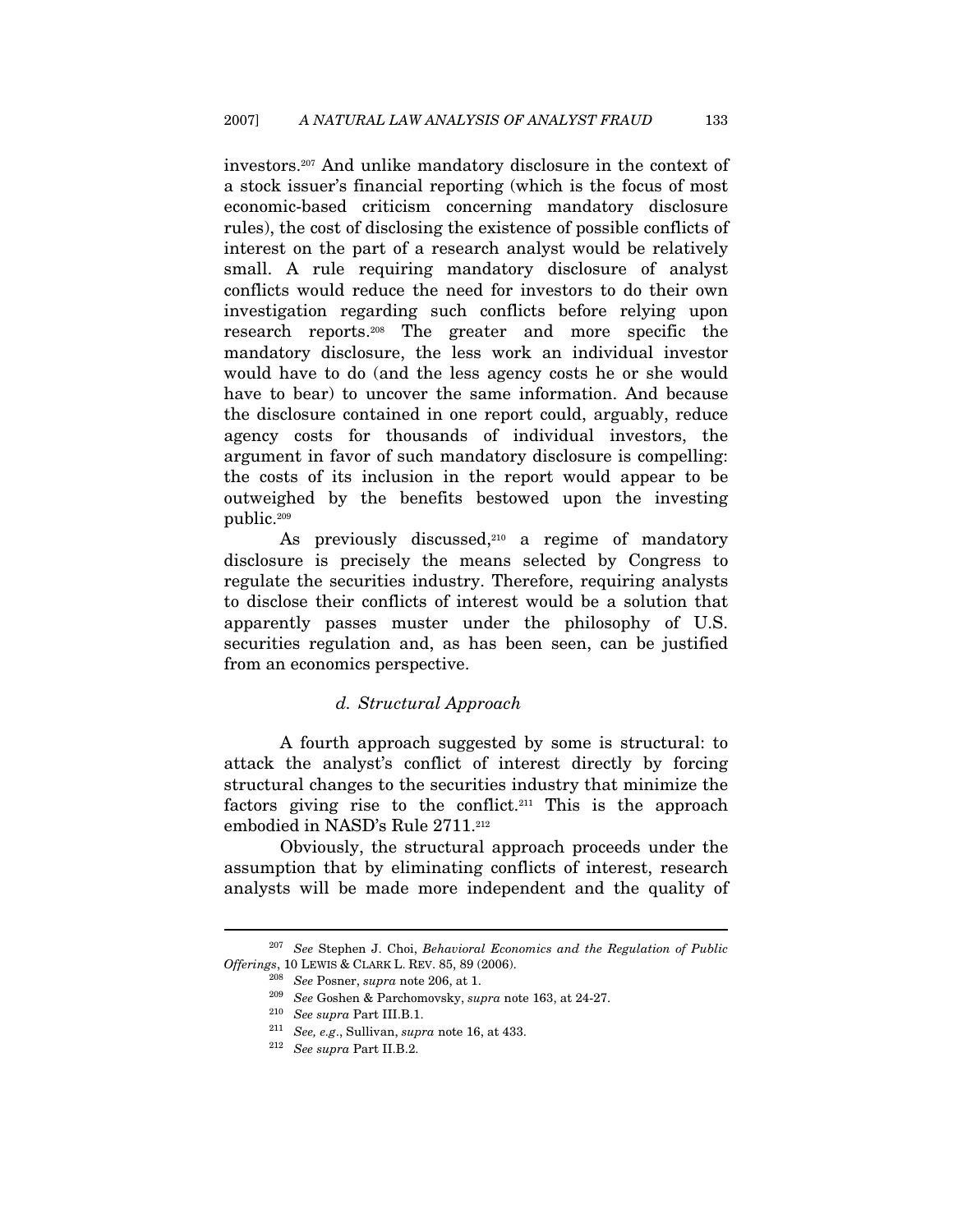opinions and recommendations contained in their research reports will improve. Although this assumption may be intuitive, at least one study suggests that analysts at independent research firms make earnings forecasts that are inferior to those of analysts associated with investment banks.213 This may be because bank-affiliated researchers have more resources at their disposal<sup>214</sup>—resources generated, in part, by the bank's calibration of their research reports to optimize value among both their investor clients and investment banking clients.215 And by inefficiently decreasing the value that a bank can obtain for its banking clients by removing (or reducing) investment banking considerations from the production of research reports, a structural approach may share the same basic deficiency of the antifraud rule approach: it decreases the value of analyst reporting to banks, which in turn will diminish the sponsorship of reporting on the part of banks, ultimately decreasing the flow of valuable information to the market.216 Thus, as with an antifraud rule, a structural remedy would most likely be disfavored under a law and economics approach. This is because other solutions (namely, either a market solution or a rule mandating disclosure of conflicts) appear to offer similar benefits, while imposing lower potential costs on the securities markets.

Reliance on a structural remedy to the problem of analyst conflicts is neither compelled, nor precluded, by the philosophy of U.S. securities regulation. As Congress opted largely for disclosure and antifraud rules in promulgating a scheme of securities regulation, it cannot be said that failure to promote a structural solution is at odds with the U.S. regulatory approach. On the other hand, the Glass-Steagal Act (the Banking Act of 1933), which precluded commercial banks from engaging in investment banking and brokerage activities, provides clear precedent for a structural remedy were such a remedy deemed advisable.<sup>217</sup>

<sup>213</sup> See Jacob et al., supra note 11, at 32; see also Choi & Fisch, supra note 193, at 274-76, 285.<br>  $^{214}$  See Jacob et al., supra note 11, at 32.<br>  $^{215}$  See supra Part III.B.2.a.

<sup>&</sup>lt;sup>216</sup> See Choi & Fisch, supra note 193, at 274 ("Eliminating intermediary conflicts is a flawed solution . . . . Someone has to pay for intermediary services, and eliminating conflicts may block an important source of financing."). 217 Banking Act of 1933, ch. 89, 48 Stat. 162 (1933).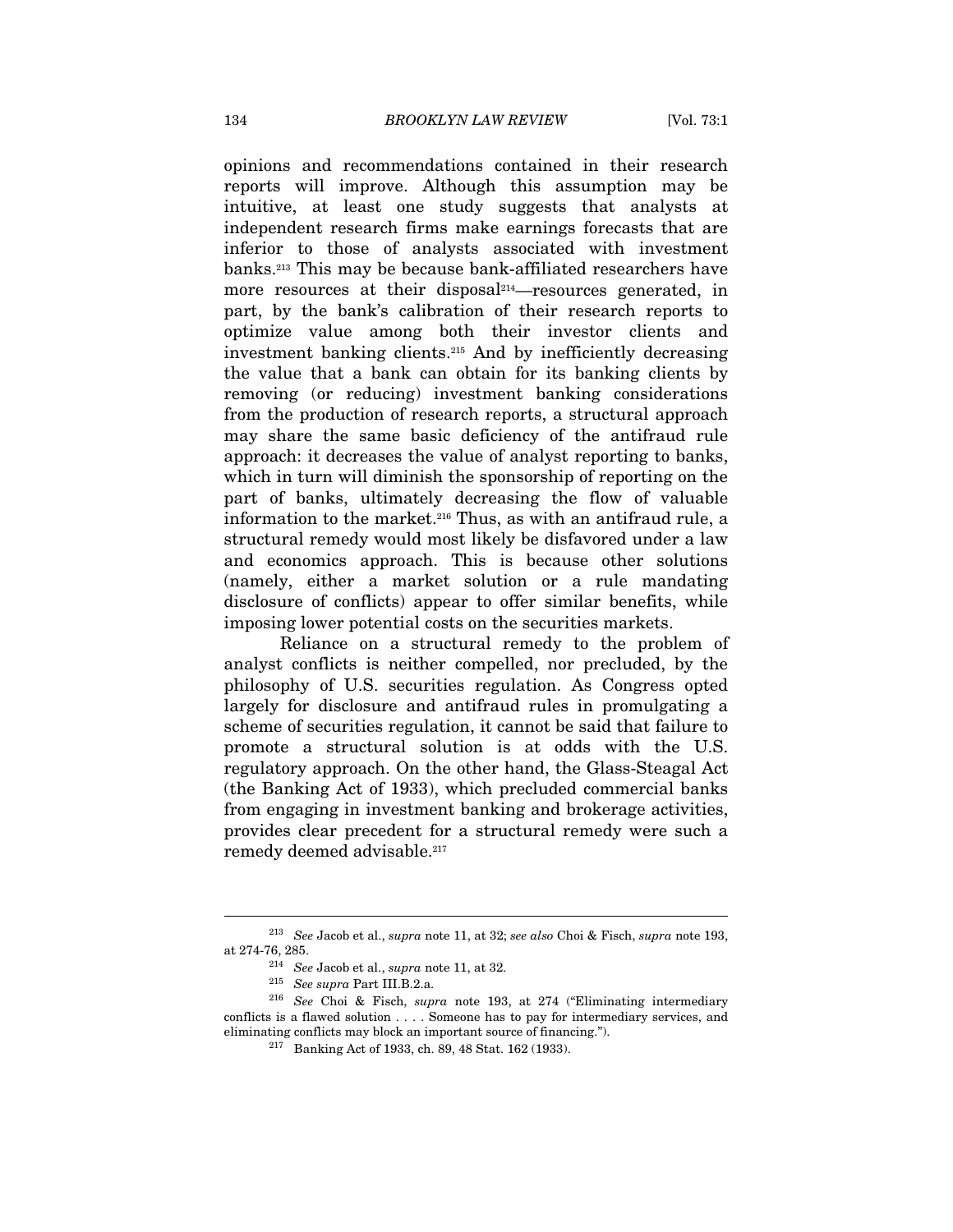#### 3. Summary of the Law and Economics Approach

A law and economics approach could be expected to embrace a laissez-faire approach to analyst fraud, which would equate to a regime under which Rule 10b-5 liability would not be applicable to research analyst misstatements of opinion, and under which Regulation AC and Rule 2711 would not be present. That said, a rule of mandatory disclosure, under which analysts would be obliged to disclose their conflicts of interest, could be justified under law and economics grounds, given the benefits of such disclosure in comparison to its costs. A general antifraud rule applicable to analyst opinions and recommendations would be disfavored due to its chilling effect on analyst speech (both generally and, arguably, even with regard to the skewed opinions that help make the preparation and promulgation of research reports beneficial to the banks that issue them), and a structural remedy would most likely be rejected as violating the presumptively most efficient way (that is, the market-derived way) of generating research reports.

### C. Natural Law Analysis

As previously acknowledged, the securities laws invite an economically oriented review by virtue of the important role they play in regulating the U.S. economy.218 There are, however, numerous other sources of reasoning or norms<sup>219</sup> to which one may turn for assistance in the interpretation and formulation of securities law.220 Of these, "natural law" is particularly appropriate and helpful. Although comprehensive articulation and defense of natural law theory<sup>221</sup>

<sup>&</sup>lt;sup>218</sup> See supra Part III.B.<br><sup>219</sup> See Posner, supra note 2, at 166-67. See generally Robert H. Nelson, Economic Religion Versus Christian Values, 1 J. MARKETS & MORALITY 142, 154 (1998) ("Economics offers a worldview of its own . . . . Economics is thus part of an overall value system, really a theology of a secular sort.").<br><sup>220</sup> See, e.g., Basant K. Kapur, Harmonization Between Communitarian Ethics

and Market Economics, 2 J. MARKETS & MORALITY, (1999) 35, 38-39, 50 nn.18-22 (identifying Biblical, Islamic, Hindu, Buddhist, and Confucian sources of ethics).<br><sup>221</sup> At this point, a distinction should be noted between "natural law" on the

one hand and natural law theories, perspectives, reasoning, and thinking on the other. It is one thing to assert (or assume) that natural law exists, it is quite another to assert (or assume) that certain principles, values, or norms are part of, or derived from, the natural law. This Article assumes that natural law exists, and shall draw upon the thinking of those who have articulated the traditional understanding of what the content and implications of the natural law are believed to be. Thus, properly speaking, this final part of this Article discusses and applies natural law theory and natural law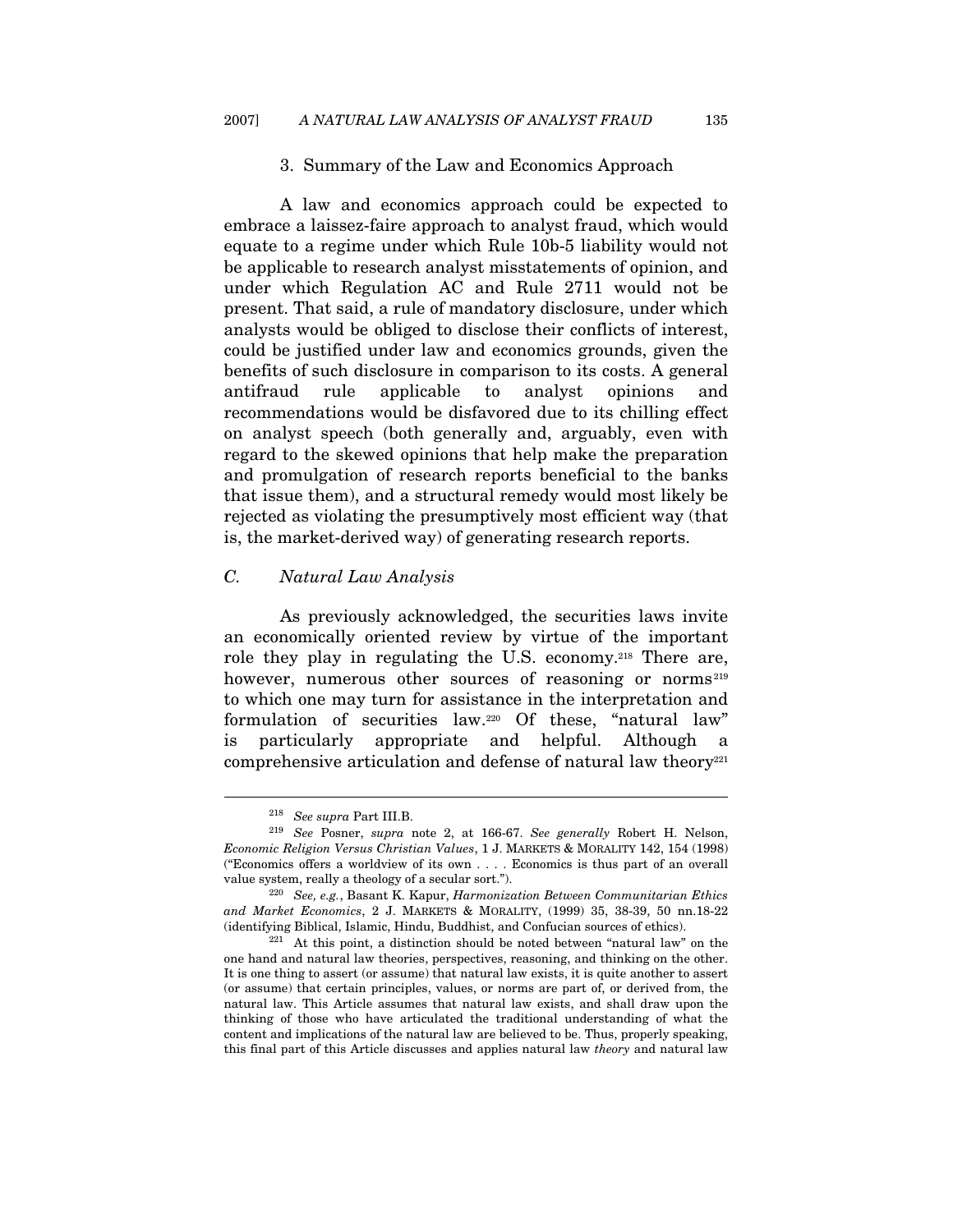is beyond the scope of this Article, a brief overview of natural law theory, along with a more thorough presentation of those components of natural law thinking most applicable is in order and shall be provided.<sup>222</sup> As shall be seen, a natural law approach to the problem of analyst conflicts differs significantly from a law and economics approach, in terms of both the ends pursued and the means employed. With regard to ends, although a natural law approach does not dismiss the important objectives of wealth maximization and efficiency,  $223$ natural law does not view wealth maximization as the ultimate (or only) societal goal. With regard to means employed, although a natural law approach does not dispute the force of self-interest, it recognizes other motivating factors upon human behavior and, as such, considers a wider range of possible mechanisms for influencing behavior. Taken together, the natural law approach provides a broader set of factors to consider in analyzing problems and proffering solutions. Moreover, as the values and objectives of a natural law approach are more congruent with the full set of values and objectives that originally animated the securities laws, so too are the solutions and approaches derived and endorsed via a natural law perspective.

#### 1. Why Natural Law?

Before delving into a substantive overview of natural law theory, first consider the appropriateness of applying natural law thinking to a securities law analysis. There are at least five reasons for reviewing the problem of analyst conflicts in particular, and issues of securities law in general, via a natural law approach:

First, it is not unfair for proponents of law and economics to demand a sparring partner whose arguments are predicated upon reason and objectivity rather than feelings, opinion, and subjectivity.224 Given the intellectual rigor and

thinking, and does not purport to discuss or apply natural law per se. See JOHN FINNIS, NATURAL LAW AND NATURAL RIGHTS 25 (1980).

 $222$  For an overview of natural law methods of analysis, see generally Randy E. Barnett, A Law Professor's Guide to Natural Law and Natural Rights, 20 HARV. J.L. & PUB. POL'Y 655 (1997). For a lengthier (but not too lengthy) defense of a natural law approach to 21st century legal problems (albeit in the context of Contract law), see HENRY MATHER, CONTRACT LAW AND MORALITY 173-78 (1999). 223 Indeed, the efficient allocation and utilization of resources, ceteris paribus,

is promoted by natural law proponents. See, e.g., FINNIS, supra note 221, at 111-12.<br><sup>224</sup> See, e.g., Posner, supra note 2, at 166-73.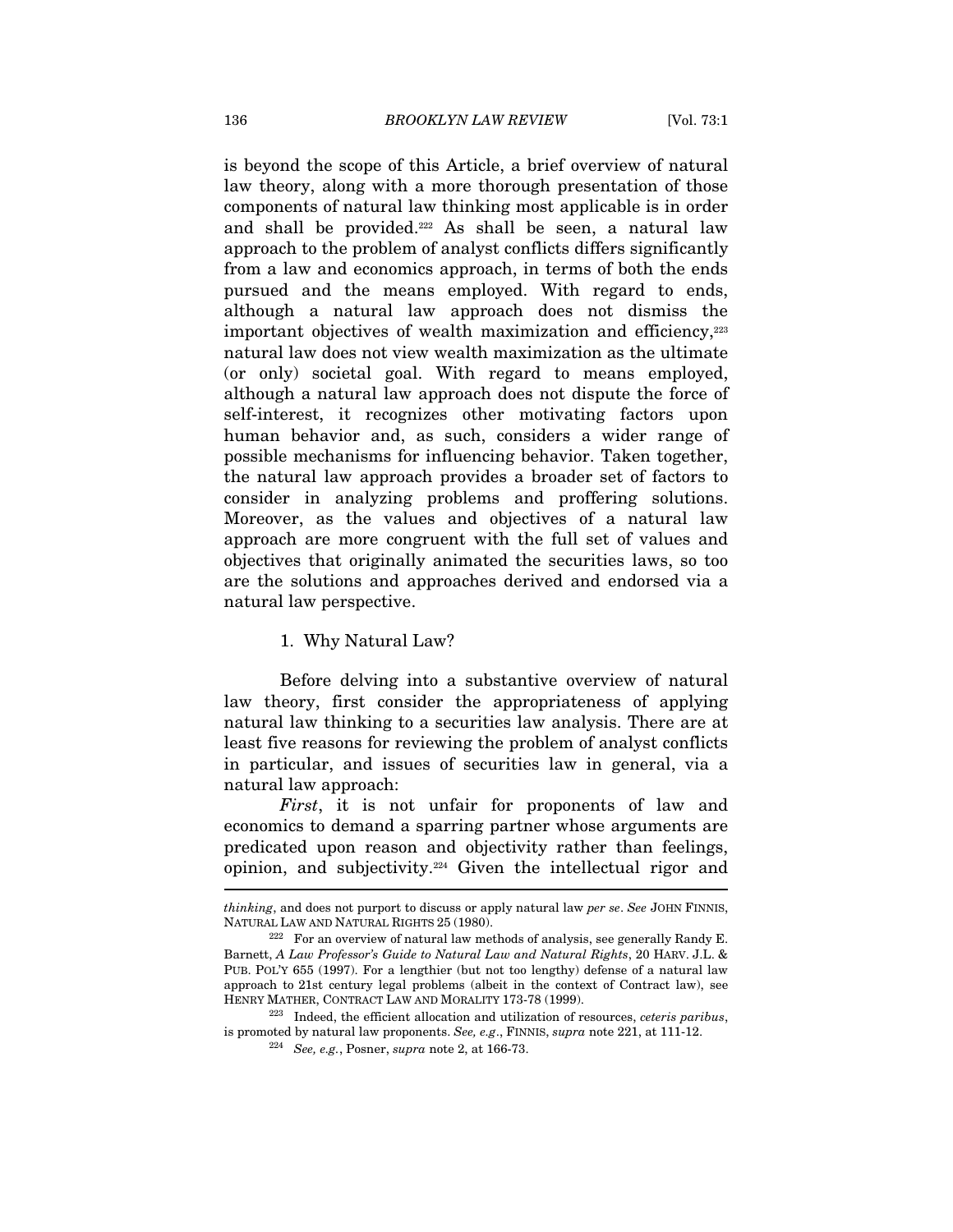rationality of natural law theory, and given the fact that for centuries it has been subject to scrutiny, evaluation, and reevaluation by some of the greatest minds the world has ever produced, no person of good will who professes a loyalty to reason can deny that natural law philosophy meets this standard.<sup>225</sup>

Second, natural law reasoning has been a force in American political philosophy and jurisprudence since the inception of the United States to the present,<sup>226</sup> and this alone suggests its appropriateness as a reference to assist in the understanding and resolution of American legal controversies. As Professor Kmiec has explained, "the American democracy is . . . rooted in the natural law."227

Third, although admittedly controversial in its application to certain other fields of law,228 natural law thinking is not often applied to economic-related fields of law such as securities regulation, nor, moreover, can natural law readily be categorized as "conservative" or "liberal," "progressive," or "reactionary" with regard to its application in such an area. Thus, application of natural law to the problem of analyst conflicts offers a perspective that is challengingly unfamiliar to many (if not most) in the field of securities law and, perhaps, less likely to be viewed askance or otherwise discounted as a vehicle for a particular political agenda.

Fourth, as one proponent of natural law reasoning has explained, the use of natural law philosophy in legal analysis is a refreshingly ambitious alternative to those more "realistic" approaches to legal analysis employed in our "age of prosaic undertakings."229 Put differently, a natural law approach, as opposed to a law and economics approach and some other modern theories of jurisprudence, allows us to once again focus the law explicitly on normative ends.

Fifth, and perhaps most compelling, natural law thinking meshes extraordinarily well with the seminal values that produced the securities laws.230 For the virtues identified

<sup>&</sup>lt;sup>225</sup> See infra note 234 and accompanying text.<br><sup>226</sup> See RUSSELL KIRK, THE ROOTS OF AMERICAN ORDER 402-12 (3d ed. 1991). See generally Douglas W. Kmiec, Natural-Law Originalism—Or Why Justice Scalia (Almost) Gets It Right, 20 HARV. J.L. & PUB. POL'Y 627 (1997) (discussing the natural law underpinnings of the U.S. Constitution). 227 See Kmiec, supra note 226, at 636.

<sup>&</sup>lt;sup>228</sup> See, e.g., RICE, supra note 139, at 25.<br><sup>229</sup> See A.P. D'ENTRÈVES, NATURAL LAW 93-94 (2d ed. 1970).<br><sup>230</sup> See supra Part III.A.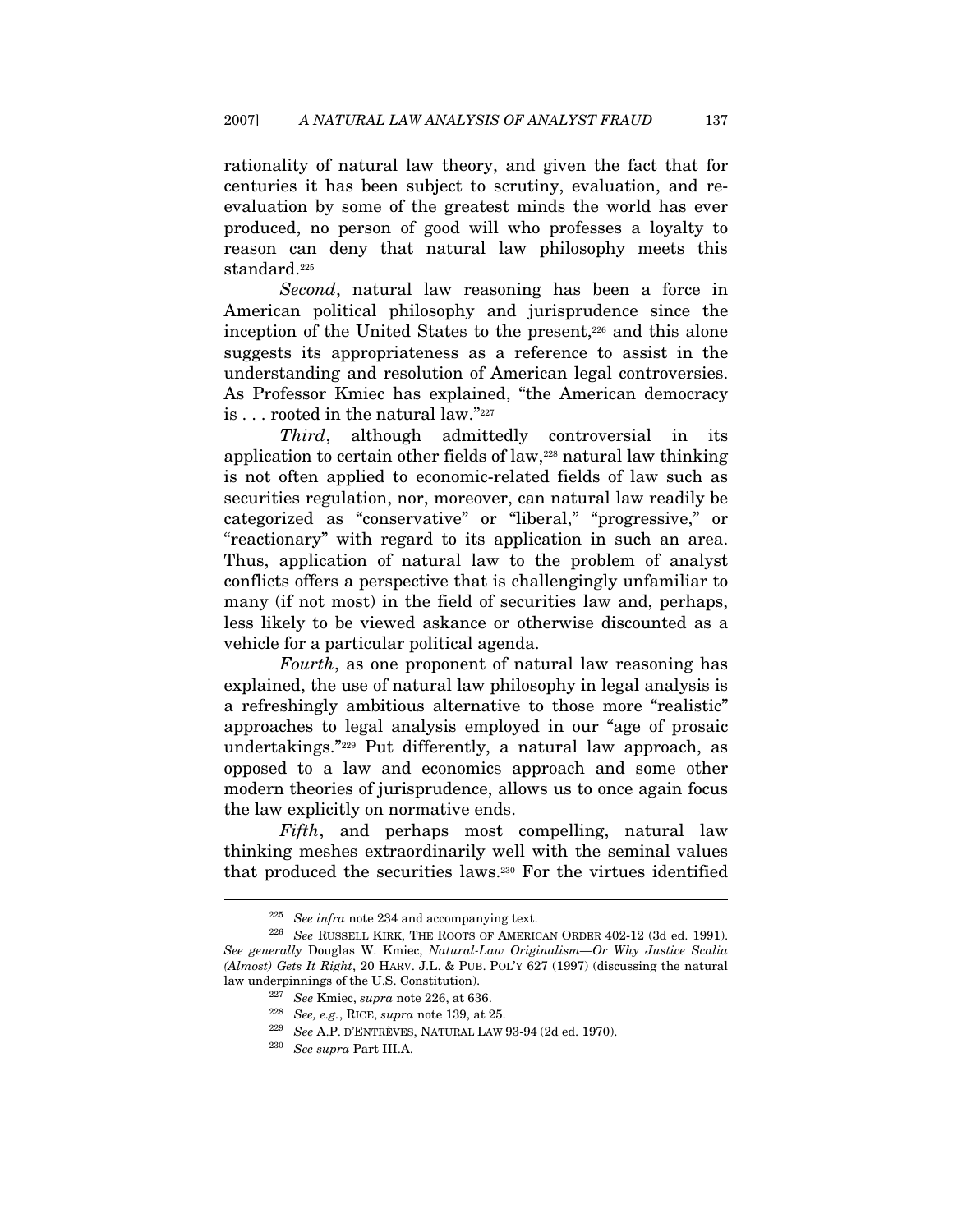by Congress as necessary to the ends of the securities laws  $(namely, modernation, honesty, and trustworthiness<sup>231</sup>)$ , and the Second Circuit's summary of the securities laws as ordered to "fairness,"232 echo principles of natural law (even if not consciously based upon such principles). And, whereas there are multiple methods of achieving the ends of the securities laws, the means chosen should be consonant with the values inherent in these laws. Since natural law philosophy shares the values previously identified as central to the securities laws, under a natural law approach, one shall be spared the predicament of a solution that furthers one of the ends of the securities laws while simultaneously undermining the laws' other ends, values, or philosophical underpinnings.

#### 2. Natural Law Generally

#### a. Natural Law Defined

There are multiple competing theories of natural law.233 Fortunately, much of what follows is shared by most (if not all) of these theories. Where divergences do occur, I have adopted what is commonly characterized as the "virtue ethics" school of natural law, which was originally developed by Aristotle and the ancient Greeks, and most thoroughly expounded upon and augmented by St. Thomas Aquinas.234

At the core of natural law philosophy is the notion that reason can lead us to grasp certain fundamental truths about ourselves as human beings and, consequently, about society as well.235 Armed with the knowledge of these truths, further reasoning should enable us to derive rules and principles of conduct best suited to our human nature—that is, rules and principles of conduct that will promote individual virtue (or

<sup>&</sup>lt;sup>231</sup> See supra note 151 and accompanying text.<br><sup>232</sup> SEC v. Tex. Gulf Sulphur Co., 401 F.2d 833, 847-48 (2d Cir. 1968).<br><sup>233</sup> See generally Brian Bix, Natural Law Theory: The Modern Tradition, in

JURISPRUDENCE AND PHILOSOPHY OF LAW 61-103 (Jules Coleman & Scott Shapiro eds., 2002) (providing an overview of the various theories of natural law).<br><sup>234</sup> For a short summary of virtue ethics, see Virtue Ethics, in STANFORD

ENCYCLOPEDIA OF PHILOSOPHY (2007), available at http://plato.stanford.edu/entries/ ethics-virtue/. For a more thorough treatment of the subject, see generally ALASDAIR MACINTYRE, A SHORT HISTORY OF ETHICS (2d ed. 1998); RAYMOND J. DEVETTERE, INTRODUCTION TO VIRTUE ETHICS (2002).<br><sup>235</sup> See FINNIS, supra note 221, at 23-24.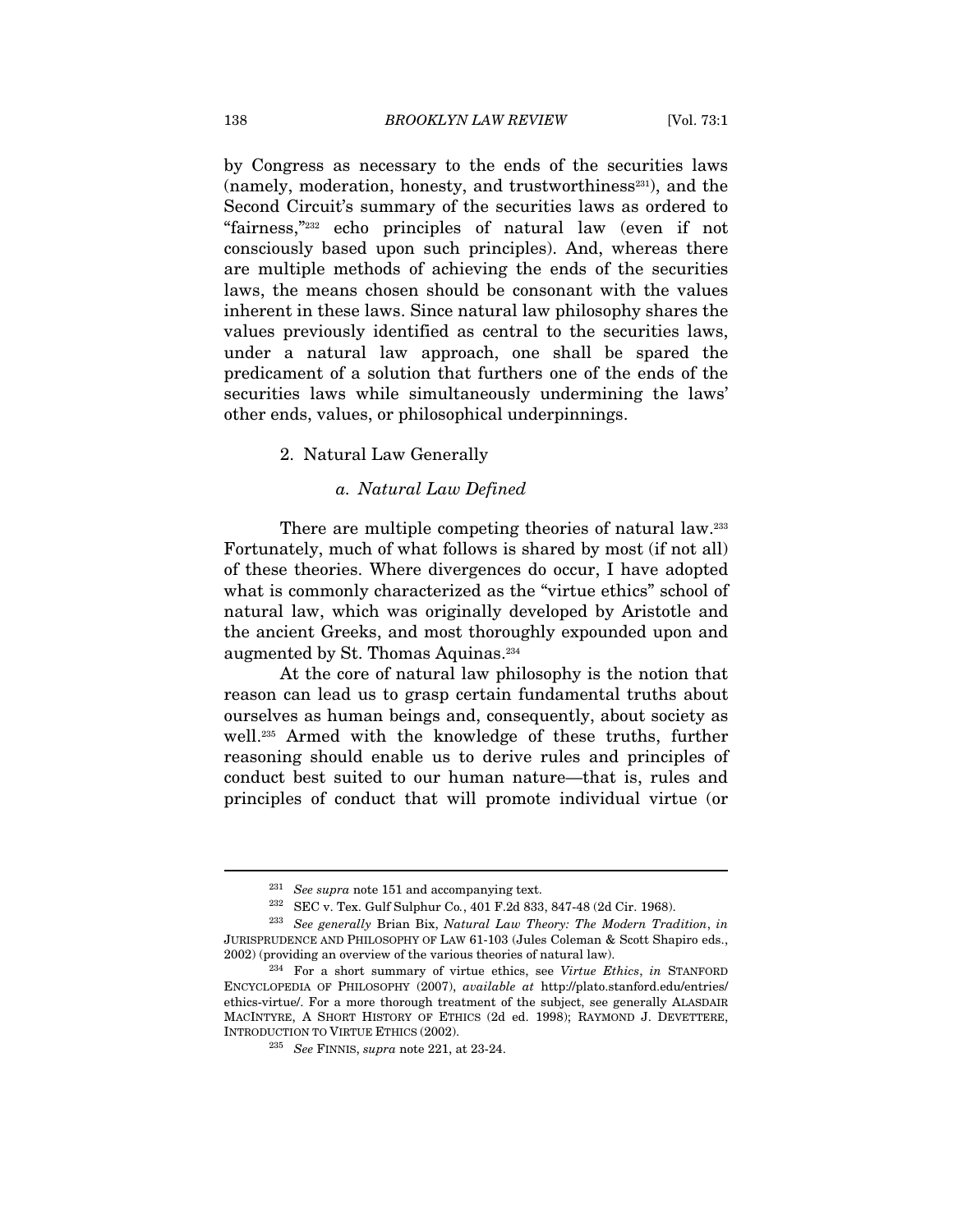morality) and societal justice.<sup>236</sup> And by complying with these rules and principles (and only by complying with these rules and principles), human beings are capable of achieving "eudaimonia"—true human flourishing.237

Natural law's pedigree is long and illustrious; its various permutations can trace their roots back to ancient Greece, and its influence continues to be felt over the most important issues of our present day:

[Natural law is] a philosophical theory stretching back to Socrates, Plato and Aristotle, propounded by the Stoics, developed anew by medieval churchmen like Aquinas, elaborated in secular terms by Protestant jurists like Grotius and Pufendorf, reshaped<sup>238</sup> to justify "natural rights" by Locke, Montesquieu, Jefferson and Adams, and invoked in the cause of racial equality by Abraham Lincoln, the Rev. Martin Luther King Jr. and . . . Thurgood Marshall.<sup>239</sup>

Finally, it should be noted that, although perhaps most often associated with Aquinas (who set forth the most complete, systematic exposition of natural law in the Summa  $The objective^{240}$ , natural law philosophy need not be predicated upon, and is not dependent upon, any particular religion or theology, $241$  as even natural law's critics have come to observe. $242$ 

<sup>236</sup> See D'ENTRÈVES, supra note 229, at 92-93, 110-11; see also FINNIS, supra note 221, at 23-24. 237 See Stephen M. Feldman, Republican Revival/Interpretive Turn, 1992 WIS.

L. REV. 679, 689.

<sup>238</sup> Arguably, "reshaped" is a euphemism here; perhaps a better term would be "radically transformed." See, e.g., JACQUES MARITAIN, NATURAL LAW AND NATURAL RIGHTS 59 (Doris C. Anson trans., 1943) (commenting that eighteenth-century natural law theory "more or less deformed" classical natural law theory). Nevertheless, the key point remains: the concept of a natural law, in its various permutations, has served as

a wellspring of Western thought and inspiration.<br><sup>239</sup> Peter Steinfels, *Beliefs*, N.Y. TIMES, Aug. 17, 1991, at 9; see also Bix, supra note 233, at 61-63. 240 See Bix, supra note 233, at 61-62; see also Michael P. Zuckert, Do Natural

Rights Derive From Natural Law?, 20 HARV. J.L. & PUB. POL'Y 695, 704 (1997) ("There were, to be sure, natural-law doctrines prior to Thomas Aquinas, but none so elaborate, so detailed, or so philosophically successful.").<br><sup>241</sup> See A.P. D'ENTRÈVES, *supra* note 229, at 53 (noting Grotius's "famous

dictum that natural law would retain its validity even if God did not exist").<br><sup>242</sup> See H.L.A. HART, THE CONCEPT OF LAW 187 (2d ed. 1994) ("Natural Law

has, however, not always been associated with belief in a Divine Governor or Lawgiver of the universe, and even where it has been, its characteristic tenets have not been logically dependent on that belief.").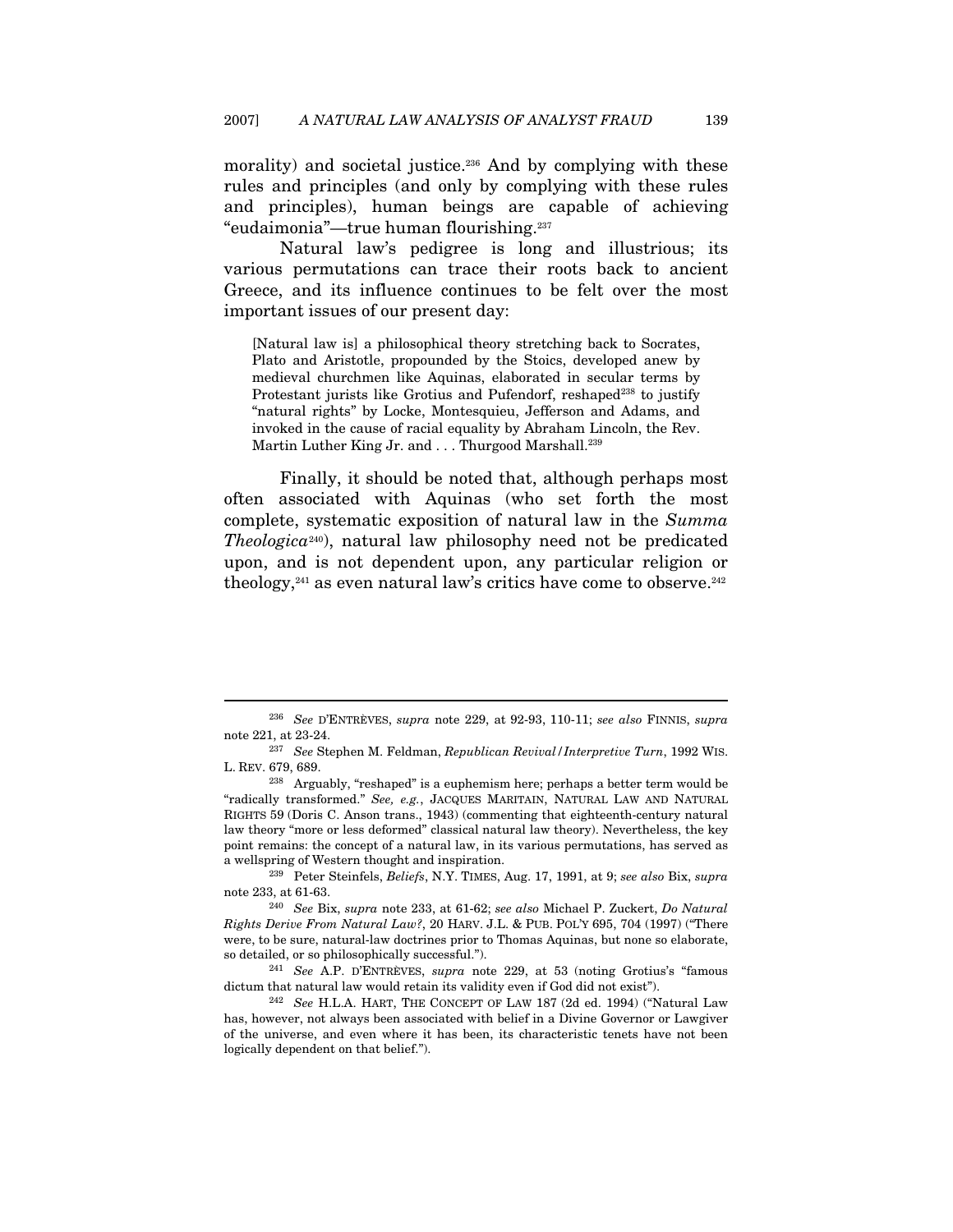#### b. Virtue and Eudaimonia

As stated, from a natural law perspective, the ultimate goal (or end) of human existence is "eudaimonia"—a term used by Aristotle to denote true human flourishing (sometimes translated more simply as "happiness").<sup>243</sup> This immediately presents a contrast with the focus of law and economics, which does not recognize a unique end of human existence, but rather strives toward whatever ends an individual (or collection of individuals) chooses to pursue.<sup>244</sup> Although both economics and natural law assume that individuals pursue "the good," each defines "the good" quite differently. Under natural law philosophy, the good is an objective truth knowable by reason that is independent of an individual's personal preferences; under economic theory, only preferences are knowable, and the good is defined as that which satisfies an individual's preferences. Thus, the good has no meaning in economics without reference to preferences, whereas to natural law theorists what an individual prefers is not the same as what is truly good for him or her. So, although under natural law thinking, one can state that a particular individual prefers a particular thing that is not truly good for him or her, under economic thinking such a statement would be paradoxical.245

Regarding the concept of efficiency, although a natural law approach would generally eschew wastefulness and share in the economist's desire to promote efficiency and maximize wealth,246 natural law theory does not elevate efficiency and wealth maximization to the status that law and economics elevates them; rather, natural law theory subordinates the concerns of efficiency and wealth maximization to the

<sup>243</sup> Mark A. Sargent, Utility, The Good, And Civic Happiness: A Catholic Critique of Law and Economics 19 (Villanova University School of Law, Public Law and Legal Theory, Working Paper No. 2005-6, 2005), available at http://ssrn.com/abstract=700684.  $2^{44}$  See supra text accompanying notes 162-164. Or, as some have suggested,

law and economics generally views wealth (or utility) maximization as the end to which all human undertakings are (or should be understood to be) directed.  $E.g.,$  Herbert Hovenkamp, Positivism in Law and Economics, 78 CAL. L. REV. 815, 825-30 (1990).<br><sup>245</sup> See MacIntyre, supra note 3, at 140-41 ("An Aristotelian theory of the

virtues does therefore presuppose a crucial distinction between what any particular individual at any particular time takes to be good for him and what is really good for him as a man." Professor Joseph Burke suggests that in economic parlance the natural law approach essentially separates an individual's preferences from that individual's welfare.<br> $^{246}$  See supra note 223.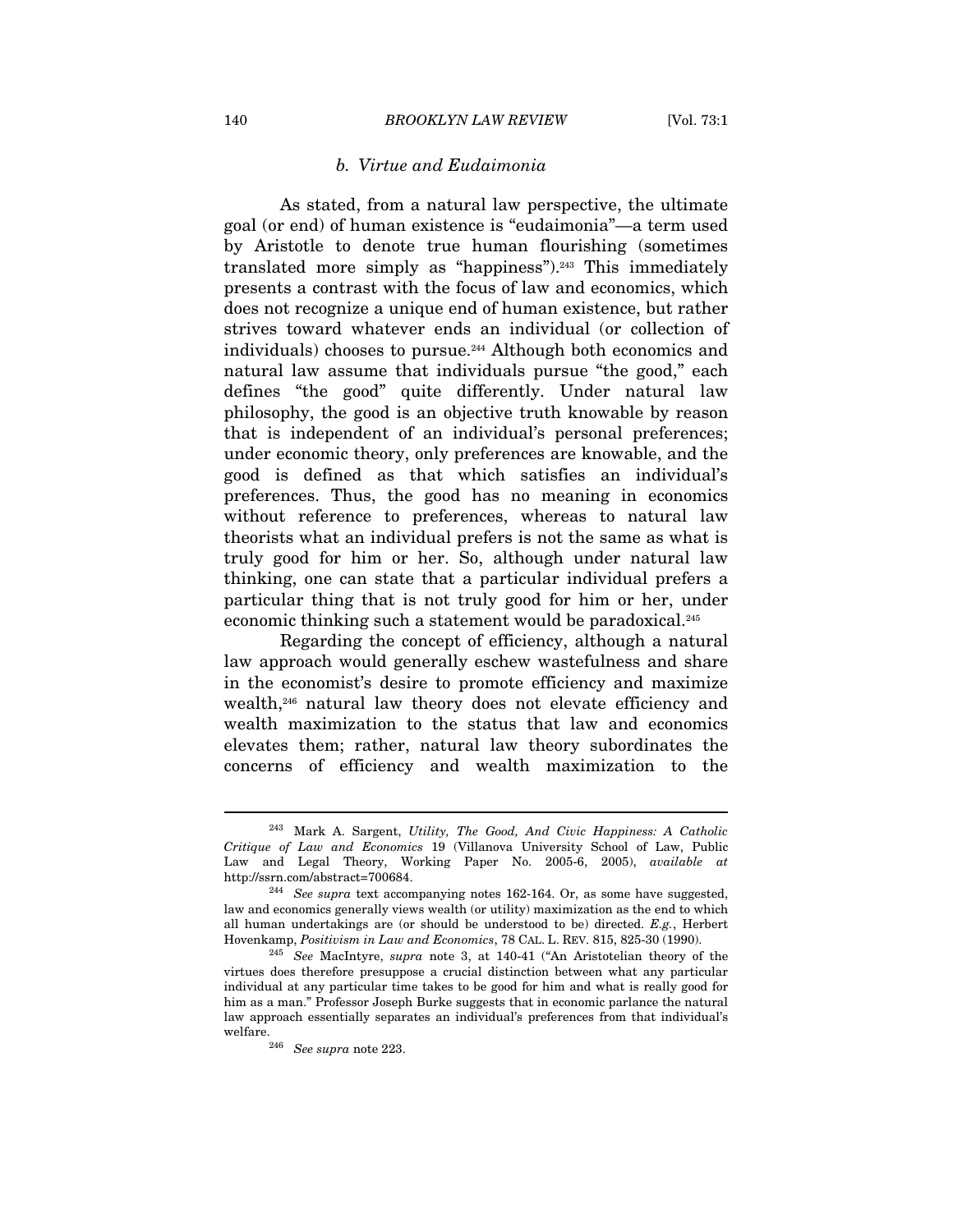furtherance of objective happiness (eudaimonia).<sup>247</sup> Similarly, under natural law thinking, happiness and true human flourishing "does not consist in amusement" (or material goods),248 but rather in living a life in accord with virtue.249

To better understand why a virtuous life leads to true human flourishing (versus the satisfaction of subjective preferences or the maximization of wealth or utility), it helps if one is aware of the definition of virtue in the natural law tradition: the habit of doing "good."250 "Good," in turn, refers to that which is "to be done and aspired after" because of its consistency with human nature (and, consequently, its tendency to further humans toward their natural ends):251

[G]ood is the first thing that falls under the apprehension of the practical reason, which is directed to action: since every agent acts for an end under the aspect of good. Consequently the first principle in the practical reason is one founded on the notions of good, viz., that good is that which all things seek after. Hence this is the first precept of law, that good is to be done and pursued, and evil is to be avoided. All other precepts of the natural law are based upon this: so that whatever the practical reason naturally apprehends as man's good (or evil) belongs to the precepts of the natural law as something to be done or avoided.<sup>252</sup>

As alluded to previously, the ends of human existence under natural law thinking (and unlike law and economics) "are not arbitrary but rather determined by the dispositional

<sup>&</sup>lt;sup>247</sup> See Sargent, supra note 243, at 19; see also Luigino Bruni, The "Technology" of Happiness" and the Tradition of Economic Science, 26 J. HIST. ECON. THOUGHT 19, 27 n.13 (2004). 248 ARISTOTLE, NICOMACHEAN ETHICS 194 (Roger Crisp trans. & ed.,

Cambridge Univ. Press 2000) [hereinafter NICOMACHEAN ETHICS].<br><sup>249</sup> See id.; see also Bruni, supra note 247, at 26-29, 40; Sargent, supra note 243, at 19. It should be noted, however, that there is nothing necessarily inconsistent between the goal of natural law (eudaimonia) and the goals of wealth creation (or, moreover, the economic goals of securities regulation); a society in which investors are protected, confidence in the markets is maintained, and national savings, capital formation, and investment grow, is arguably establishing, at a minimum, the preconditions of true human flourishing. See John E. Coons & Patrick E. Brennan, Nature and Human Equality, 40 AM. J. JURIS. 287, 304 (1995) (noting the role of material goods in the achievement of human happiness); ALEJANDRO A. CHAFUEN, FAITH AND LIBERTY 7 (2003) ("One of the commonplaces in Aristotle is that most men need a certain amount of material goods in order to practice virtue."); ARISTOTLE, POLITICS [1253b] 31 (reprint of 1905 Benjamin Jowett tr., Dover 2000) ("for no man can live well, or indeed live at all, unless he be provided with necessaries").<br><sup>250</sup> THOMAS AQUINAS, SUMMA THEOLOGIAE, I-II, Q. 55, Art. 1.<br><sup>251</sup> Id. Q. 94, Art. 2.<br><sup>252</sup> Id.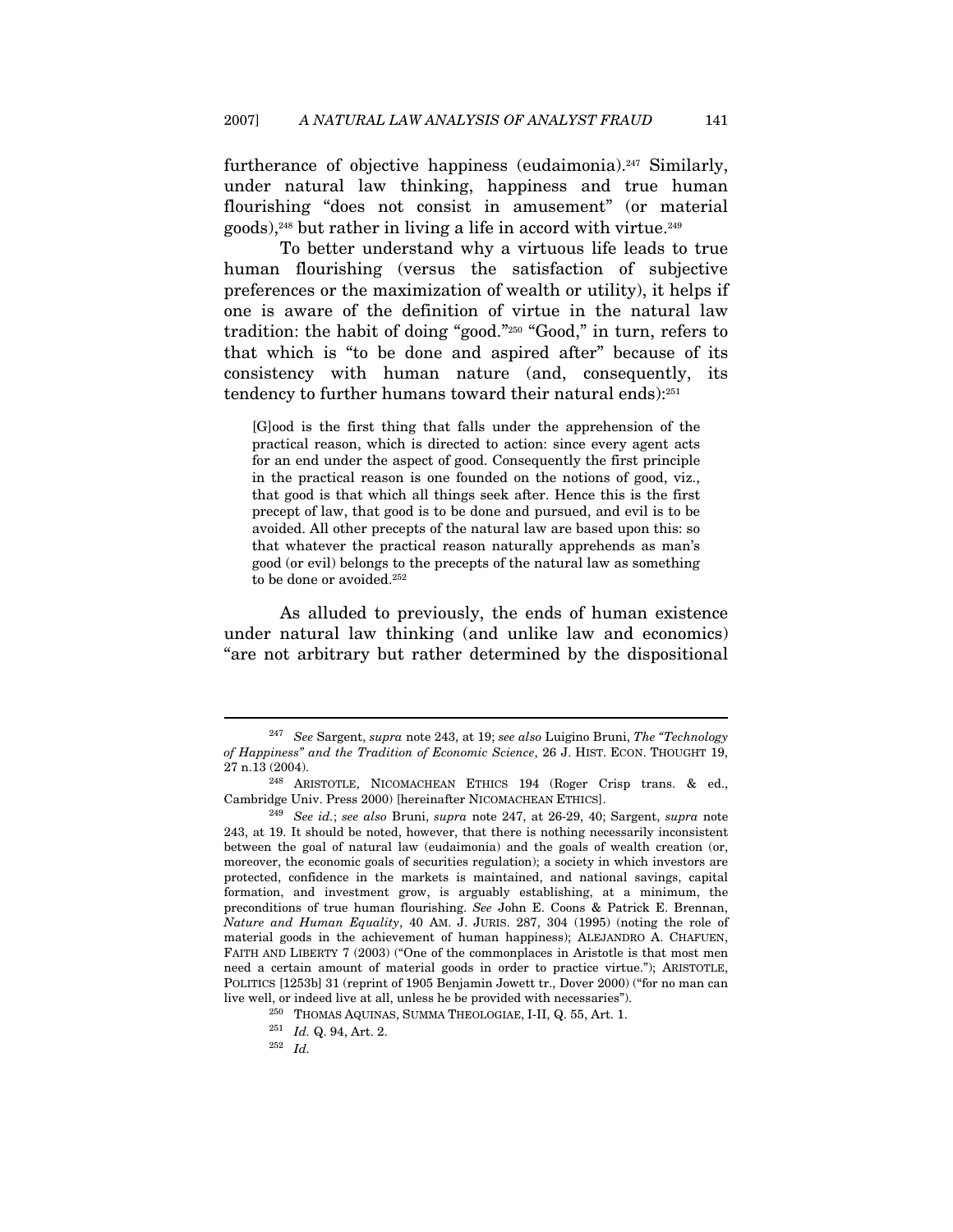properties which make up a human nature."253 Via the application of "right reason," individuals can distinguish between those acts that are good (i.e., in conformity with human nature and therefore lead toward true happiness) versus those acts that are evil (i.e., not in conformity with human nature and therefore lead away from true happiness).<sup>254</sup>

In sum, therefore, natural law reasoning posits that:

(1) human beings are naturally oriented toward an end (eudaimonia),

(2) action taken in furtherance of this end is objectively good (and action taken in contradiction to this end is objectively evil);

(3) via the use of reason, individuals can come to recognize that which is good from that which is evil;

(4) the habit of choosing good (and avoiding evil) is called virtue (and its opposite called vice); and

(5) living a virtuous life is living a life in accord with human nature; thus, the more virtuous an individual is, the more fully human that individual is, and the more he or she maximizes his or her human potential (and, consequently, his or her true happiness).255

#### c. Social Virtues and Truth

Particularly relevant to this Article is the natural law observation that "man by his nature is a social animal."256 From this flows the understanding that many virtues are "social virtues" (since "it is by reason of them that man behaves himself well in human affairs").<sup>257</sup> As such, it is virtuous for human beings to act "in the service of the common weal," and "to do well not only towards the community, but also towards the parts of the community, viz., towards the household, or even towards one individual."<sup>258</sup> It is not surprising, therefore,

 $\overline{a}$ 

 $^{258}\;$   $Id.$ 

<sup>253</sup> ANTHONY J. LISSKA, AQUINAS'S THEORY OF NATURAL LAW 108 (Clarendon Press 1996).<br><sup>254</sup> *Id.* at 108-09. Although the application of right reason to particular

situations is not always readily apparent, natural law theorists posit that certain broad generalizations can nevertheless be made. See D.Q. MCINERNY, A COURSE IN THOMISTIC ETHICS 242, 256 (1997). Thus, at a very high level, Aquinas identifies eternal happiness, self-preservation, procreation, community, and education as human "goods," the pursuit of which "man has a natural inclination" and are "naturally apprehended by reason as being good, and consequently as objects of pursuit." AQUINAS, supra note 250, Q. 94, Art. 2; see also RICE, supra note 139, at 52.<br><sup>255</sup> See NICOMACHEAN ETHICS, supra note 248, at 16.

<sup>&</sup>lt;sup>256</sup> AQUINAS, *supra* note 250, Q. 61, Art. 5.<br><sup>257</sup> Id.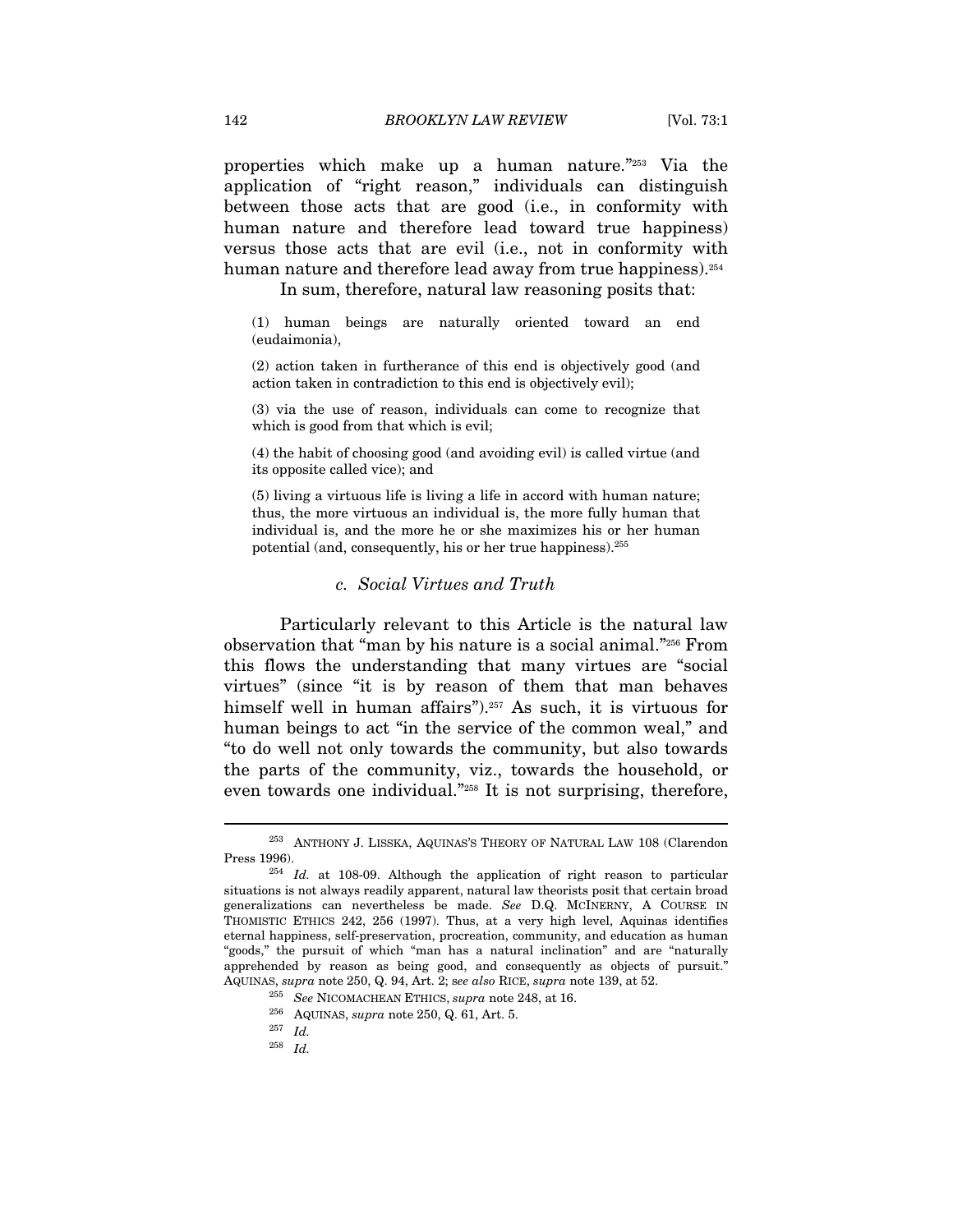to count among the virtues articulated within the natural law tradition exactly those same features that Congress highlighted as essential to properly ordered securities markets: moderation, honesty, trustworthiness, and/or fairness.<sup>259</sup> Additionally, the sina qua non of a securities market that is characterized by moderation, honesty, trustworthiness, and/or fairness is truth. With regard to truth, the Aristotelian natural law tradition condemns, as a perversion of communication that undermines the fabric of society, all forms of prevarication.<sup>260</sup> This condemnation results from a consideration of the purpose of communication and its role in society, along with an estimation of the consequences to a society that suffers from a lack of truthfulness.<sup>261</sup> Thus, it can safely be concluded that

 $\overline{a}$ 

. . . .

condemned from perspectives of consequentialist and Kantian moral reasoning as well:

Truth consists in a correspondence between the thing signified and the signification of it. Man has the power as a reasonable and social being of manifesting his thoughts to his fellow-men. Right order demands that in doing this he should be truthful. If the external manifestation is at variance with the inward thought, the result is a want of right order, a monstrosity in nature, a machine which is out of gear, whose parts do not work together harmoniously.

<sup>&</sup>lt;sup>259</sup> See C.S. LEWIS, ABOLITION OF MAN 51-61 (MacMillan 1947) (setting forth "illustrations of the Natural Law" that include admonitions concerning general beneficence, honesty, good faith and veracity, and justice). Because, as explained, right reason enables human beings to comprehend conduct proper to their end, it comes not as a surprise to the natural law theorist that so many peoples, across continents and centuries, have come to recognize these (and other) virtues as such. See id; Linda M. Sama & Victoria Shoaf, Reconciling Rules and Principles: An Ethics-Based Approach to Corporate Governance, 58 J. BUS. ETHICS 177, 183 (2005) (identifying truth, honesty, and fairness as "global hypernorms"); George Bragues, The Ancients Against the Moderns: Focusing on the Character of Corporate Leaders 27 tbl.1 (2006) (Paper Presented at the IESE Bus. School, Univ. of Navarra, 14th Int'l Symposium on Ethics, Business and Society, May 18-19, 2006) (setting forth Benjamin Franklin's recognition of moderation, sincerity, resolution, and justice, among others, as virtues).<br><sup>260</sup> See Lying, in IX THE CATHOLIC ENCYCLOPEDIA 469-70 (1910), available at

http://www.newadvent.org/cathen/09469a.htm ("Aristotle, in his Ethics, seems to hold that it is never allowable to tell a lie, while Plato, in his Republic, is more accommodating; he allows doctors and statesmen to lie occasionally for the good of their patients and for the common weal. Modern philosophers are divided in the same way. Kant allowed a lie under no circumstance."). 261 Natural law theory is not alone in condemning deceit, which can also be

The absolute malice of lying is also shown from the evil consequences which it has for society. These are evident enough in lies which injuriously affect the rights and reputations of others. But mutual confidence, intercourse, and friendship, which are of such great importance for society, suffer much even from officious and jocose lying. In this, as in other moral questions, in order to see clearly the moral quality of an action we must consider what the effect would be if the action in question were regarded as perfectly right and were commonly practiced. Applying this test, we can see what mistrust, suspicion,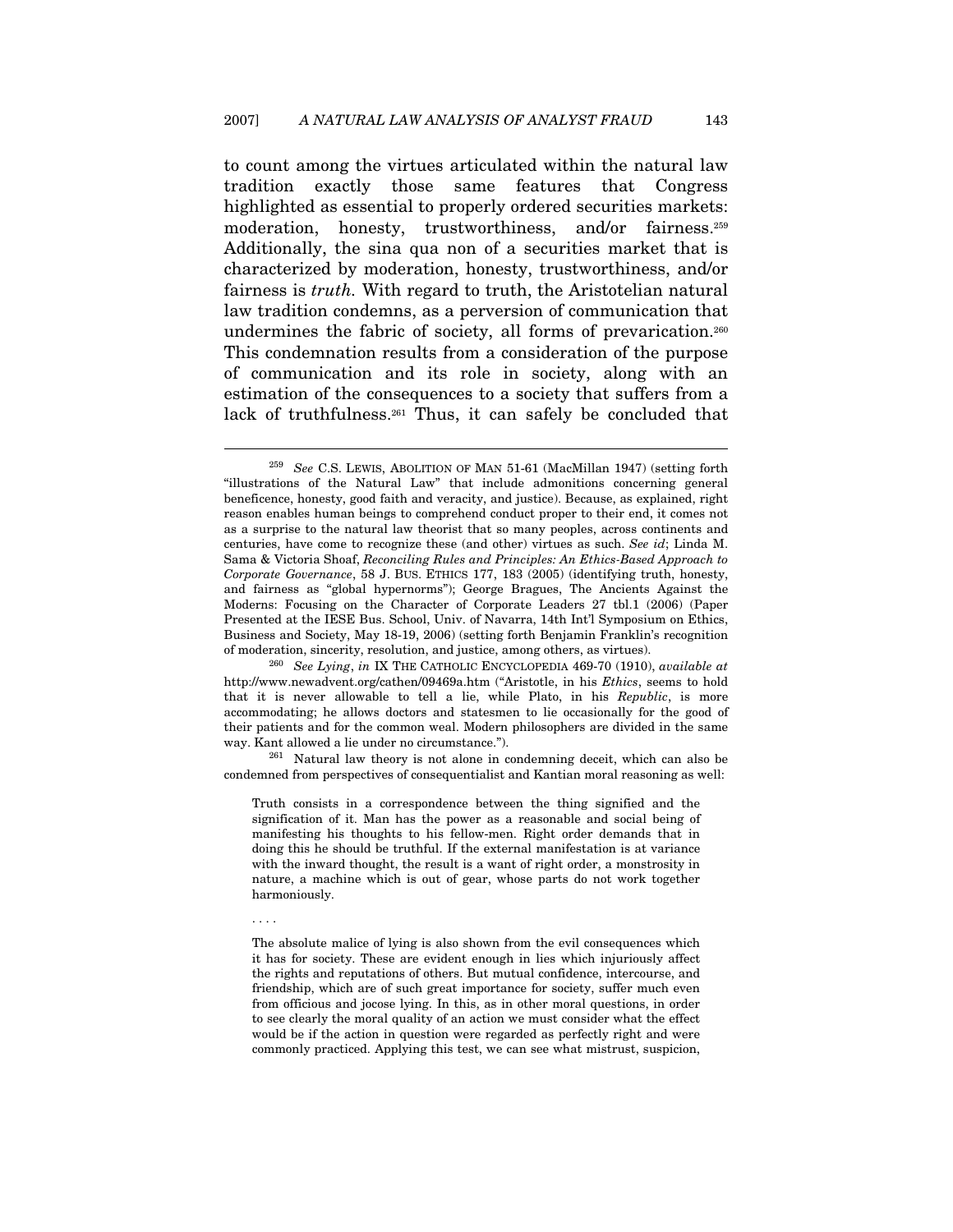natural law theorists would find research analysts who prevaricate or otherwise mislead the investing public in breach of the natural law.

#### d. Positive Law and the Common Good

It should not be concluded that the natural law's imprecation of deceit demands an absolute prohibition on all false statements or opinions contained in research reports, regardless of the quantity and quality of accompanying disclosures. This leap—from natural law's condemnation of prevarication to legal prohibition of prevarication—fails to recognize the important distinction between the natural law per se and positive (human) law within natural law theory.<sup>262</sup> Indeed, the proper role and scope of positive law under natural law theory is limited.<sup>263</sup>

As expounded by Aquinas, human law exists not to prohibit every vice or wrongful act, but rather for the more modest purpose of promoting the "common good."264 As with an individual, the "common good" does not consist merely of wealth or utility maximization, but rather, as Antonio Genovesi put it, a society that exhibits "pubblica felicita" (genuine public happiness).<sup>265</sup> Given the interplay between virtue and happiness, the common good could also be thought of as "the creation of an economy and society that is more virtuous rather than less."266 Again, the critical role that virtue plays here stems from the communitarian understanding of the individual in the natural law tradition: "No [person] is an island, sufficient unto himself . . . . All of the key social units

and utter want of confidence in others would be the result of promiscuous lying, even in those cases where positive injury is not inflicted.

Id.

<sup>&</sup>lt;sup>262</sup> See Barnett, supra note 222, at 667 ("While a natural-law analysis could be applied to a variety of questions, including the question of how human beings ought to act (for example, vice and virtue), the question of how society ought to be structured is a separate and quite distinct inquiry." (emphasis in original)).<br><sup>263</sup> See AQUINAS, supra note 250, Q. 96, Art. 1-2.<br><sup>264</sup> See id. Q. 96, Art. 1; see also D'ENTRÈVES, supra note 229, at 84 ("[H]uman

laws cover only those aspects of human behavior which imply a co-ordination with

other men.").<br><sup>265</sup> Bruni, *supra* note 247, at 26.<br><sup>266</sup> Mark A. Sargent, *Utility, the Good and Civic Happiness: A Catholic* Critique of Law and Economics, 44 J. CATH. LEGAL STUD. 35, 55 (2005).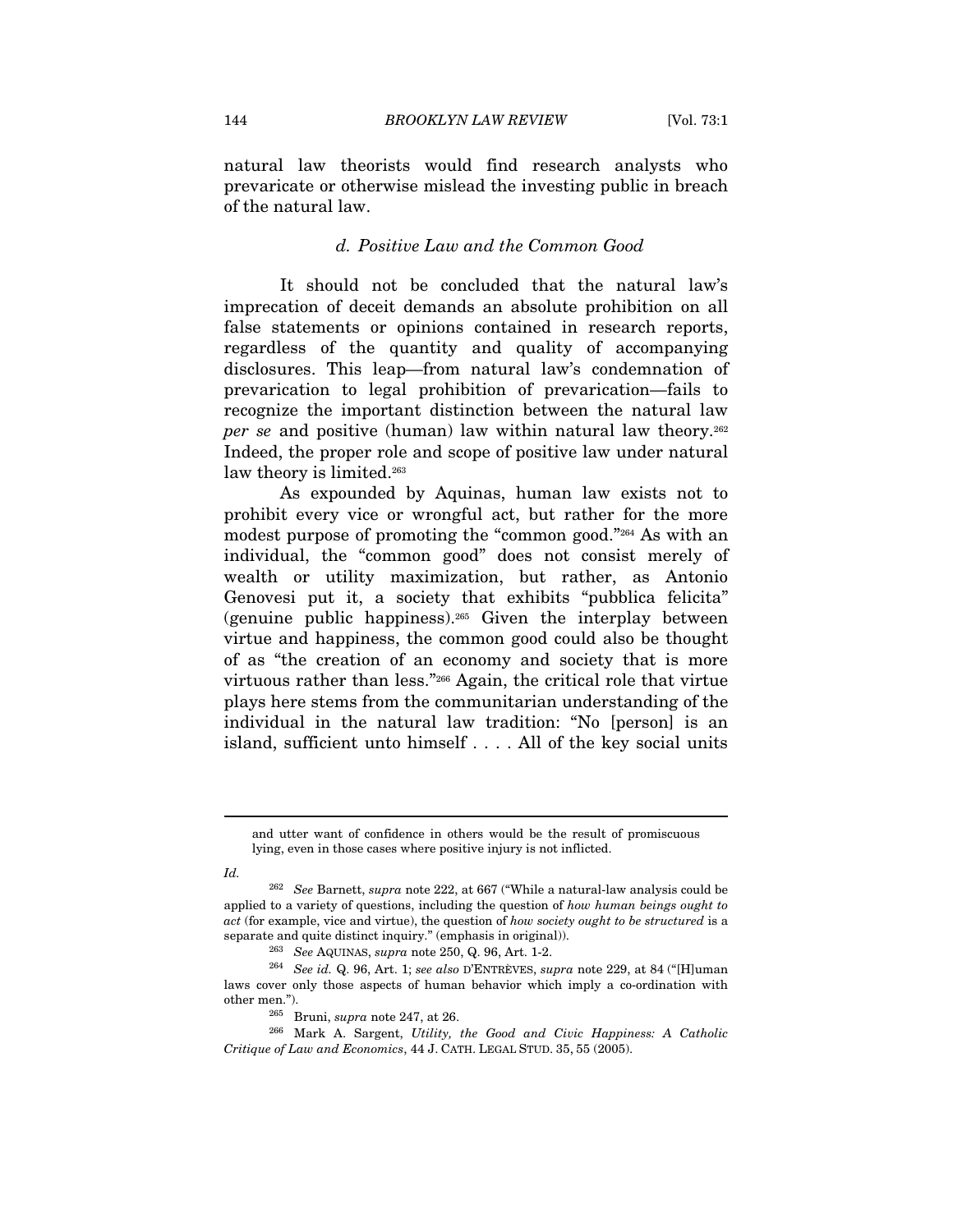are very closely interrelated, and the moral health of any one of them depends upon the moral health of the others." 267

Since it is the common good that is the proper focus of the positive law, and since not every vice or wrongful act disturbs the common good to the same degree,<sup>268</sup> enacted law ought to focus on forbidding only the "more grievous" vices, only those wrongful acts that threaten the common good.269 As Aquinas explained:

Now human law is framed for a number of human beings, the majority of whom are not perfect in virtue. Therefore human laws do not forbid all vices, from which the virtuous abstain, but only the more grievous vices, from which it is possible for the majority to abstain, and chiefly those that are to the hurt of others, without the prohibition of which human society could not be maintained; thus human law prohibits murder, theft and the like.<sup>270</sup>

With regard to the inculcation and development of virtues, here too the role of positive law from a natural law perspective is limited. For it is understood that "[l]aws cannot make men moral."271 However, as discussed, it is also understood that individual virtue furthers the common good, and thus "the laws have a legitimate subsidiary role to play in helping people to make themselves moral."272 To this end, proponents of natural law have argued that

laws forbidding certain powerfully seductive and corrupting vices . . . can help people to establish and preserve a virtuous character by (1) preventing the (further) self-corruption which follows from acting out a choice to indulge in immoral conduct; (2) preventing the bad example by which others are induced to emulate such behavior; (3) helping to preserve the moral ecology in which people make their morally self-constituting choices; and (4) educating people about moral right and wrong.273

It is also worth mentioning at this point the comments of the SEC's first Chairman, Joseph P. Kennedy, whose l

 $^{273}\;$   $Id.$ 

<sup>&</sup>lt;sup>267</sup> See MCINERNY, supra note 254, at 241; see also FINNIS, supra note 221, at 165 ("Few will flourish, and no one will flourish securely, unless there is an effective collaboration of persons, and co-ordination of resources and of enterprises . . . . Such an ensemble of conditions of collaboration which enhance the well-being (or at least the opportunity of flourishing) of all members of a community is, indeed, often called the common good."). <br><sup>268</sup> See ROBERT P. GEORGE, MAKING MEN MORAL 47 (1993). <br><sup>269</sup> See AQUINAS, *supra* note 250, Q. 96, Art. 2. <sup>270</sup> Id.

<sup>&</sup>lt;sup>271</sup> GEORGE, *supra* note 268, at 1.<br><sup>272</sup> Id.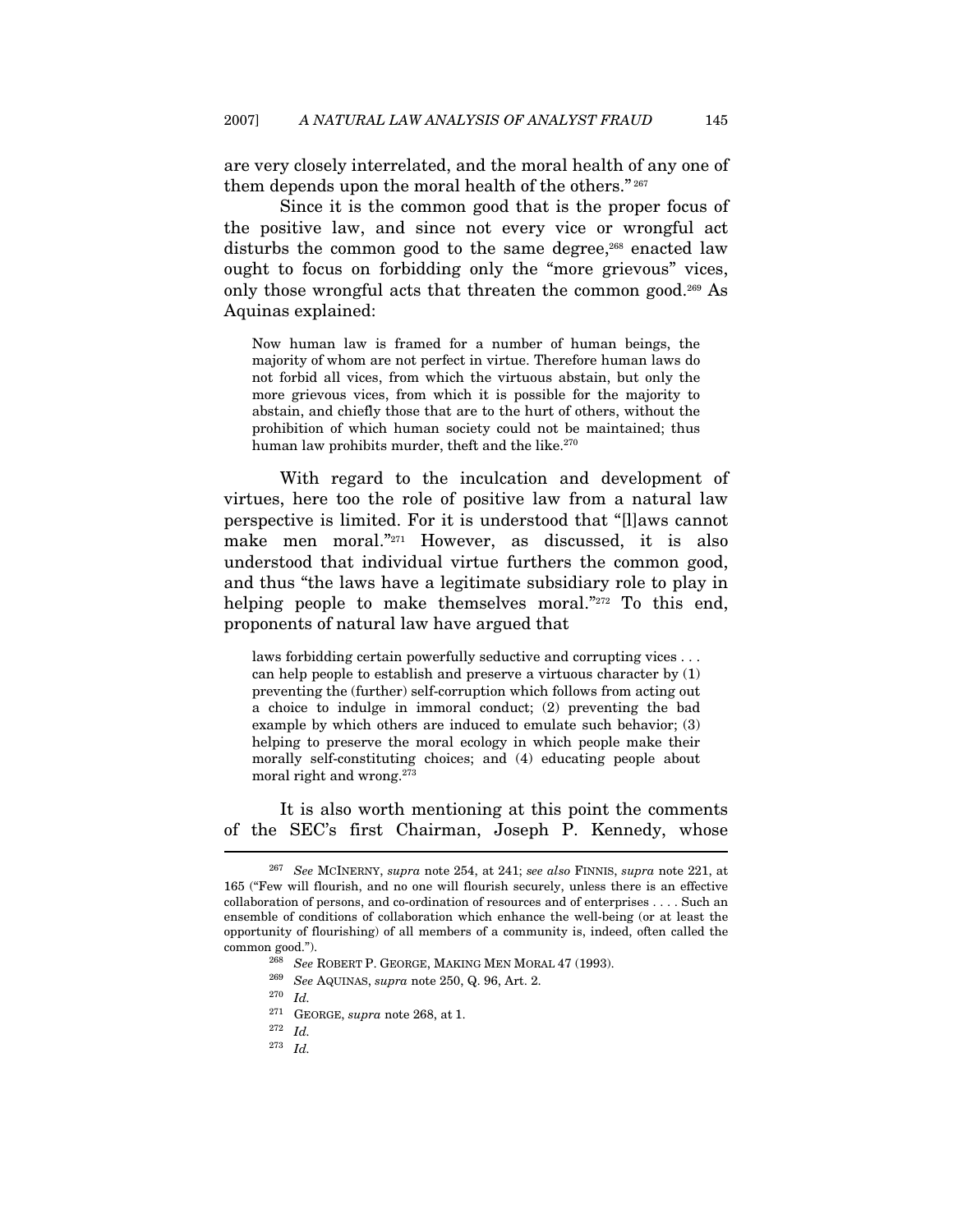assessment probably still holds true today: "character exists strongly in the financial world," and that the SEC need not "compel virtue," but rather must "prevent vice."274 The point being, the raw material of virtue is already present in the security industry's participants; law is needed primarily to protect, preserve, and foster this virtue, largely by preventing its corruption—and not to create it out of whole cloth.

Such efforts to use the law to help "people to make themselves moral" would appear particularly justified within the context of the social virtues. As touched upon previously, "[m]an is by nature a social animal, and this fact has immediate implications for the moral life": 275

Every man is a member of a community, and he is perfected in and through that community. And it is just here where the influence of law comes in. . . . Any community is a good community by reason of the fact that it has good laws. And a good community, St. Thomas argues, plays a vital role, especially through the medium of laws, in fostering, supporting, and sustaining the moral goodness of its individual members.276

A final relevant implication flowing from an acknowledgment of the force of virtue is an appreciation of the fact that economic self-interest is not the only influence upon human activity.<sup>277</sup> That is, a natural law theorist views virtue, and the tendency toward the good (including a tendency toward the common good), as fundamentally innate and therefore capable of motivating human conduct.<sup>278</sup> Thus, in seeking solutions to problems, a natural law perspective would go beyond the paradigm of motivations based solely upon selfinterest and cost-benefit analysis—beyond "the economist's standard reliance on a variety of taxes, subsidies, regulatory, and other pecuniarily oriented measures."279 The natural law theorist would explore, for example, "[t]he government's role in moral suasion, and [seek its] influence [to] mold the ethical

<sup>&</sup>lt;sup>274</sup> See Walsh, supra note 140, at 1058.<br><sup>275</sup> MCINERNY, supra note 254, at 246 (quoting AQUINAS, supra note 250, Q. 92, Art. 1).<br><sup>276</sup> Id. at 246 (quoting AQUINAS, *supra* note 250, Q. 92, Art. 1).<br><sup>277</sup> See Kapur, *supra* note 220, at 9 ("[T]here is a strong normative

prescription of non-purely self-interest behavior in the great religious and cultural heritage of the world."); see also Stephen M. Bainbridge, Catholic Social Thought and the Corporation 5, UCLA Sch. of Law Research Paper No. 03-20, 2003), available at http://ssrn.com/abstract=461100.

<sup>&</sup>lt;sup>278</sup> See AQUINAS, supra note 250, Q. 63, Art. 1.<br><sup>279</sup> See Kapur, supra note 220, at 37.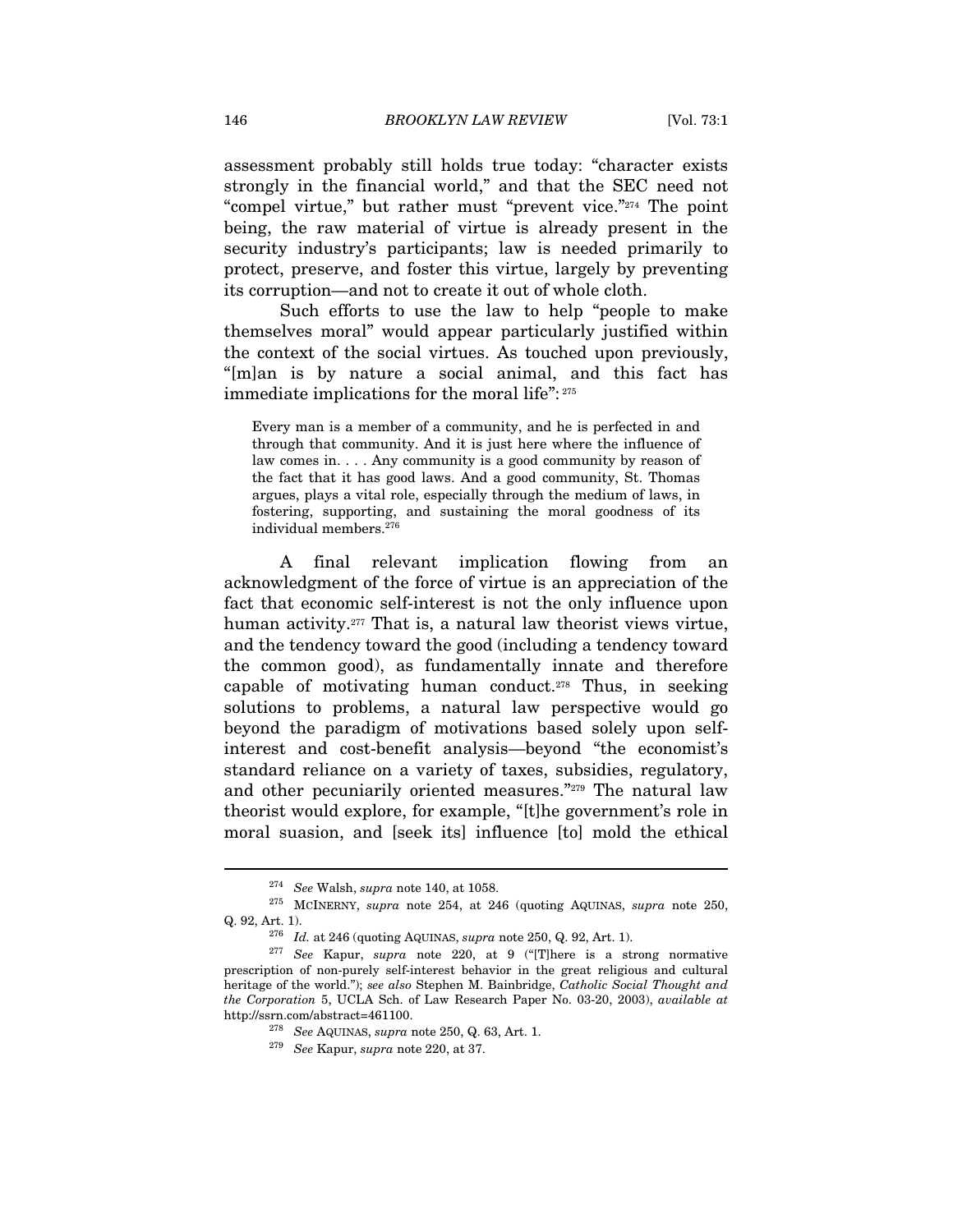climate of the society generally."280 He or she would consider the capabilities of business leaders to set "the moral tone" of their respective industries.281 In short, a broader array of means would be considered under a natural law approach, not merely those means which appeal to an individual's self-interest.

Thus, in scrutinizing the problem of analyst conflicts of interest, a natural law approach will first consider whether the problem requires legislative circumscription, and, if so, whether the misconduct at issue would best be curbed by (1) simple prohibitions, and/or (2) efforts to increase the virtues and/or decrease the vices that are at the root of the misconduct.

#### 3. Application of Natural Law

Not surprisingly, applying natural law principles to the problem of analyst conflicts yields results different from the application of law and economics. Whereas the economist views the problem as fundamentally one of inefficiency and/or market failure arising from competing interests, the natural law theorist views the problem as fundamentally a moral one: that of research analysts succumbing to temptations to prevaricate for profit.282 (Note the confluence of this diagnosis with that of the progenitors of the Securities Acts to the securities industry problems of their day.283) The natural law theorist will suggest solutions that protect the common good directly, by seeking to prevent the harm threatened by analyst misconduct, and indirectly, by seeking to inculcate or strengthen the virtues necessary to prevent such misconduct from reoccurring.284

However, it should be noted at the outset that this difference does not necessarily indicate a trade-off of "wealth" in favor of "virtue," for the economic benefits promised by a successful natural law approach would be significant. A regime

 $^{280}\;$   $Id.$  at 38.  $^{281}\;$   $Id.$  at 47;  $see\; also$  Bragues,  $supra$  note 259, at 8.

 $282$  Cf. Michael Prowse, Why Plastering over Capitalism's Cracks Won't Work, FIN. TIMES (London), July 13, 2002, at 2 ("The root problem is a loss of belief in objective ethical standards."); William J. Bennett, Editorial, Capitalism and a Moral Education, CHI. TRIB., July 28, 2002, at C9 (identifying problems of corporate America

<sup>%</sup> as stemming from a mentality of "putting profits ahead of principle").<br><sup>283</sup> See supra Part III.A. <sup>284</sup> According to the former President and CEO of the Federal Reserve Bank of New York, corporate America's problems and scandals stem primarily from a failure to abide the fundamental commandment to "love thy neighbor." William J. McDonough, Remarks at the September 11 Commemorative Service at Trinity Church (Sept. 11, 2002), available at http://www.ny.frb.org/newsevents/speeches/2002/mcd020911.html.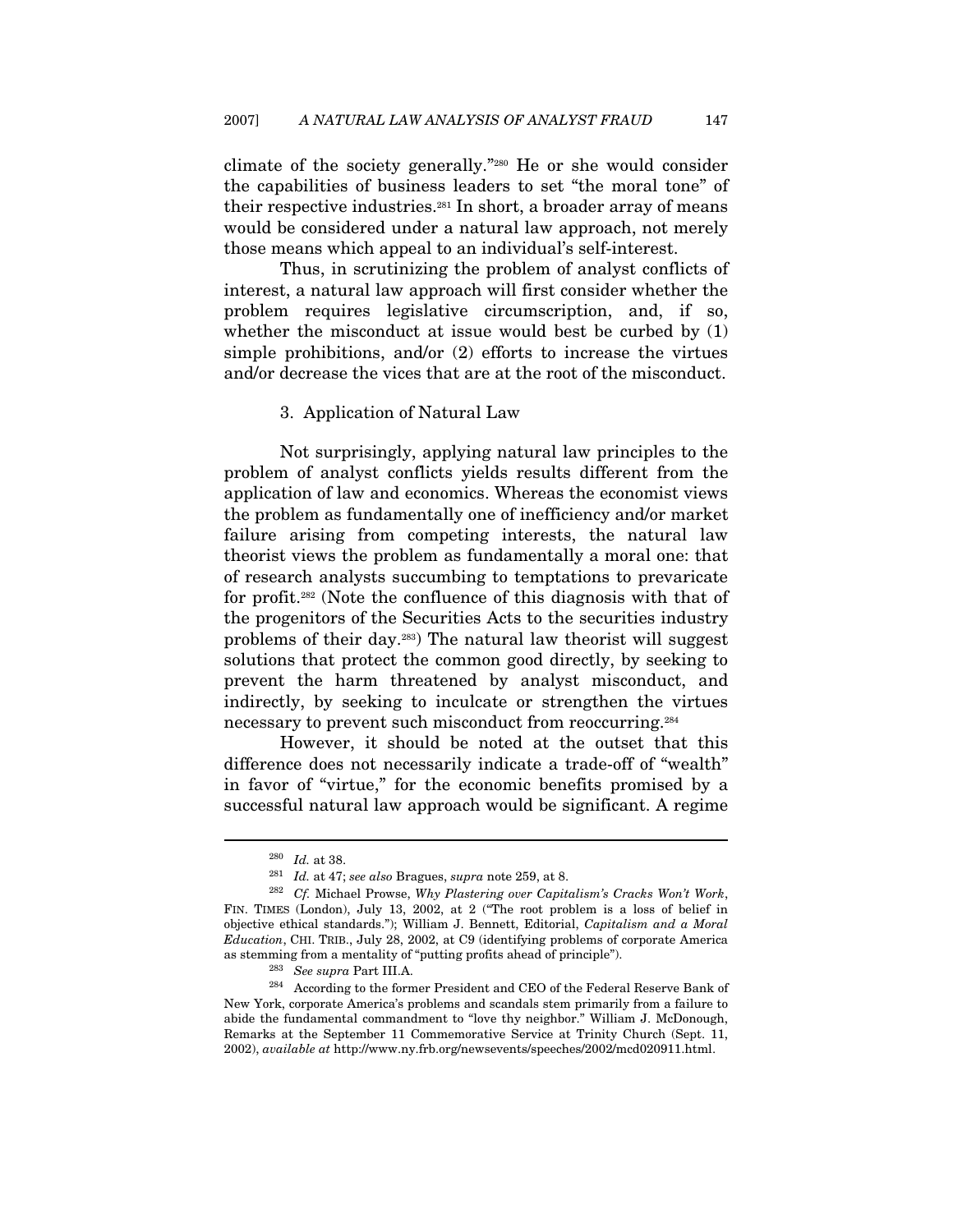characterized by increased virtue would "conduce considerably to the more efficient functioning of the economic system, especially when informational asymmetries are pervasive, as they invariably tend to be in modern, complex economies."285 And, as referred to previously, President Roosevelt and Congress, in addressing the economic crisis of the Great Depression, explicitly identified moral rehabilitation of the securities industry as a necessary prerequisite to the economic restoration of the securities markets.286 Indeed, studies have identified "the apparent decline in the ability to rely on the honesty of other people (including employees) as a factor in reduced U.S. productivity growth in the late 1970s."287 Therefore, there are even purely economic reasons for policymakers to seriously consider the insights of natural law.

The ultimate natural law solution to the problem of research analyst conflicts of interest, therefore, even if merely aspirational, would be a regime in which regulation were unnecessary on account of the virtue of research analysts. Research analysts would continue to do their best to please their firm's investment clients, but would resist the temptation of issuing reports that contain feigned opinions and fraudulent recommendations. But of course, if men were angels, we would need neither law nor government.<sup>288</sup> Virtue, therefore, becomes a two-fold objective, pursued both because of its corrective function within the context of securities law and as a desideratum of natural law generally. Thus, a natural law approach would seek means to inculcate such virtue. As virtue is internal and choice-driven, it rarely (if ever) can be developed through coercion, and so an array of incentives conducive to its development would be preferable to injunctive measures.289 To that end, broader means of encouragement and exhortation, as discussed previously, would be mobilized.290 The hope would be that, via a sustained and coordinated appeal to the law already inscribed in the hearts of the market's

<sup>&</sup>lt;sup>285</sup> See Kapur, supra note 220, at 45-46.<br><sup>286</sup> See supra note 145 and accompanying text.<br><sup>287</sup> See Kapur, supra note 220, at 36-37.<br><sup>288</sup> Cf. THE FEDERALIST NO. 51 (James Madison). *But see* ROBERT P. GEORGE, IN DEFENSE OF NATURAL LAW 107 (1999) ("[L]aw would be necessary to coordinate the behavior of members of the community for the sake of the common good even in a society of angels."). 289 See GERMAIN GRISEZ, CHRISTIAN MORAL PRINCIPLES 58-59 (1997). 290 See text accompanying notes 277-281.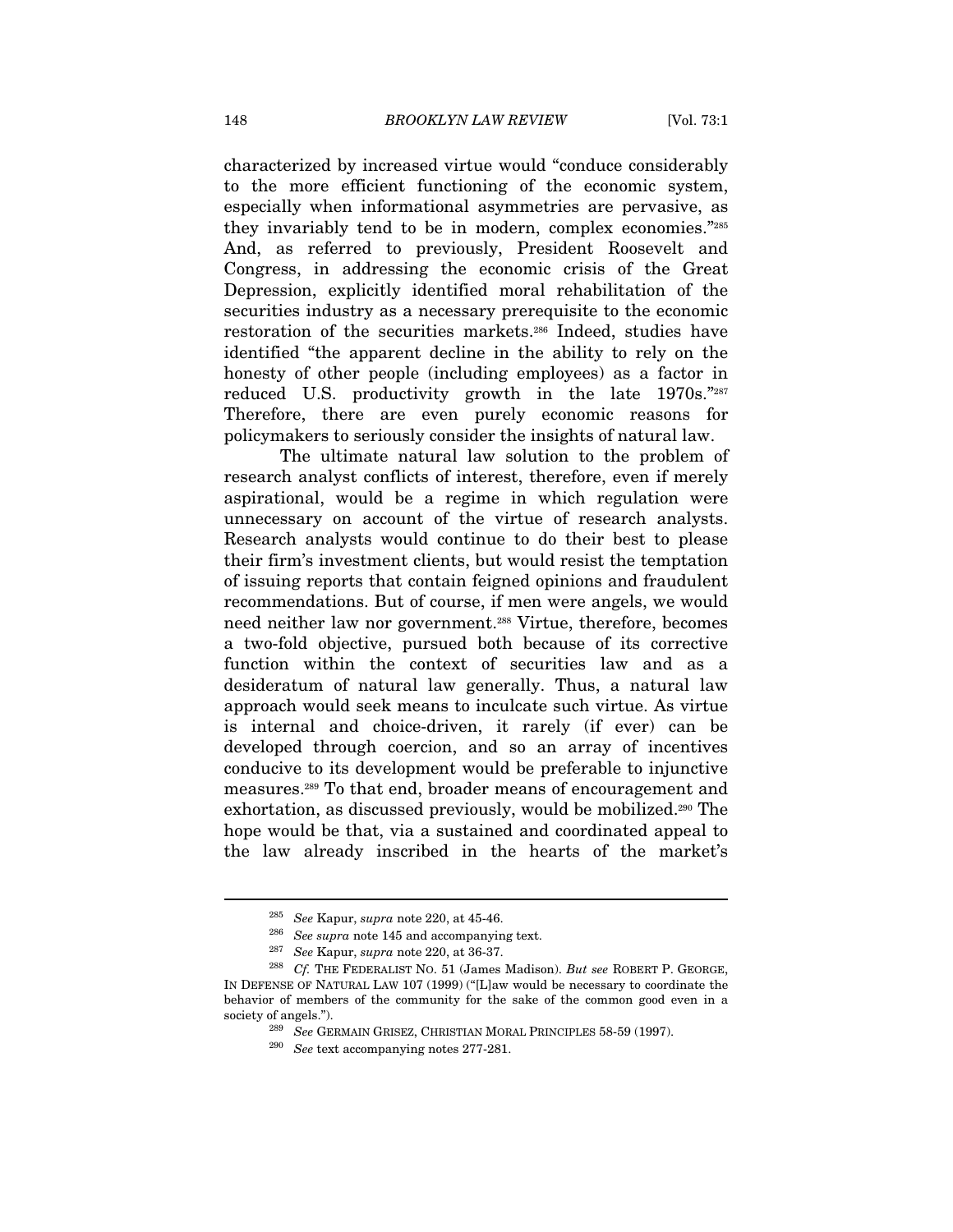participants,291 more punitive, coercive action to resolve the problem of analyst misconduct would be unnecessary.

The failure of a system of such "virtue ethics," based upon the natural law, would cause society instead (as it has) to resort to a system of ethics in which "the moral life . . . consists mainly of complying with society's mandated code of conduct."292 This is the legislative equivalent of stationing a police officer on every corner—a situation that is impracticable logistically, burdensome in cost, and awkward to free societies.293 Moreover, such rule-based ethical regimes have increasingly exhibited shortcomings, calling into question their efficacy to regulate conduct.294 Nevertheless, it has long been recognized that, as Professor Koniak has explained, "[n]orms maintained by private means (morality, ethics, religious principles) do not exist in a vacuum. They coexist, affect, and are affected by the norms of law."295 The solution to societal problems, therefore, lies in fashioning the optimal mix of incentives and disincentives, coercive and non-coercive, in pursuit of the ends sought.296

In the absence of an effective voluntary ethics regime, or some other non-coercive solution to the problem of analyst conflicts, the next question becomes whether the false portrayal of a researcher's opinions is a wrongdoing of such magnitude that it justifies the imposition of legal intervention—including all the costs associated with such an  $\overline{a}$ 

POL'Y 212-14 (2003). See generally Maurice E. Stucke, Morality and Antitrust, 2006 COLUM. BUS. L. REV. 443 (2006) (addressing the repercussions of neglecting the role of morality in antitrust enforcement).<br><sup>295</sup> Koniak, *supra* note 294, at 225.<br><sup>296</sup> An example of creative, non-coercive means that could be employed to

<sup>&</sup>lt;sup>291</sup> See supra note 274 and accompanying text.<br><sup>292</sup> See Bainbridge, supra note 277, at 5. For an explanation of the distinction between a rules-based versus a principles-based system of ethics (which this statement implicates), see Sama & Shoaf, *supra* note 259, at 179-82.<br><sup>293</sup> Cf. HART, *supra* note 139, at 162 ("There is a limit to the amount of law

enforcement that any society can afford, even when moral wrong has been done."); 1 ALEXIS DE TOCQUEVILLE, DEMOCRACY IN AMERICA 288-330 (Phillips Bradley ed., Knopf 1993) (1835) (addressing "[p]rinciple causes which tend to maintain the democratic republic in the United States"). 294 See Susan P. Koniak, Corporate Fraud: See, Lawyers, 26 HARV. J.L. & PUB.

assuage the problem of analyst conflicts is provided by the aforementioned Global Settlement, which directed a portion of settlement proceeds to the funding of investor education and independent research. See supra text accompanying note 34. A better educated investing public, coupled with the provision of more independent research, could serve to temper bias in research reporting by reducing the effectiveness of disingenuous opinions; by virtue of their increased understanding coupled with more widely-available "second opinions" from independent research analysts, the public would, arguably, be less susceptible to fraudulent opinions.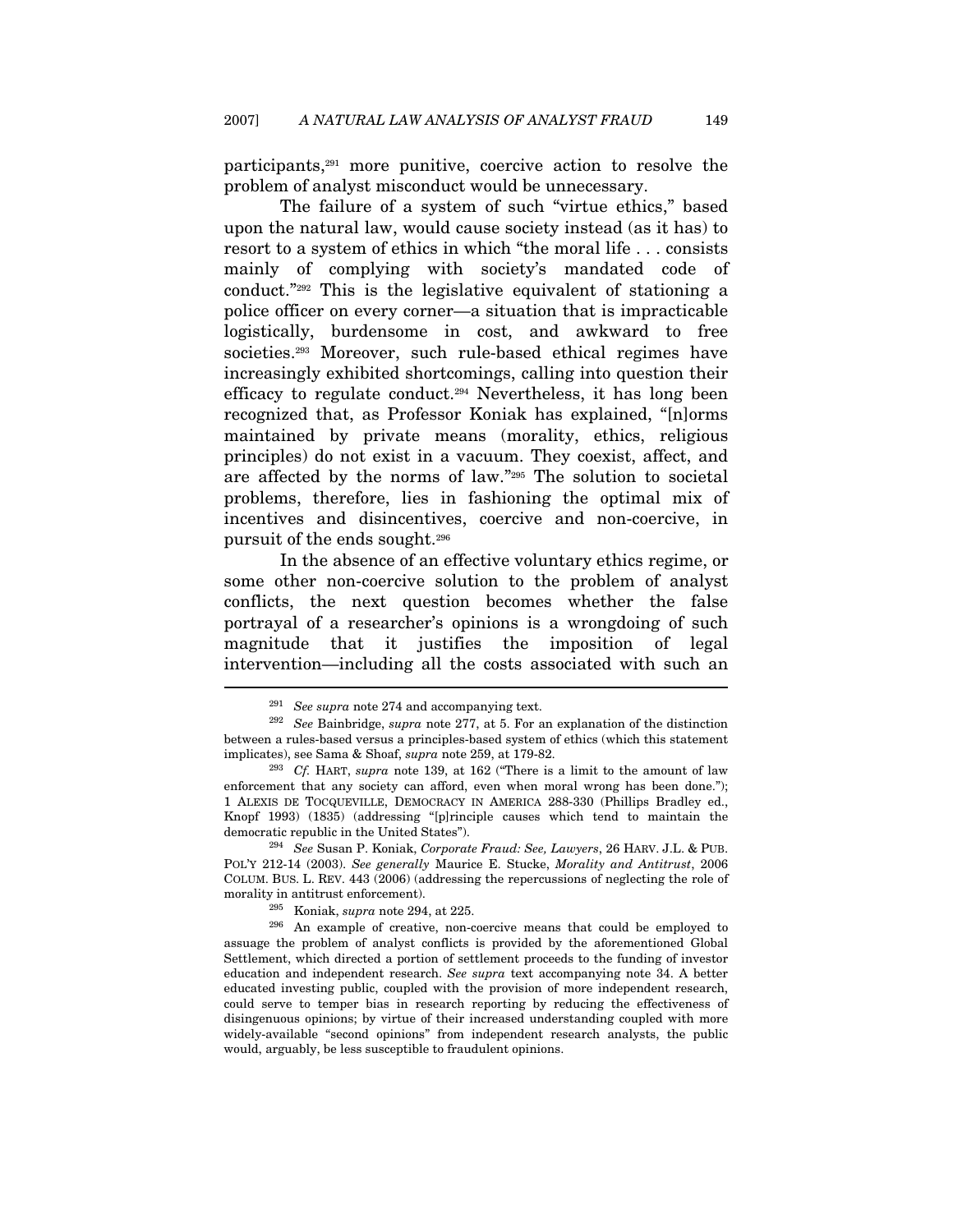imposition. Intentional deceit known to have such serious, harmful consequences for as many victims as analyst fraud ostensibly has had would, I suggest, readily cross the threshold of grievousness to justify legal intervention under natural law principles.297 And, assuming the failure of other means to curb the problem, it would seem that legal intervention over the issue would not only be justified, but essential.

The last issue to consider, therefore, is the nature of the legal intervention most fitting to address the problem of analyst conflicts under a natural law approach.

#### a. Laissez-Faire Approach

A laissez-faire approach, relying upon market forces to check dishonesty, would not be favored because such an approach contemplates (and permits) the persistence of a certain amount of deception and dishonesty. The long-term impact of such a regime on society cannot be expected to be good, for it (1) acknowledges a role for dishonesty in the professional work of an entire class of individuals (research analysts) and (2) broadcasts the message that dishonesty is an expected part of certain commercial activity.

#### b. Mandatory Disclosure

It is unlikely that a natural law theorist would be comfortable with a rule protecting analysts from liability for dishonest opinions so long as full and accurate disclosure of their conflicts and all the underlying factual data accompanies such opinions. An argument justifying such a rule in terms palatable to a natural law proponent would stress that in the context of a full disclosure rule any harm to society resulting from feigned analyst opinions and recommendations would be minimal, and therefore not grievous enough to warrant legislative intervention.298 But the justification behind this approach focuses solely on the economic consequences of such deception, without regard to the severity of the moral implications to society. For the very fact of circumscribing the limits of the deception arguably institutionalizes it, implying

<sup>&</sup>lt;sup>297</sup> Cf. Bainbridge, *supra* note 277, at 4 (noting that "there is a limit at which forbearance ceases to be a virtue" and at which point "the state properly steps in. The prudential question is when forbearance becomes a vice.") (internal quotations % omitted).  $$^{298}$$   ${See}\ supera$  Part III.C.2.d.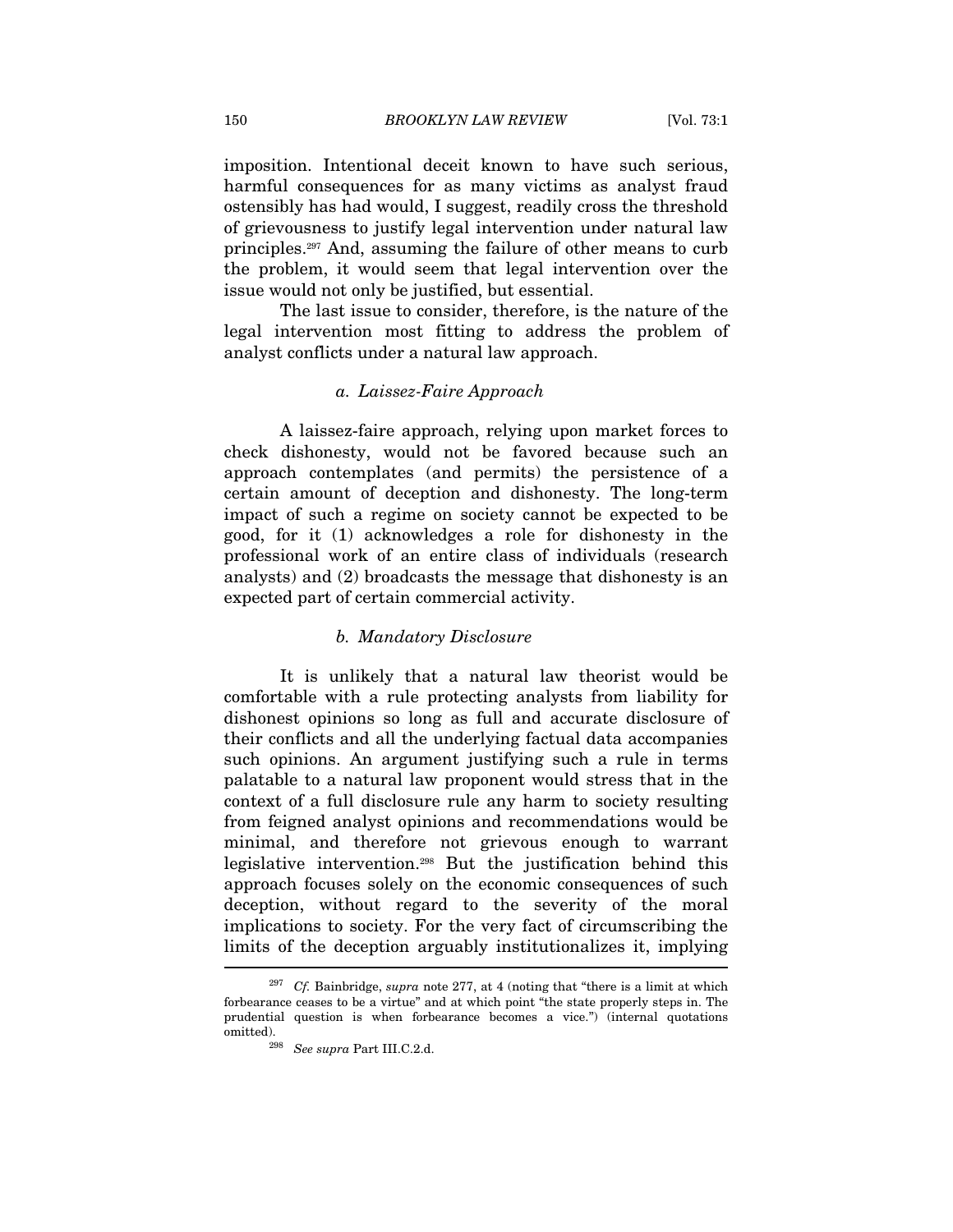state approval thereof if contained within the established bounds. The coarsening effect of such a situation, both upon the individuals concerned and on society at large, would appear to warrant state intervention given the importance of truthfulness to the proper functioning of society.299

Additionally, a disclosure-alone regime<sup>300</sup> would also conflict with natural law principles by placing the common good (that is, the good of all investors and that of society as a whole) second to the particular good (that is, the benefit of those investors sophisticated enough to avail themselves of full disclosure and avoid being deceived by dishonest analyst opinions—even if these investors happen to be in the majority).301 From a natural law perspective, a regime designed merely to blunt the effects of deception (such as a disclosure rule by itself) would be inferior to a regime that prohibited deception per se.

### c. Antifraud Rule

In light of the preceding, it unsurprisingly follows that a natural law approach would favor an antifraud rule applicable to analyst statements (including opinions and recommendations) over a rule simply mandating the disclosure of conflicts. And although this was not the conclusion reached as optimal under the general law and economics approach set forth previously (largely because of its costs, including the perceived threat to the vitality of the research-analyst industry),302 it should be noted that such an approach is nevertheless a recommendation made by some who subscribe to an economic approach to the law.303 For application of a strict antifraud rule to analyst statements could reap the benefits of a market-derived quantity of disclosure and provide a

 $299$  See supra Part III.C.2.c. Admittedly, the argument in favor of state intervention becomes much weaker if the purported economic harms to society of analyst misconduct are significantly diminished.<br><sup>300</sup> Or, put differently, a regime in which analysts are shielded from liability

for their feigned opinions if their research reports also contained sufficient cautionary disclosure as per the bespeaks caution doctrine and/or the PSLRA's safe harbor rule. 301 Although it is laudable for an individual or group of individuals to

voluntarily make personal sacrifices for the common good, it is not laudable to wrong a minority for the sake of the majority under natural law principles. Indeed, this would seem to violate the natural law prohibition on using the ends intended to justify the means employed. See McInerny, supra note 254, at 80.<br><sup>302</sup> See supra Part III.B.2.c. <sup>303</sup> See, e.g., Bainbridge, supra note 166, at 1024.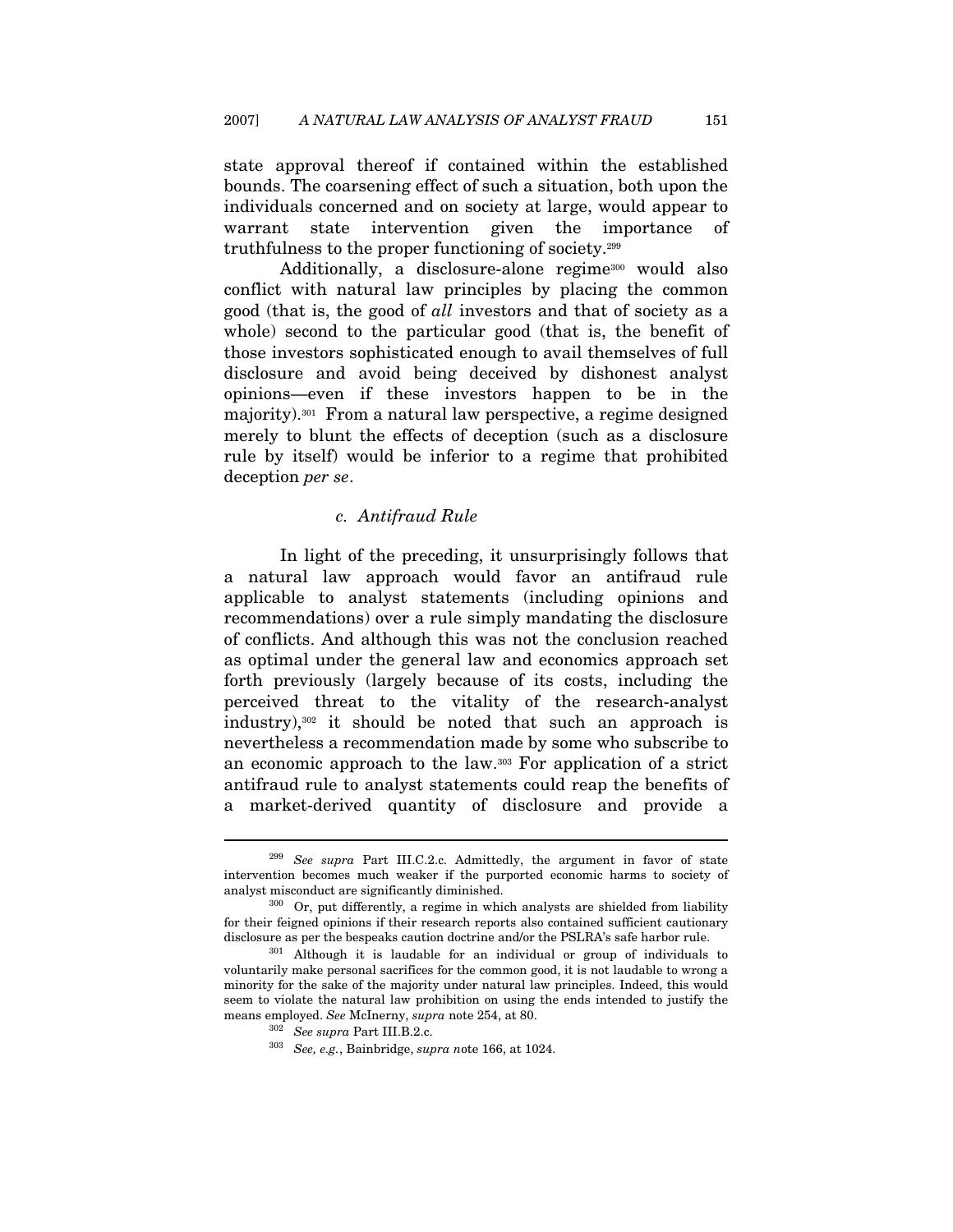safeguard against disclosure that was fraudulent or otherwise misleading.304

#### d. Structural Approach

Finally, a natural law theorist could be expected to heartily endorse structural correctives to the problem of analyst conflicts, such as those set forth by NASD's Rule  $2711$ ,<sup>305</sup> in addition to other market-influencing efforts, such as the funding of investor education and independent research (as per the Global Settlement306). As explained, a natural law approach seeks to fashion an environment that encourages, rather than undermines, virtue.<sup>307</sup> Investor education, and the increased availability of independent research, both serve to reduce the effectiveness (and harm) of biased research reporting and, consequently, should diminish the allure of dishonest reporting.308 And absent a structural solution, the analyst's conflicted situation presents a constant and forceful temptation to falsify his or her opinions and recommendations in order to advance his or her own pecuniary self-interest. Although the ability of the law to coerce virtue is questionable to say the least,309 the law can certainly remove certain impediments to the development of virtue. Freed from such impediments, individuals are more likely to develop the habits of virtue, or at the very least are less likely to succumb to the temptations of vice.310 For this reason, a structural solution to the problem of analyst conflicts would coincide nicely with the ends of both the securities laws and natural law philosophy.

<sup>&</sup>lt;sup>304</sup> See Fisch & Sale, *supra* note 10, at 1086.<br><sup>305</sup> See supra Part II.B.2.d.<br><sup>306</sup> See supra text accompanying notes 34, 296.<br><sup>307</sup> See supra Part III.C.2.d; see also GEORGE, *supra* note 268, at 44-45; cf. Pope John Paul II, Sollicitudio Reis Socialis ¶ 36 (Dec. 30, 1987), available at http://www.vatican.va/holy\_father/john\_paul\_ii/encyclicals/documents/ hf\_jp-ii\_enc\_30121987\_sollicitudo-rei-socialis\_en.html ("'Sin' and 'structures of sin' are categories which are seldom applied to the situation of the contemporary world. However, one cannot easily gain a profound understanding of the reality that confronts us unless we give a name to the root of the evils which afflict us.").<br><sup>308</sup> See supra note 289 and accompanying text. The concept of "coerced" virtue<br><sup>309</sup> See supra note 289 and accompanying text. The concept of "coerce

is arguably a contradiction in terms. Cf. Barnett, supra note 222, at 669 ("Although principles of natural-law ethics can be used to guide one's conduct, they should not be enforced coercively by human law if doing so would violate the moral space or liberty defined by natural rights.").  $See \text{ GEORGE}, \text{supra note } 268, \text{ at } 27, 44.$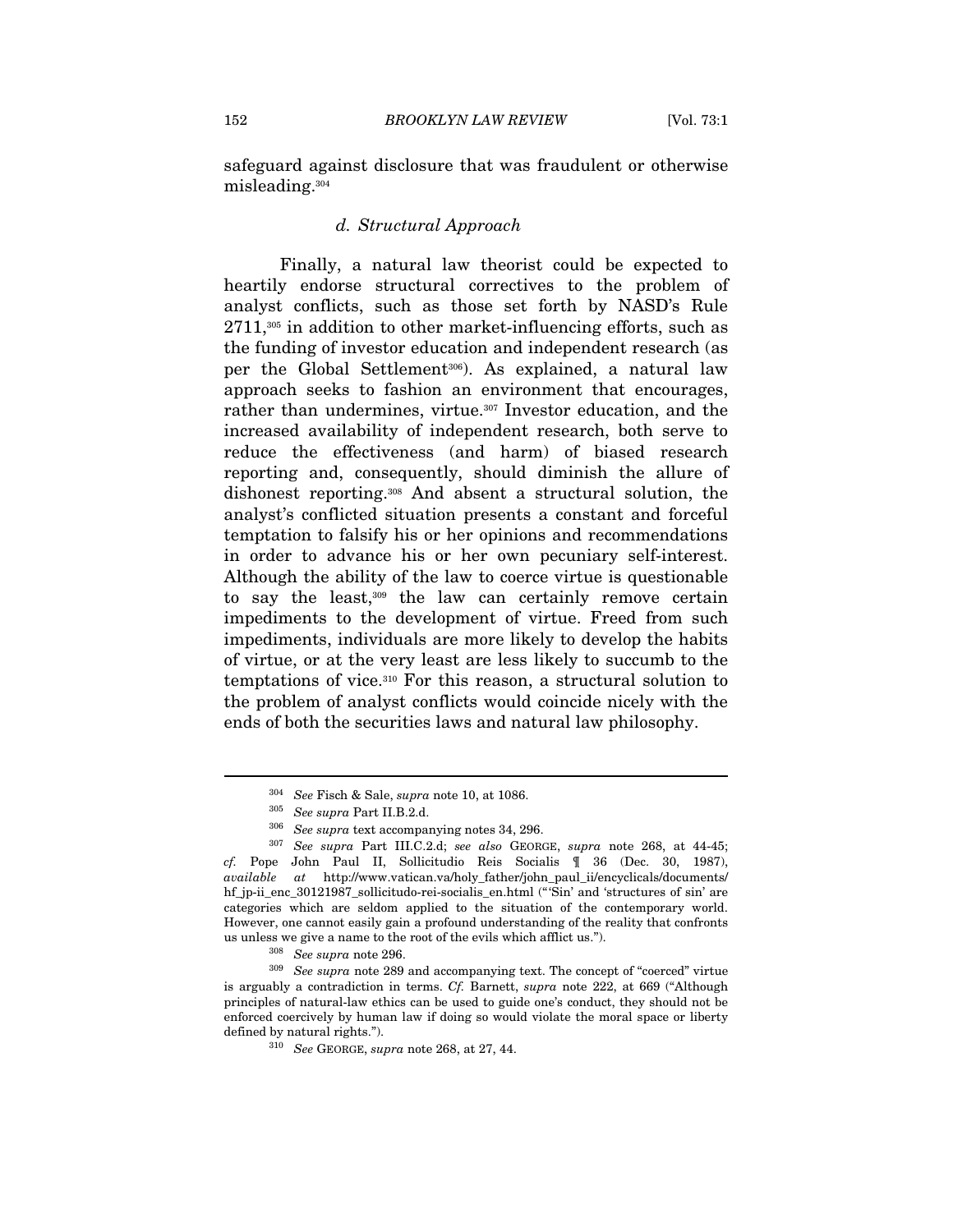#### 4. Summary of the Natural Law Approach

Thus, from a natural law perspective, a laissez-faire solution to the problem of analyst conflicts would be rejected, and a rule merely requiring disclosure of such conflicts would likewise be deemed insufficient. Instead, the natural law theorist would endorse an antifraud rule barring the misstatement of analyst opinions and, perhaps even more enthusiastically, endorse a structural remedy that would reduce, if not eliminate, the problematic conflicts of interest themselves.

Lastly, one cannot ignore those who have questioned the utility of natural law reasoning on the ground that it fails to provide a certain, clear method of generating solutions to realworld problems.311 It is admittedly the case that "the natural law does not determine once and for all the perfect scheme of . . . regulation. A number of different schemes . . . are consistent with the natural law."312 However, natural law philosophy does provide the policy maker with principles that guide his or her decision-making, and application of these guiding principles can lead a policy maker to favor one potential remedy to a problem over another. In light of this, the flexibility left open to the policy maker by natural law reasoning is an advantage rather than a disadvantage to its use. Finally, it should be noted that, at least based upon an examination of the research analyst conflicts of interest problem, the mainstream law and economics approach does not appear any more determinate than the natural law approach.

#### **CONCLUSION**

 $\overline{a}$ 

The U.S. securities laws were predicated upon an appreciation of virtue and vice. Their interrelated objectives and concerns included (1) the promotion of a fairer, more virtuous securities industry, (2) the protection of the individual investor, and (3) the good health of capital markets. Over time, in no small part due to the advance of law and economics thinking, the first of these objectives has been all but forgotten, and some scholars today even question the second. What is needed in order to recover respect for the entirety of concerns

 $^{311}$  See, e.g., Walter J. Walsh, The Fearful Symmetry of Gay Rights, Religious Freedom, and Racial Equality, 40 HOW. L.J. 513, 548 (1997).

 $^{312}$  GEORGE, supra note 288, at 108 (using "traffic regulation" as an example).